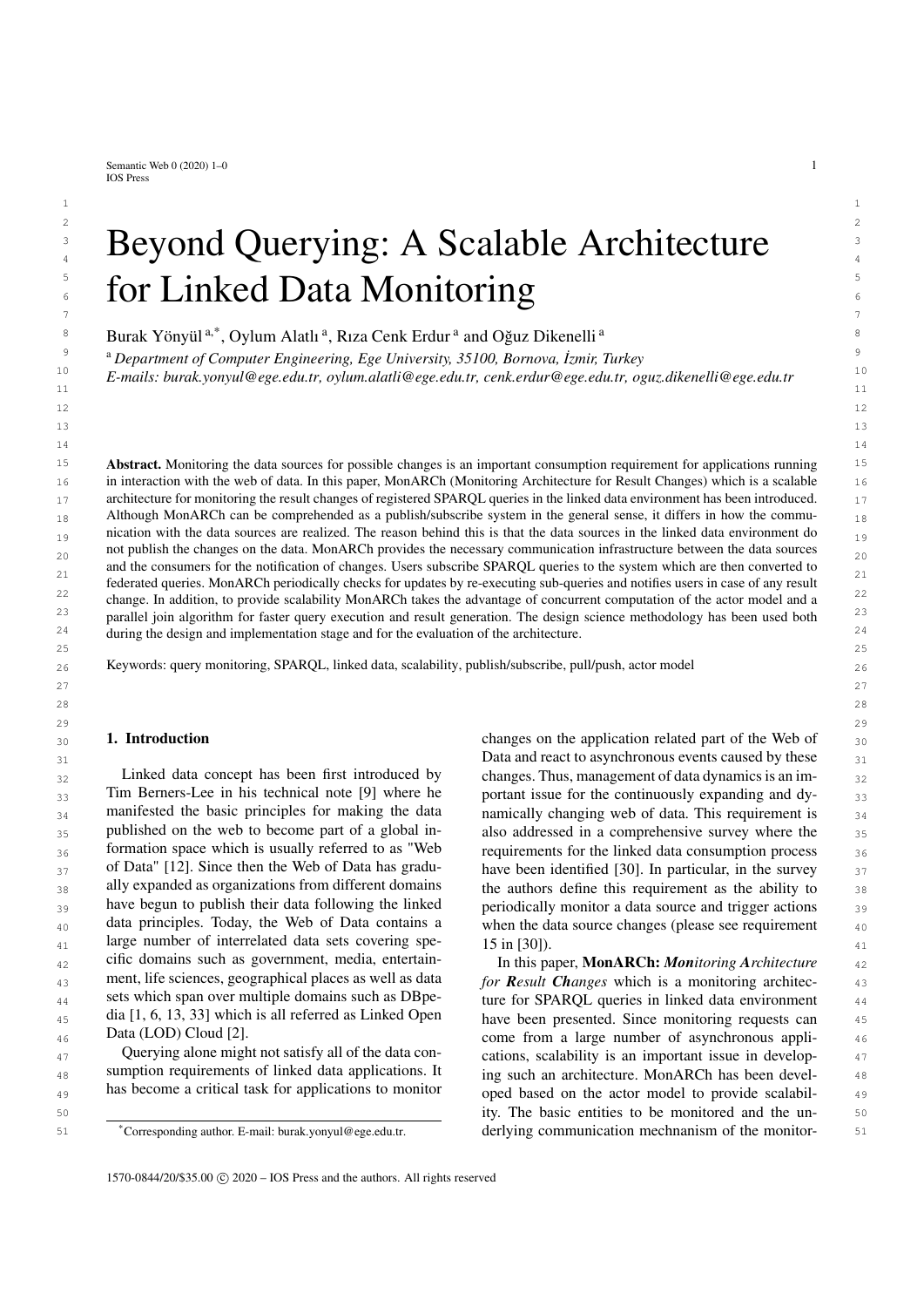<sup>1</sup> ing architecture are other concerns that constitute the the paper is organized as follows. In section 2 moni-2 2 toring requirement for SPARQL queries in linked data 3 3 ture. In MonARCh, SPARQL [\[55\]](#page-24-2) queries are the ba-<sup>4</sup> sic entities that are monitored. The underlying com- per has been defined. While Section 3 explains the re-<sup>5</sup> munication mechanism is based on a combined pull- search methodology used in this work, Section 4 gives <sup>6</sup> push approach. Monitoring infrastructures are usually an outline about defining the research purpose and asks <sup>7</sup> based on either pull or the push approach. In the some questions about the relationship between system <sup>7</sup> <sup>8</sup> bull approach, the consumer monitors the datasets by and environment. Section 5 and Section 6 elaborate <sup>8</sup> 9 means of periodic queries. In the push mechanism, the the design and evaluation details of MonARCh respec-10 consumer subscribes to the data publisher and then tively. Lastly, Section 7 gives the literature review re-<sup>11</sup> the data publisher acknowledges the changes to sub-<br>ated to paper and Section 8 summarizes the whole <sup>11</sup> 12 scribers. On the other hand, a combined push-pull work and proposes some possible improvements. 12 13 13 mechanism has been employed during development of 14 14 MonARCh. The pull approach has been used in the <sup>15</sup> "Web of Data interface" and the push approach has **2. Roots of the Linked Data Monitoring** 15 16 been used in the "user applications interface". Using **Architecture** 16 17 17 the pull approach, all new datasets are dynamically 18 discovered each time before querying. Applications With the increase of data intensive applications, sys-<br>18 19 which need to monitor some specific part of the Web of tems such as services and APIs which open its data for 19 20 Data register their requests through SPARQL queries access have become an indispensable part of the infor-21 to the monitoring service and then begin to wait for be-<br>mation era. Both producers and consumers of this open 21 22 ing notified in case of a change. Using combined pull- data may have different requirements. According to the 22 23 push approach in this manner constitutes one of the type of information requirement, different techniques 23 24 24 have emerged to provide the data flow among produclinked data perspective in developing such an architecsic entities that are monitored. The underlying communication mechanism is based on a combined pullpush approach. Monitoring infrastructures are usually pull approach, the consumer monitors the datasets by the data publisher acknowledges the changes to subwhich need to monitor some specific part of the Web of to the monitoring service and then begin to wait for benovel sides of MonARCh.

26 separating a complex query into its sub-queries, and consumers query the data sources and acquire informa-27 executing each one of these sub-queries independently tion themselves [\[11,](#page-23-6) [14,](#page-23-7) [28\]](#page-24-4). In the push model, con-<br>27 28 based on the change frequencies of their related data sumers want to get informed when there is a change in 28 29 29 the data that they are interested in [\[11,](#page-23-6) [14,](#page-23-7) [28\]](#page-24-4). The two 30 executed sub-query or from the local partial result models can be combined to form a pull-push model 30 31 caches of previously executed sub-queries, and are as well [28]. Push model comes with a solution which 31 32 merged using a hash join algorithm. This capability is called publish/subscribe architecture [20]. Publish- 32 33 constitutes the other novel side of the proposed moni- ers propagate their new data and they do not know 33 34 toring architecture. The same state of the set of the used by the consumers (subscribers in 34 The monitoring architecture also has the ability of executing each one of these sub-queries independently sets. The partial results may come either from a newly constitutes the other novel side of the proposed monitoring architecture.

36 troduces and evaluates sixteen tools in the context of some contents and wait for being informed with the 36 37 37 linked data consumption [4]. But, none of the tools 38 38 ing) layer which is the key component of a publish/- 39 quirement (please see table 3 and 4 in [4]). As far subscribe (pub/sub) system, seeks for a match between 39 40 as is known, MonARCh is the first architecture that the data sent by publisher and topics/contents regis-41 41 addresses linked data monitoring requirement. Actor 42 based scalability, employing combined pull-push ap-<br>primary goal is to disseminate the relevant data from the 42 43 proach in the underlying architecture, and the abil-<br>43 <sup>44</sup> ity to monitor sub-queries independently based on the All of the publish subscribe systems are useful when <sup>44</sup> 45 45 dataset change frequency are the prominent features of 46 MonARCh. **16 MonARCh** 246 MonARCh. The survey about linked data consumption also inevaluated addresses the linked data monitoring requirement (please see table 3 and 4 in [4]). As far based scalability, employing combined pull-push ap-MonARCh.

47 MonARCh has been developed following the design whenever newly updated data comes. It is not always 47 48 science methodology in [54]. A case study that uses reasonable to own the data source & service and expect 48 49 49 DBpedia, New York Times and a Stock market datasets 50 50 has been developed. MonARCh has been evaluated 51 also based on the design science methodology. Rest of seminates its content to the outside world. This causes 51 MonARCh has been developed following the design science methodology in [\[54\]](#page-24-3). A case study that uses

the paper is organized as follows. In section 2 monienvironment which constitutes the core idea of this pasome questions about the relationship between system the design and evaluation details of MonARCh respectively. Lastly, Section 7 gives the literature review rework and proposes some possible improvements.

## 2. Roots of the Linked Data Monitoring Architecture

25 The monitoring architecture also has the ability of ers and consumers. For example; in the pull model, 25 35 The survey about linked data consumption also in-<br>this context). Subscribers register to some topics or to 35 With the increase of data intensive applications, sysaccess have become an indispensable part of the infordata may have different requirements. According to the type of information requirement, different techniques consumers query the data sources and acquire informasumers want to get informed when there is a change in models can be combined to form a pull-push model as well [\[28\]](#page-24-4). Push model comes with a solution which is called publish/subscribe architecture [\[20\]](#page-24-5). Publishsome contents and wait for being informed with the new data about their interest. A middleware (matchthe data sent by publisher and topics/contents registered by subscriber. It can be seen as a bridge and its publisher to the subscriber.

All of the publish subscribe systems are useful when the data and stores are owned by the system itself it to publish the updates on its data. The concept of publisher can be seen as a service that proactively disseminates its content to the outside world. This causes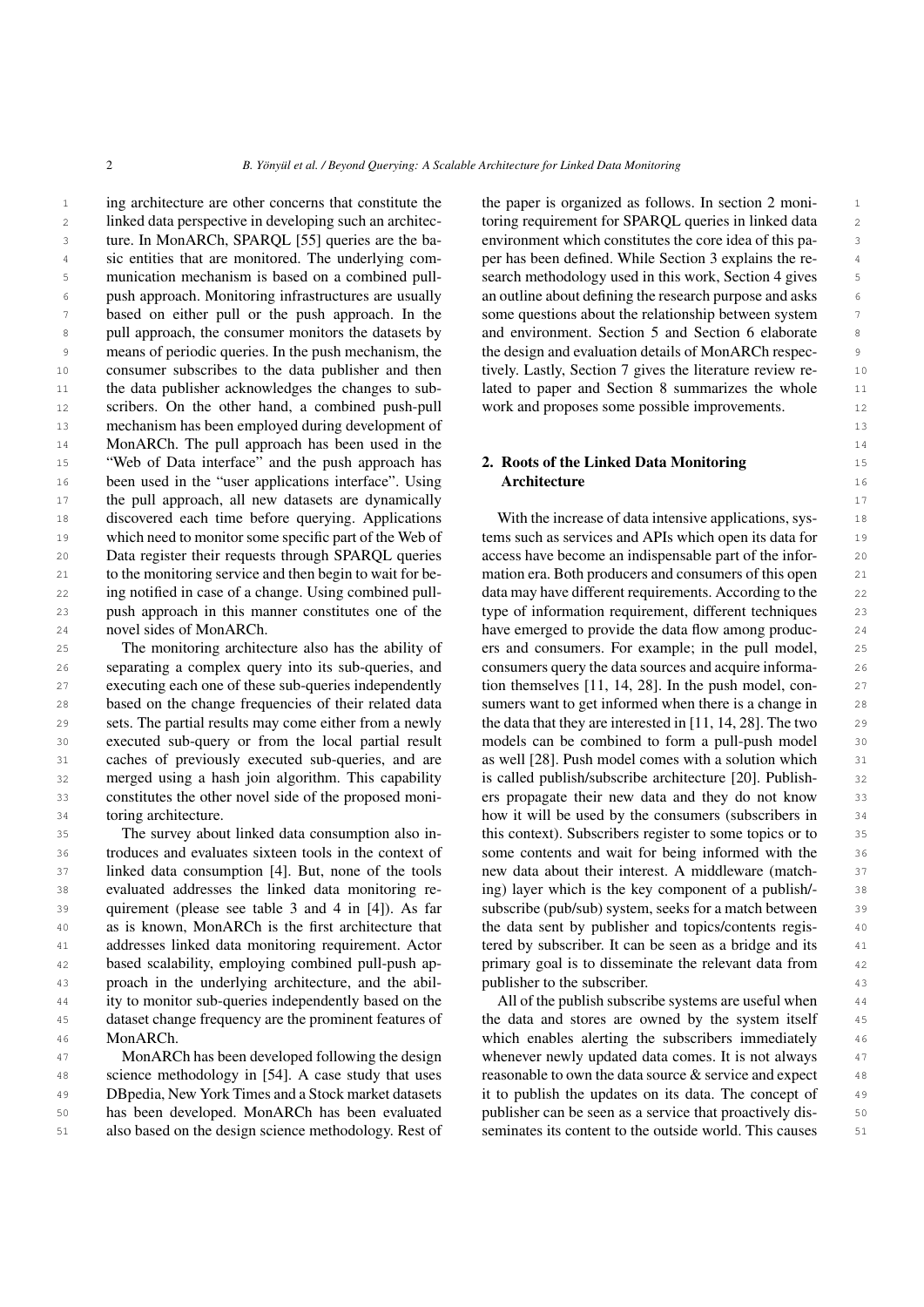1 another problem which is filtering the relevant con-<br>previous and current result of a query then changed re-2 2 tents among all other irrelevant ones for the purpose of <sup>10</sup> form consumers just in time. Thus an alternative infor-<br><sup>10</sup> based approach will perfectly fit as a remedy for this  $11$  mative mechanism is required to be built in order to de-<br>requirement. Under the light of these statements and  $11$  $\frac{12}{12}$  liver undated content In this case an approach aiming facts, actor model [\[26,](#page-24-7) [27\]](#page-24-8) which deals with concur-13 to find changes by querying data sources periodically rent computation comes as the ultimate solution. Actor 13  $\frac{14}{14}$  is the primitive unit of computation that accepts mes-<br>response to be a good solution. It is similar to publish/-<br>is the primitive unit of computation that accepts mes-15 15 sages through its mailbox and reactively does some  $\frac{16}{16}$  in multiplear with pull component while ombroing computation according to the type of message it re-<sup>17</sup> is presented that the contract with the case of the contract with the contract with the contract of view this can 18 18 each other by sending messages. Actor model supports 19 19 fault tolerance by "let it crash" philosophy, which pro-20 20 poses that instead of avoiding every single fault conmatching mechanism may lead to skipping some relevant data. Most of the data sources have such a reactive Also when there is no broker who is aware of the updates of a data source, it is not possible to find a match between published and subscribed content, and also inform consumers just in time. Thus, an alternative informative mechanism is required to be built in order to deliver updated content. In this case an approach aiming to find changes by querying data sources periodically seems to be a good solution. It is similar to publish/ subscribe architecture but just differentiate on replacing publisher with pull component while embracing subscriber itself. From another point of view this can be seen as a pull/push approach which consequently checks the changes by pulling data and pushing these changes to the subscribers.

 $22$  22 11 September 10 and the separate weight of the separate weight of the aforementioned and  $22$ 23 a we all processable by both humans and machines. The many other useful features, actor model is a better 23  $_{24}$  Linked Data[9] resides at the heart of the semantic and model-based replacement of thread programming.  $_{24}$  $_{25}$  web which suggests building relationships between the Thus, the system has been decided to be built on top  $_{25}$ [2](#page-2-1)6 data sources to make the web of data interconnected of the actor model. Scala<sup>2</sup> is used as the implemen-27 and more accessible. According to the nature of linked tation language and Akka<sup>[3](#page-2-2)</sup> toolkit [\[23\]](#page-24-9) is selected as 27 28 data, data sources are connected to each other with the the actor model implementation on JVM (Java Virtual 28 29 principle of not to duplicate but to reuse existing ones. Machine). Thanks to the cluster sharding property of 29 30 Consequently, the semantic web is an environment Akka, the system has become highly scalable and con-<br>30 31 of humans, agents, interlinked disjoint data sources, current. Moreover it has high performance and is also 32 and SPARQL endpoints that interact with each other. resilient to the burst of message workloads which can 33 Changes to the data sources can be described in a pre- go up to thousands of CPU and memory bound actors 33 34 dictive way using metadata such as DaDy<sup>1</sup>[24] which and tens of thousands msg/sec per computer cluster 34 35 provides regularity and information about frequency node. Consequently, the proposed system MonARCh 35 36 of updates. In MonARCh, since it is not obligatory is a scalable actor based result change detection and 36 <sup>37</sup> for SPARQL endpoints to be publishers, we assume to notification tool for SPARQL queries, which is based <sup>37</sup> 38 have no publishers but only subscribers who register to on the pull/push mechanism differs in some ways from 38 <sup>39</sup> the result changes for SPARQL queries in the linked publish/subscribe architecture and works in the linked <sup>39</sup> <sup>40</sup> data environment. DaDy metadata has been applied to data environment. <sup>41</sup> the VoID[\[5\]](#page-23-9) documents of datasets in order to know <sup>41</sup> <sup>42</sup> how often a dataset changes. As previously described, <sup>42</sup>  $^{43}$  because of the characteristic of semantic web, pull/-  $^{3}$ . Research Methodology  $^{43}$ <sup>44</sup> push approach has been used in this study and unique **EXECUTE:** The state of the state of the state of the state of the state of the state of the state of the state of the state of the state of the state of the state  $^{45}$   $^{45}$   $^{46}$   $^{47}$   $^{49}$   $^{49}$   $^{49}$   $^{49}$   $^{49}$   $^{49}$   $^{49}$   $^{49}$   $^{49}$   $^{49}$   $^{49}$   $^{49}$   $^{49}$   $^{49}$   $^{49}$   $^{49}$   $^{49}$   $^{49}$   $^{49}$   $^{49}$   $^{49}$   $^{49}$   $^{49}$   $^{49}$   $^{49}$   $^{49}$   $^{49}$   $^{49$ <sup>46</sup> edly sent to the endpoints of datasets according to the hance the response ability of applications to the 46 <sup>47</sup> changes from an extended to residing in the VoID does changes in the Linked Data and to isolate developers <sup>47</sup> <sup>48</sup> the settlement of Linked Data monitoring. These mo-<br><sup>48</sup> trouble the settlement of Linked Data monitoring. These mo- $\frac{49}{49}$ The semantic web[\[10\]](#page-23-8) is a web of data that is readable and processable by both humans and machines. Linked Data[\[9\]](#page-23-0) resides at the heart of the semantic web which suggests building relationships between the data sources to make the web of data interconnected and more accessible. According to the nature of linked data, data sources are connected to each other with the principle of not to duplicate but to reuse existing ones. Consequently, the semantic web is an environment of humans, agents, interlinked disjoint data sources, and SPARQL endpoints that interact with each other. Changes to the data sources can be described in a predictive way using metadata such as  $DaDy<sup>1</sup>[24]$  $DaDy<sup>1</sup>[24]$  $DaDy<sup>1</sup>[24]$  $DaDy<sup>1</sup>[24]$  which provides regularity and information about frequency of updates. In MonARCh, since it is not obligatory have no publishers but only subscribers who register to federated queries having the same pattern are repeatedly sent to the endpoints of datasets according to the change frequency metadata residing in the VoID documents. If any change has been detected between the

previous and current result of a query then changed result is issued to the subscribers.

3 3 delivering to the receiver. Furthermore, a misworking <sup>4</sup> matching mechanism may lead to skipping some rele- a strong messaging mechanism is needed to be built <sup>4</sup> <sup>5</sup> vant data. Most of the data sources have such a reactive as the backbone of the architecture. On the other hand <sup>6</sup> structure which they issue their data when requested. a large number of queries will be monitored for a re-<sup>7</sup> Also when there is no broker who is aware of the up-<br><sup>7</sup> sult change, therefore the architecture of the system <sup>8</sup> dates of a data source, it is not possible to find a match is also required to be scalable, distributed and concur-<sup>9</sup> between published and subscribed content, and also in-<br><sup>9</sup> rent. From the programming point of view a thread  $21$  charges to the subsettively. Since the pull/push approach is decided to be used, a large number of queries will be monitored for a renotification tool for SPARQL queries, which is based publish/subscribe architecture and works in the linked data environment.

### 3. Research Methodology

<span id="page-2-0"></span><sup>51</sup> 51 <sup>1</sup><http://purl.org/NET/dady#>

<sup>50</sup> **1**  $\frac{2}{\text{https://www.scala-lang.org}}$  $\frac{2}{\text{https://www.scala-lang.org}}$  $\frac{2}{\text{https://www.scala-lang.org}}$  50

<span id="page-2-2"></span><span id="page-2-1"></span><sup>3</sup><https://akka.io>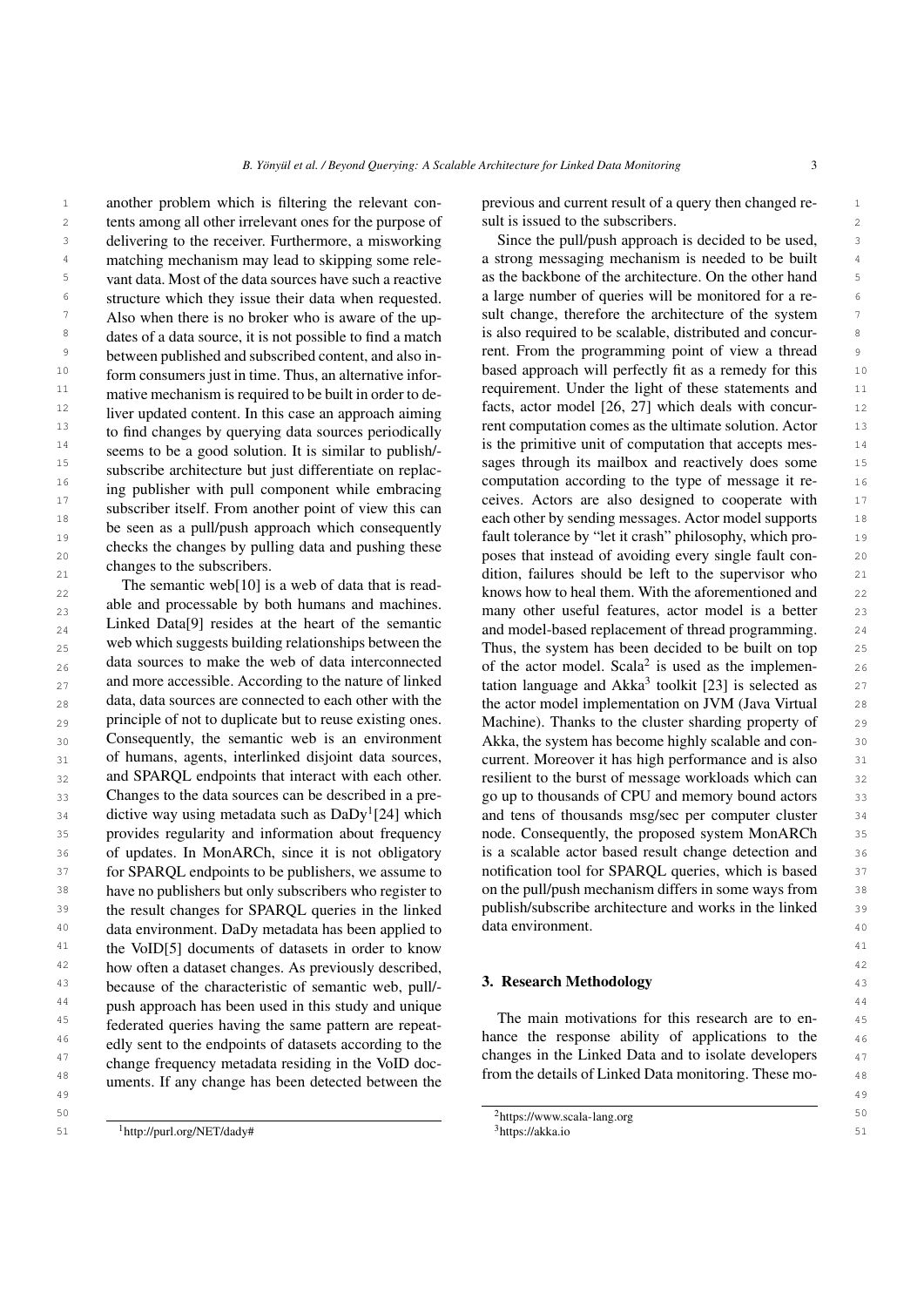<sup>1</sup> tivations call for the design of an artifact that satisfies and knowledge questions will be presented in the next 2 these requirements. Therefore, the conducted study section which are the heart of the methodology. 3 3 can be identified as a design science research and fol-4 4 lows the Design Science Methodology in [\[54\]](#page-24-3). This 5 5 4. Design Problem and Knowledge Questions methodology consists of four main steps:

- 6 6  $\frac{1}{2}$  **Example 1.** Example 1. Suppose the design science research, the design  $\frac{1}{2}$ I. Defining the design problem and knowledge questions to be answered by the research.
- text it will operate in (artifact and its context are  $11$ defined as a treatment [\[54\]](#page-24-3)) and the validation of  $\qquad$  – improve  $\lt$  a problem context $\gt$ II. Design cycle which consists of problem investithe treatment defined.
- III. Defining the conceptual framework the research  $\qquad$  that satisfies <some requirements> is based on and the theoretical generalizations  $-$  in order to  $\lt$ help stakeholders achieve some that can be concluded at the end of the research. goals> goals  $\frac{16}{16}$ is based on and the theoretical generalizations
- 17 11. Empirical eyerc anning to test the treatment with  $\frac{17}{2}$  When this template is applied to the linked data mon-IV. Empirical cycle aiming to test the treatment with empirical methods with the following steps:
	-
- 20 20 research setup design
	- inference design
- <sup>22</sup>  $\blacksquare$  validation of inferences against research setup of applications  $\blacksquare$ 
	- research design
	- - data analysis

 $_{27}$  According to [\[54\]](#page-24-3) there are four empirical research monitored monitored 28 methods that can be utilized by the empirical cy-<br> $\frac{1}{28}$  methods that can be utilized by the empirical cy- $29$  cle. These methods are observational case studies,<br> $29$   $29$   $29$   $29$ <sup>30</sup> single-case mechanism experiments, technical action<br><sup>30</sup> 31 research and statistical difference making experiments.<br>31 **31 12 131 131 131 131 131 131 131 131 131 131 131 131 131 131 131 131 131 131 131 131 131 131 131 131 131**  $32$  Since the aim of this research is to validate the ab-<br> $32$  $33$  stract architecture designed for monitoring linked data  $-$  in order to:  $33$ 34 34 changes, single-case mechanism experiments (SCME) 35 method is the most suitable one.

36 Single-case mechanism experiments (SCME) are the decompassion of the details of linked 36  $37$  conducted with an object of study (OoS), which is  $37$  study experimentally conducted with an object of study (OoS), which is 38 **a prototype model of the designed artifact placed in Same can be considered as a set of the designed artifact placed in** 39 a model of the real world context it will operate in. After this step, knowledge questions should be de-<br>39 40 SCME are done in the lab so as to allow the researcher fined. These questions aid in exploring the artifact to  $\frac{40}{40}$ <sup>41</sup> to have access to the architecture of OoS, explain its be designed in terms of its context and its relationship <sup>42</sup> behaviour in terms of the architecture and validate the between the context. There are two kinds of knowl-<sup>43</sup> artifact design. These explanations are expected to be edge questions: descriptive and explanatory. Descrip-44 generalized to the population of all possible implemen-<br>tive questions look for answers to what, where, who, 45 45 tations of the artifact design and they will be validated <sup>46</sup> by analogical reasoning. The explanatory questions try to get answers to why to <sup>46</sup> a model of the real world context it will operate in. SCME are done in the lab so as to allow the researcher behaviour in terms of the architecture and validate the artifact design. These explanations are expected to be by analogical reasoning.

47 47 For the conducted study, design science methodol-48 48 ogy is used for system design and implementation pro-49 cesses namely design cycle and evaluation design, as tive, the following descriptive and explanatory knowl-50 well as execution and analysis processes which con-edge questions are defined for the linked data monitor-51 51 stitute the empirical cycle. First of all, design problem well as execution and analysis processes which con-

<span id="page-3-0"></span>and knowledge questions will be presented in the next section which are the heart of the methodology.

 $\frac{8}{2}$  Brown as the research purpose should  $\frac{8}{2}$  brown interests of residents of residents interest.  $\frac{1}{9}$   $\frac{1}{9}$   $\frac{1}{9}$   $\frac{1}{9}$  be defined. A template for defining design problems in gation, designing an artifact and defining the con-<br><sup>10</sup><br>10<br>10 [\[54\]](#page-24-3) is as follows:

the treatment defined.  $-$  by  $\lt$ (re)designing an artifact>  $13$ – improve <a problem context> – that satisfies <some requirements> goals>

18 18 itoring problem, the following design problem defini-<sup>19</sup> - problem analysis and the set of the set of the set of the set of the set of the set of the set of the set of the set of the set of the set of the set of the set of the set of the set of the set of the set of the set tion is formed:

- $\frac{21}{2}$  inference design  $\frac{21}{2}$  improve linked data change monitoring capability  $\frac{21}{21}$ of applications
- $\frac{23}{2}$  by designing a scalable linked data query moni-<br> $\frac{23}{2}$  $24$  – research execution  $24$  that existence is exploring assuments. toring architecture
- $\frac{25}{25}$   $\frac{1}{25}$   $\frac{1}{25}$   $\frac{1}{25}$   $\frac{1}{25}$   $\frac{1}{25}$   $\frac{1}{25}$   $\frac{1}{25}$   $\frac{1}{25}$   $\frac{1}{25}$   $\frac{1}{25}$   $\frac{1}{25}$
- <sup>26</sup> <sup>26</sup> <sup>26</sup> 26 **A seemling to [54] there are four apprimised research**  $*$  The results of federated SPARQL queries are <sup>26</sup> monitored
	- ∗ Different client applications can register new federated SPARQL queries for monitoring
	- ∗ Client applications are notified when any result of their requested queries
	- in order to:
		- ∗ Enhance the response ability of client applications to data changes
		- ∗ Isolate developers from the details of linked data monitoring

be designed in terms of its context and its relationship tive questions look for answers to what, where, who, when, which by only observation. On the other hand learn about causes.

From the linked data and query monitoring perspective, the following descriptive and explanatory knowling artifact: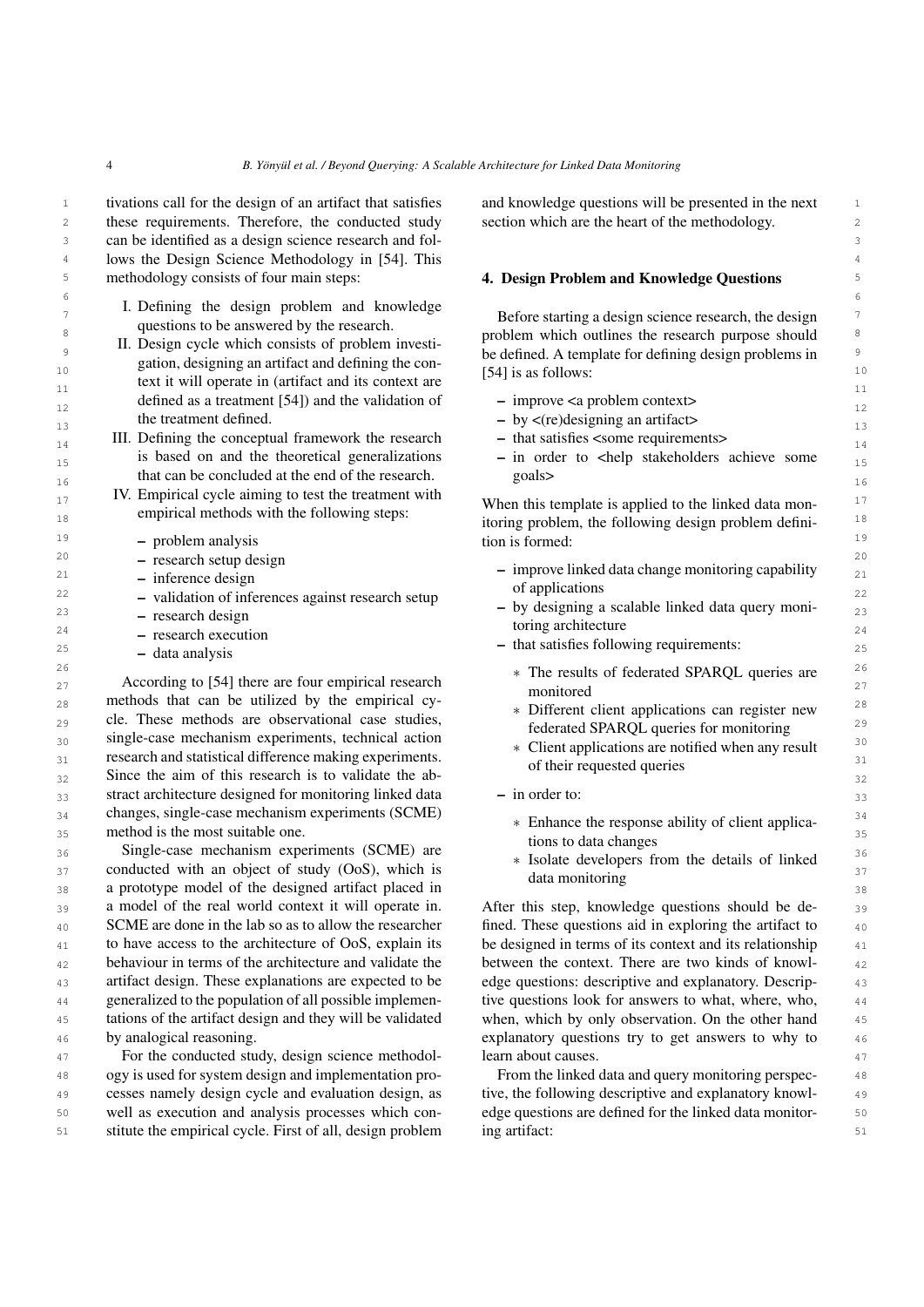### *4.1. Descriptive Questions*

- <sup>3</sup> Were the expected number of notifications got-<br><sup>3</sup> How would a change in the query characteristics – Were the expected number of notifications gotten?
- 5 5 What is the maximum number of observed feder-6 6 *4.4. Trade-off Questions (Alternative Artifact X* ated queries?
- $7 \rightarrow$  How many queries per unit-of-time could be suc-<br>The context of  $[7 \text{ hours} \cdot 7 \cdot 7]$ 8 8 cessfully registered?
	- fected if the number of sub-queries in a federated query increases?
- <sup>12</sup> What are the pros and cons of the join algorithm data monitoring artifacts can be defined as follows: <sup>13</sup> used in the system and context?<br>
<sup>13</sup>

- $17$  What mechanism causes not being able to moni-<br> $17$  $\frac{18}{18}$  18 tor more queries?
- 20  $20$   $20$ unit of time?
- <sup>21</sup>  $\blacksquare$  How do the number of sub-queries in a federated sensitivity questions try to find out how an artifact  $\frac{22}{2}$  – How do the number of sub-queries in a federated Sensitivity questions try to find out how an artifact  $\frac{22}{2}$ query affects the performance of the system?
- $\frac{24}{24}$  How would a change in the query characteristics data monitoring artifact they are listed below: – How would a change in the query characteristics affect the performance of the system?

26 A more specific classification of knowledge questions  $\overline{a}$  How do the number of sub-queries in a federated 26 <sup>27</sup> closely related with design science research can be all only affects the performance of the system? <sup>28</sup> made by exploring the artifact-context relationship.  $\overline{v}$  what happens if a query should be answered by a <sup>29</sup> Thus, there are four kinds of questions which can be **SPAROL** endpoint with no DaDy definition? <sup>30</sup> classified as effect, trade-off, sensitivity and require-<br> $\overline{ }$  What happens if a query should be answered by a 31 ments satisfaction questions. SPARQL endpoint with no VoID definition? <sup>31</sup> ments satisfaction questions.

<sup>35</sup> Effect questions explore effects produced by the in-<br>  $4.6.$  Requirements Satisfaction Questions <sup>36</sup> teraction of an artifact with the context. The context and the state of the state of the state of the state of the state of the state of the state of the state of the state of the state of the state of the state of th <sup>37</sup> consists of a linked dataspace, SPARQL endpoints, Requirement satisfaction questions ask whether re-<sup>37</sup> <sup>38</sup> DaDy definitions, federated SPARQL endpoints and sults of the interaction between an artifact and a con-<sup>38</sup> 39 software developer(s). Effect questions for this inter-<br>text satisfy the requirements. Satisfaction is not strict <sup>39</sup> action are as follows:

- <sup>42</sup> Were the expected number of notifications got-<br><sup>42</sup>  $43$  **ten**?  $43$ ten?
- <sup>44</sup> What is the maximum number of observed feder- Does the artifact isolate developers from the de-45 45 tails of linked data monitoring? (What assump-– What is the maximum number of observed federated queries?
- <sup>46</sup> How many queries per unit-of-time could be suc-<br><sup>46</sup> tions does the artifact make about the linked data – How many queries per unit-of-time could be successfully registered?
- <sup>48</sup> What mechanism causes not being able to moni-<br>- How much time passes between the detection of 49 49 a query result change and notification of the regtor more queries?
- 50 Why can't more queries be registered per unit of istered applications? Does it satisfy functional re-<br>50 51 51 time?
- <sup>1</sup> 4.1. Descriptive Questions **1** 1 **1** How do the number of sub-queries in a federated 2 2 query affects the performance of the system?
- <sup>4</sup> ten? **affect the performance of the system?** 
	- *Context)*

<sup>9</sup> - How would the performance of the system be af-<br>Trade off questions search for the phenomena that <sup>10</sup> fected if the number of sub-queries in a federated will happen if alternative artifacts interact with the <sup>10</sup> <sup>11</sup> 11 query increases? Same context. Trade off questions for alternative linked<sup>11</sup> Trade off questions search for the phenomena that data monitoring artifacts can be defined as follows:

- asca in the system and context:<br> $14$  How would the artifact be affected if a different join algorithm was used?
- <sup>15</sup> 15 *4.2. Explanatory Questions* 15 **15** 15 **15** 15 **160** 15 **160** 15 **160** 15 **160** 15 **160** 15 **160** 15 **160** 15 **160** 15 **160** 15 **160** 15 **160** 15 **160** 15 **160** 15 **160** 15 **160** 15 **160** 15 **160** 15 **160** 15 **160** 4.2. *Explanatory Questions*  $\frac{16}{16}$  - How would the artifact be affected if the actor model was not used?
- <sup>19</sup>  $\frac{4.5}{\text{Center}}$  Why more queries cannot be be registered per  $\frac{4.5}{\text{Center}}$ *4.5. Sensitivity Questions (Artifact X Alternative Context)*

query allects the performance of the system! is going to behave in different contexts. For the linked  $\frac{23}{23}$ 

- $^{25}$  What happens if the query selectivities change?
	- How do the number of sub-queries in a federated query affects the performance of the system?
	- What happens if a query should be answered by a SPARQL endpoint with no DaDy definition?
	- What happens if a query should be answered by a
- $32$  What happens if query registration requests get  $32$ 33 33 *4.3. Effect Questions (Artifact X Context)* more frequent?

### *4.6. Requirements Satisfaction Questions*

40 action are as follows:<br>but to some degree. Requirement satisfaction ques-<sup>41</sup> tions defined for linked data monitoring artifact can be Requirement satisfaction questions ask whether results of the interaction between an artifact and a context satisfy the requirements. Satisfaction is not strict grouped as follows:

- <sup>47</sup> cessfully registered? **and the contract of the contract of the development of the development of the development of the development of the development of the development of the development of the development of the de** 
	- How much time passes between the detection of istered applications? Does it satisfy functional requirements?

 $\frac{34}{3}$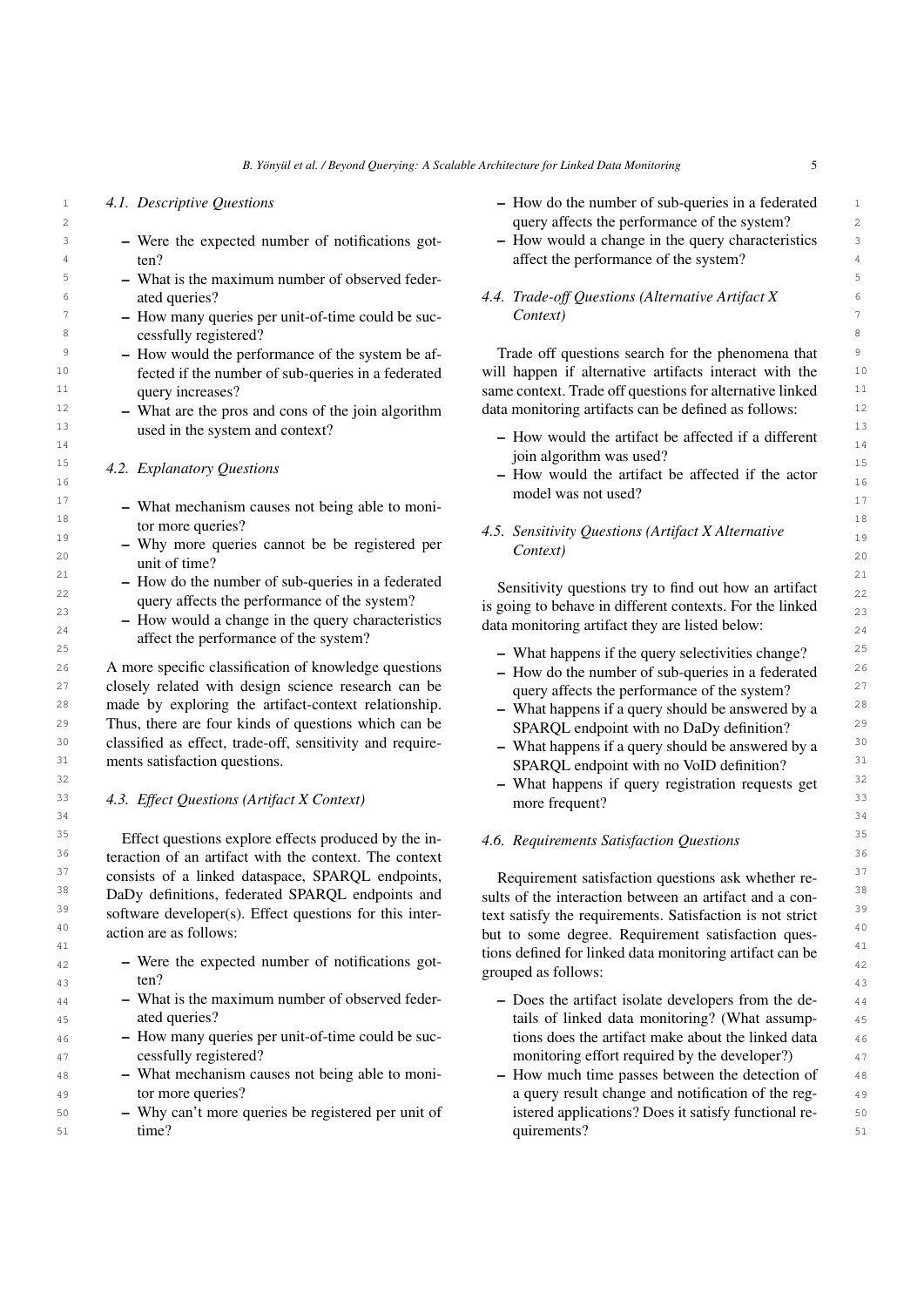1 - How much time passes between query result - DaDy definitions 1 2 change and change detection? Does it satisfy  $-$  pull/push mechanism functional requirements?

### <span id="page-5-1"></span>5. Design Cycle

<sup>8</sup> The design cycle of a design science project consists  $\frac{1}{2}$  through density and  $\frac{1}{2}$  and  $\frac{1}{2}$  of  $\frac{1}{2}$  and  $\frac{1}{2}$   $\frac{1}{2}$   $\frac{1}{2}$   $\frac{1}{2}$   $\frac{1}{2}$   $\frac{1}{2}$   $\frac{1}{2}$   $\frac{1}{2}$   $\frac{1}{2}$   $\$ 9 9 of three major processes which are *problem investiga-*10 10 *tion*, *treatment design* and *treatment validation*. Since <sup>11</sup> the design of the linked data monitoring artifact was the helphalders in this demain the need and complex <sup>11</sup> <sup>12</sup> already described and elaborated in the prior sections, ity of creating a new software that is able to monitor <sup>13</sup> the design will be briefly explained in terms of design  $\frac{13}{1}$  inked data changes and current approache/solutions <sup>14</sup> cycle processes in this section.

 $19$  improved and the reason behind the need for that im-<br>some way depending on their uses. Current approaches 20 provement. Problem investigation requires the defini-<br>to linked data monitoring are limited to monitoring sin <sup>21</sup> tion of the potential stakeholders of the proposed ar-<br> $\frac{1}{21}$  also the sources or dependency on the push mecha <sup>22</sup> tifact, their goals to use it, the conceptual framework  $\frac{\text{guc} \text{data} \text{ sources of dephalency on the pass interval}}{\text{mimes of data sources}}$ <sup>23</sup> of the problem domain, the phenomena present in this this information coming from different data  $^{24}$  domain and results of applying the proposed artifact to  $^{24}$  courses to the programmer. If a monitoring solution

27 data monitoring artifact are the software developer and  $\frac{10 \text{ kg}}{\text{Howayer data}}$  by the method of the provided by data sources.  $^{28}$  users of the developed software. A software developer and points If the programmer has to use an andpoint  $29$  may have the goal to be able to implement code that  $29$  that does not support data push halshe becomes re  $\frac{30}{30}$  may have the goal to be able to implement code that  $\frac{30}{30}$  that does not support data push, he/she becomes re- $\frac{31}{2}$  for Though the and user does not use the ertified diversion of the external sponsible for periodic data pull from that source too.  $32$  since this requires the programmer to develop som-<br>rectly, they have the goal to have software that is able<br>were in linked data domain which may be different Every, they have the goal to have software that is able ware in linked data domain which may be different  $\frac{33}{2}$ monitors required SPARQL queries with the least effort. Though the end user does not use the artifact dito react to changes in data.

 $\frac{35}{25}$  at a direct and its context are composed of some  $\frac{1}{25}$  him. Additionally, because a new task is loaded over  $\frac{35}{25}$  $\frac{36}{20}$  successive of a proposed the application, this brings an extra burden to the ap-<br>36  $\frac{37}{2}$  substituted discussion of current ap-<br> $\frac{37}{2}$  $\frac{38}{2}$  38  $\frac{38}{2}$   $\frac{38}{2}$   $\frac{38}{2}$   $\frac{38}{2}$   $\frac{38}{2}$   $\frac{38}{2}$   $\frac{38}{2}$   $\frac{38}{2}$   $\frac{38}{2}$   $\frac{38}{2}$   $\frac{38}{2}$   $\frac{38}{2}$   $\frac{38}{2}$   $\frac{38}{2}$   $\frac{38}{2}$   $\frac{38}{2}$   $\frac{38}{2}$   $\frac{38}{2}$   $\frac{38}{2}$  $\frac{39}{2}$  3.39  $\frac{39}{2}$  they cause were given in section [7,](#page-21-0) therefore this dis-40 december and substructed substructure of the definition of the cussion is kept brief in this section. 41 41 An artifact and its context are composed of some structures which form the conceptual framework. It consists of concept definitions named constructs that explain the structure of context and artifact. Constructs of conceptual framework fall into two categories that are architectural and statistical structures which are described below from the perspective of linked data query monitoring.

<sup>42</sup><br>The problem domain for the linked data monitoring 3.2. Treatment Design <sup>43</sup> artifact is linked data space. Therefore, architectural the spatial artifactives and implementation 44 and the contract of the contract of the contract of the contract of the contract of the contract of the contract of the contract of the contract of the contract of the contract of the contract of the contract of the con structures of the conceptual framework are:

- linked data space
- SPARQL endpoints
- SPARQL queries
- federated SPARQL queries
- join algorithms
- linked data change dynamics
- DaDy definitions
- pull/push mechanism
- 3 3 system components implemented with actor model
- 4 4 cluster dynamics

5 5 Statistical structures are variables which can be used 5. Design Cycle in the definition of phenomena in a treatment. For the  $\frac{6}{7}$  $\frac{7}{10}$ <br>and the state of the state in the community of the community of the linked data monitoring artifact they are linked data change dynamics and DaDy definitions of SPARQL endpoints.

 $\frac{15}{21}$  15 As for the phenomena that pose problems for the stakeholders in this domain, the need and complexity of creating a new software that is able to monitor linked data changes and current approaches/solutions should be discussed.

<span id="page-5-0"></span>16 16 *5.1. Problem Investigation* 2.1. *Tholem Investigation*  $\frac{17}{17}$  ditionally, a great number of the applications used on <sup>18</sup> 18 18 This process explains which phenomena should be a varie of data changes and react to these changes in <sup>25</sup> the problem inducing phenomena in the domain.<br><sup>25</sup> is not available to the programmer, belshe may have 26 26 26<br>Stakeholders who can be affected by the linked  $\frac{1}{26}$  to use the push mechanism provided by data sources  $\frac{34}{10}$  from the application domain, an extra burden is put on  $\frac{34}{10}$ Data on the linked data space changes rapidly. Ada daily basis are data sensitive. That is, they should be aware of data changes and react to these changes in some way depending on their uses. Current approaches to linked data monitoring are limited to monitoring single data sources or dependency on the push mechanisms of data sources. This leaves the responsibility of combining information coming from different data sources to the programmer. If a monitoring solution is not available to the programmer, he/she may have to use the push mechanism provided by data sources. However, data push is not mandatory for SPARQL endpoints. If the programmer has to use an endpoint Since this requires the programmer to develop soft-

### *5.2. Treatment Design*

<sup>45</sup> <sup>45</sup> <sup>45</sup> and the conceptual namework are.  $\theta$  details of MonARCh have been given. The term treat-46 46 ment is used to define a solution for a problem in a <sup>47</sup> - SPARQL endpoints and the right interaction between and <sup>47</sup> 48 - SPARQL queries artifact and the problem context.

49 49 In order to design a treatment, requirements and as-50 50 sumptions about the context should be defined. The 51 51 purpose of the linked data monitoring artifact is to take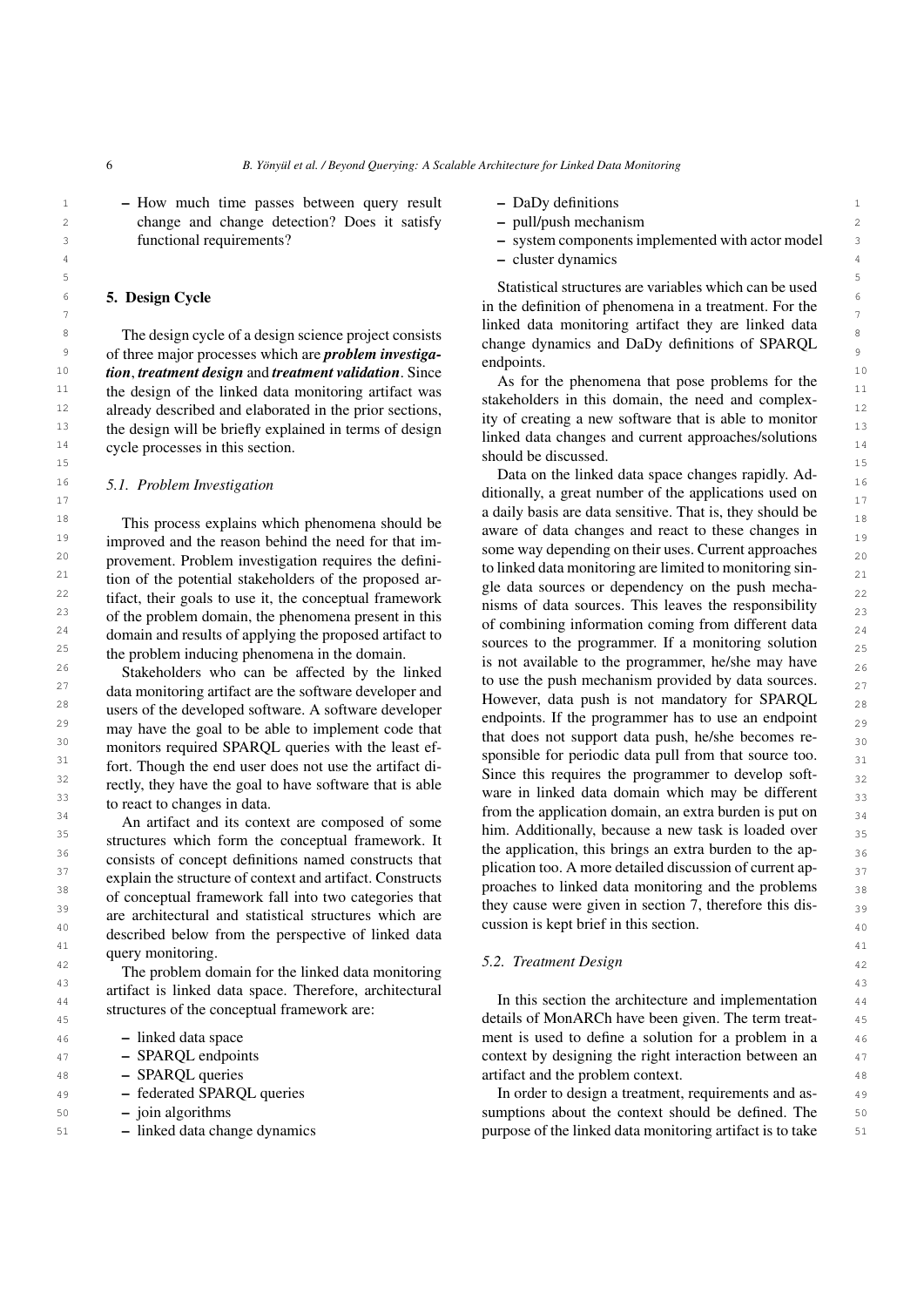should satisfy the following requirements:

- The system should be able to monitor the results of federated SPARQL queries at the change frequencies of the SPARQL endpoints involved.
- Different client applications should be able to register new federated SPARQL queries for monitoring.
- Each query should be able to interact dynamically with SPARQL endpoints which is a unique feature of the system.

ing context assumptions necessary:

- To define the periodic querying frequency of the data sources, the DaDy metadata of related SPARQL endpoints should be present.
- In order to be able to monitor data sources continuously, there should be no network problems.
- In order to be able to monitor data sources continuously, SPARQL endpoints should be operational at all the time.

context assumptions are present, is expected to concode from the complexity of linked data monitoring.

Although there are some available similar treatments for this purpose, they do not serve the full funcbe examined in detail.

36 capabilities of monitoring many queries whose results the results may not be the same and can change over 36 37 come from a diverse set of SPARQL endpoints, and time then these components should not be persistent 37 38 combining their results as requested in the federated and recreated for each join operation. When the sys-39 queries registered by the client applications. This de-<br>39 query, it is routed to the query distrib-40 sign isolates the programmer completely from the de-<br>40 utor actor via its region (step 1 in Figure[-1\)](#page-7-0). Query The new treatment design made in this study has the queries registered by the client applications. This design isolates the programmer completely from the details of linked data monitoring tasks.

42 System is built on top of the Actor model [26, 27], queries if it is federated. Relevant SPARQL endpoints 42 43 which has a wide range of implementations mainly are assigned for each detected sub-query. Then these 43 44 aiming to construct concurrent systems. The monitor-<br>  $\leq$ sub-query, endpoints> pairs are sent to the sub-query<br>
44 45 45 ing system which is designed to work in the linked data 46 environment, constantly keeps track of the changes in vant Sub-query Distributor actors (step 2 in Figure-1). 46 47 SPARQL query results. In order to maintain the scala- Query Distributor is also responsible for keeping track 47 48 48 bility and concurrency under such a heavy query work-49 49 load, asynchronous structure of actors is utilised in the 50 50 system architecture. Subscribers issue some SPARQL 51 queries to the monitoring engine about their interest into one main result (step 8 and 9 in Figure-1). Simi-<br>51 System is built on top of the Actor model [\[26,](#page-24-7) [27\]](#page-24-8), which has a wide range of implementations mainly aiming to construct concurrent systems. The monitor-SPARQL query results. In order to maintain the scala-

<sup>1</sup> the periodic data monitoring load from the program- in order to get notified about possible changes in fu-2 mer and the application he/she develops. Therefore it ture. Monitoring engine identifies <query,endpoint> 2 3 3 pairs and distributes the execution work over the clus-<sup>4</sup> ter. Worker actors do the heavy work by scheduling <sup>4</sup> 5 5 themselves to execute a query over its relevant end-6 6 point periodically. New query result is compared with <sup>7</sup> The previous of the previous one to find out if there is any change.  $\frac{1}{2}$  8  $\frac{1}{2}$  8  $\frac{1}{2}$  8  $\frac{1}{2}$  8  $\frac{1}{2}$  8  $\frac{1}{2}$  8  $\frac{1}{2}$  8  $\frac{1}{2}$  8  $\frac{1}{2}$  8  $\frac{1}{2}$  8  $\frac{1}{2}$  9  $\frac{1}{2}$  8  $\frac{1}{2}$  9  $\frac{1}{2}$  8  $\frac{1}{2}$  9  $\frac{1}{2}$  9  $\frac{1}{2}$  9  $\frac{1}{2}$  9  $\frac{1$ <sup>9</sup> that in case of federated detecting the change in their <sup>9</sup> 10 10 result may need for the recalculation of the sub results 11 11 by performing join operations. For adapting to the dis-12 **12** tributed and concurrent nature of the actor model, hash 12 13 13 join technique is chosen for the generation of federated <sup>14</sup> These requirements make the presence of the follow- query results. In the hash-based join method, sub re- <sup>14</sup> 15 15 sults are disjoint from each other, therefore join opera-<sup>16</sup> 16 16 To define the periodic suggesting fractional concurrent concurrently. Hash join algorithm <sup>16</sup> <sup>17</sup> <sup>17</sup> **has been implemented based on GRACE** [\[29\]](#page-24-10) and Hy-<sup>17</sup> 18 18 brid [\[15\]](#page-23-10) methods which are designed for parallel mul-19 19 tiprocessor architectures. From the system scalability 20 20 point of view, all actors are automatically deployed on 21 **a** computer cluster distributed via a modulo-based sim-<br>a computer cluster distributed via a modulo-based sim-22 **22** 22 **22** 22 **22** 22 **22** 22 **22** 22 **22 22 22 22 22 22 22 22 22 22 22 22 22 22 22 22 22 22 22 22 22 22 22 22 22 22 22 22 22 22 22 22 22 22 22 22** 23 **23** 23 **23** 24 **24** 25 **23** 25 **23** 25 **23** 25 **23** 25 **24** 25 **24** 25 **24** 25 **24** 25 **24** 25 **25** 24 **and a scale out by adding more nodes to the cluster.** 24 in order to get notified about possible changes in future. Monitoring engine identifies <query,endpoint> query results. In the hash-based join method, sub re-

25 Combination of the requirements, provided that the Internal architecture of MonARCh is depicted in 25 26 context assumptions are present, is expected to con-<br>Figure[-1.](#page-7-0) There are five actor based components; 26 27 27 tribute to the programmer by isolating herself and her 28 code from the complexity of linked data monitoring. Executor, Parallel Join Manager and Hash Join Per-<br>28 29 Although there are some available similar treat- former. While Query Distributor, Sub-Query Distrib- 29 30 ments for this purpose, they do not serve the full func- utor and Sub-Query Executor manage the query mon- 30 31 ionality planned to be served with the linked data itoring flow, they should be persistent and also have 31 32 monitoring artifact. Since these treatments were exam-<br>their own regions that control the creation of appro-<br>32 33 ined thoroughly in the related work, here they will not priate actor instances and routing messages to them. 33 34 34 On the other hand Parallel Join Manager and Hash 35 The new treatment design made in this study has the Join Performer are result based components and also 35 41 41 Distributor splits the main SPARQL query into sub-Internal architecture of MonARCh is depicted in Query Distributor, Sub-Query Distributor, Sub-Query itoring flow, they should be persistent and also have their own regions that control the creation of appropriate actor instances and routing messages to them. the results may not be the same and can change over time then these components should not be persistent and recreated for each join operation. When the sysdistributor region which delivers messages to the relevant Sub-query Distributor actors (step 2 in Figure[-1\)](#page-7-0). of results for the sub-queries that will come from Sub-Query Distributors. Because these sub-results are then sent to the Parallel Join Manager to make them joined into one main result (step 8 and 9 in Figure[-1\)](#page-7-0). Simi-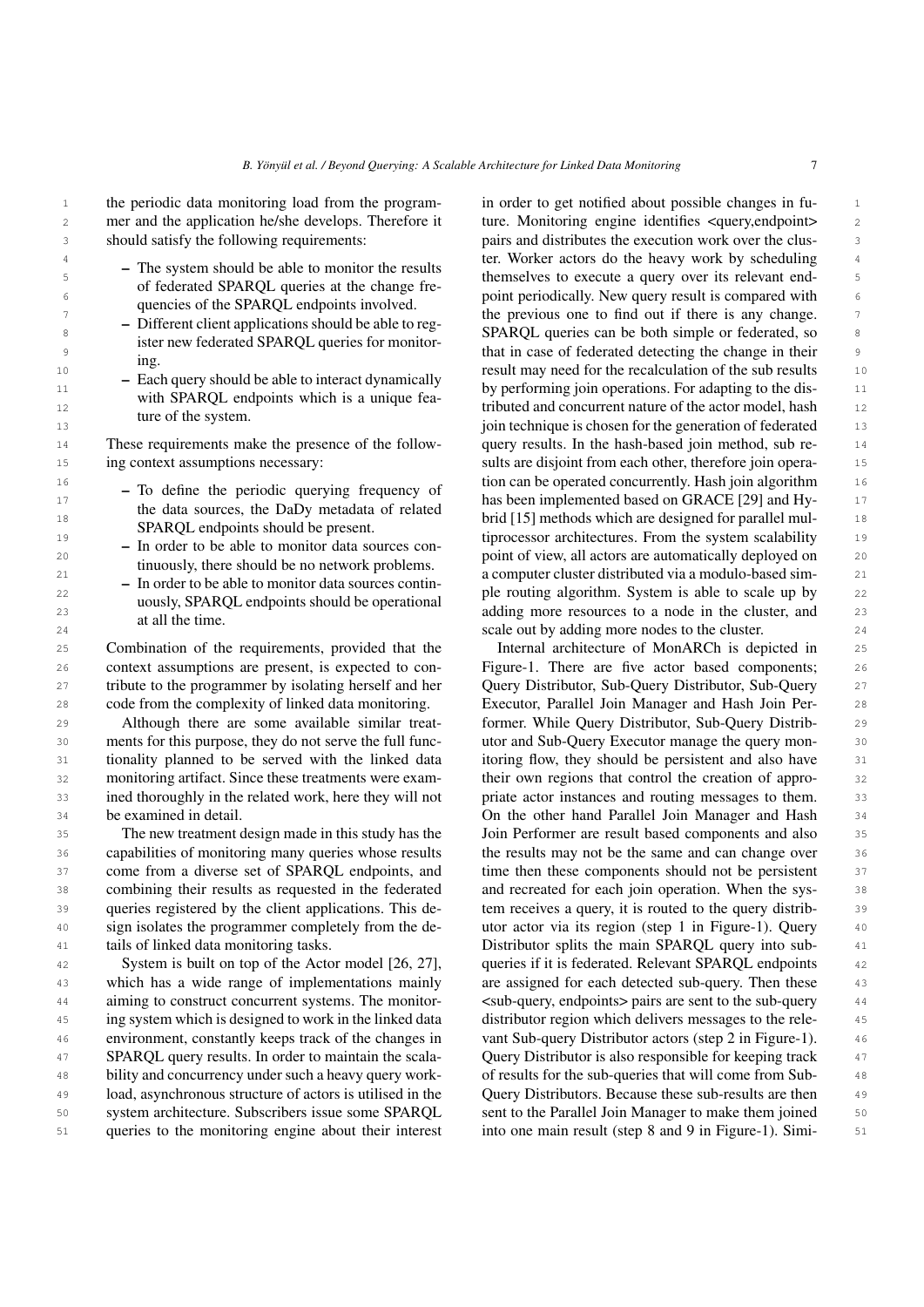

<span id="page-7-0"></span>26 26 Fig. 1. Query Monitoring Pipeline of MonARCh 27 сер*ата на 12* марта 12 марта 22 марта 22 марта 22 марта 22 марта 22 марта 22 марта 22 марта 22 марта 22 марта 22

<sup>29</sup> endpoints> pair as a message, it sends sub-query to for both results. For executing the join operation par-<sup>30</sup> the relevant sub-query executor actor for each endpoint allely, buckets of the hashmaps are paired according <sup>30</sup> <sup>31</sup> via the sub-query executor region (step 3 in Figure- to keys and each pair is sent to a distinct Hash Join <sup>31</sup> 32 1), then collects and merges the results coming from Performer actor. Simple hash join operation is per-<br>32 33 them. Finally when the sub-query executor receives a formed by the Hash Join Performer and the joined re- 33 34 34 <sub-query, endpoint> pair as a message it executes <sup>35</sup> the sub-query against the relevant endpoint. This mod-<br><sup>35</sup> led Join Manager collects joined results for all buck-36 ule is the key component which tries to find the change ets, merges them, generates the final joined result and 36 <sup>37</sup> in the result of a sub-query. For this purpose it sched-<br><sup>37</sup> in the result of a sub-query. For this purpose it sched-<br>**87** sends it back to the Query Distributor. As the last step, 38 ules itself according to the estimated change interval when Query Distributor receives the final result for the 38 39 of the endpoint to re-execute the query and get the first time or as a change, it sends the result to the is-<sup>40</sup> new result. New result is compared with the old one to suer agent of the main SPARQL query. Source code <sup>40</sup> <sup>41</sup> check if there is any change. Once a change has been of MonARCh is maintained under the following git <sup>41</sup> 42 detected it is propagated back to the Sub-query Dis-<br>
approximatory: https://github.com/seagent/monarch. 43 43 tributor. Sub-query distributor collects the new results <sup>44</sup> of its relevant sub-query which may be executed over ployed on computer nodes enabling full scalability. <sup>44</sup> 45 45 Akka toolkit is used as the implementation of actor <sup>46</sup> the sub-query and propagates back to the Query Dis- model on JVM for building the actor based system <sup>46</sup> <sup>47</sup> tributor. When a new (changed) result is received by architecture and cluster management. A sample clus-48 48 the Query Distributor it finds a matching sub result via 49 49 a common query variable, then sends two sub results 50 50 to the Parallel Join Manager for the join plan. Paralvia the sub-query executor region (step 3 in Figure-[1\)](#page-7-0), then collects and merges the results coming from ule is the key component which tries to find the change ules itself according to the estimated change interval different endpoints. It creates a new merged result for

28 larly when sub-query distributor receives <sub-query, Hash Join algorithm according to a fixed bucket size 28 Hash Join algorithm according to a fixed bucket size for both results. For executing the join operation parallely, buckets of the hashmaps are paired according formed by the Hash Join Performer and the joined result is sent back to the Parallel Join Manager. Parallel Join Manager collects joined results for all bucksends it back to the Query Distributor. As the last step, first time or as a change, it sends the result to the issuer agent of the main SPARQL query. Source code of MonARCh is maintained under the following git repository: *<https://github.com/seagent/monarch>*.

51 lel Join Manager creates hash tables using the Grace Helland's[25] work. Cluster has a coordinator actor 51 Actor system is designed to work as a cluster deployed on computer nodes enabling full scalability. model on JVM for building the actor based system architecture and cluster management. A sample cluster structure model built using the Akka cluster sharding feature can be seen in Figure[-2.](#page-8-0) Roots of the cluster sharding architecture of Akka are inspired from Helland's[\[25\]](#page-24-11) work. Cluster has a coordinator actor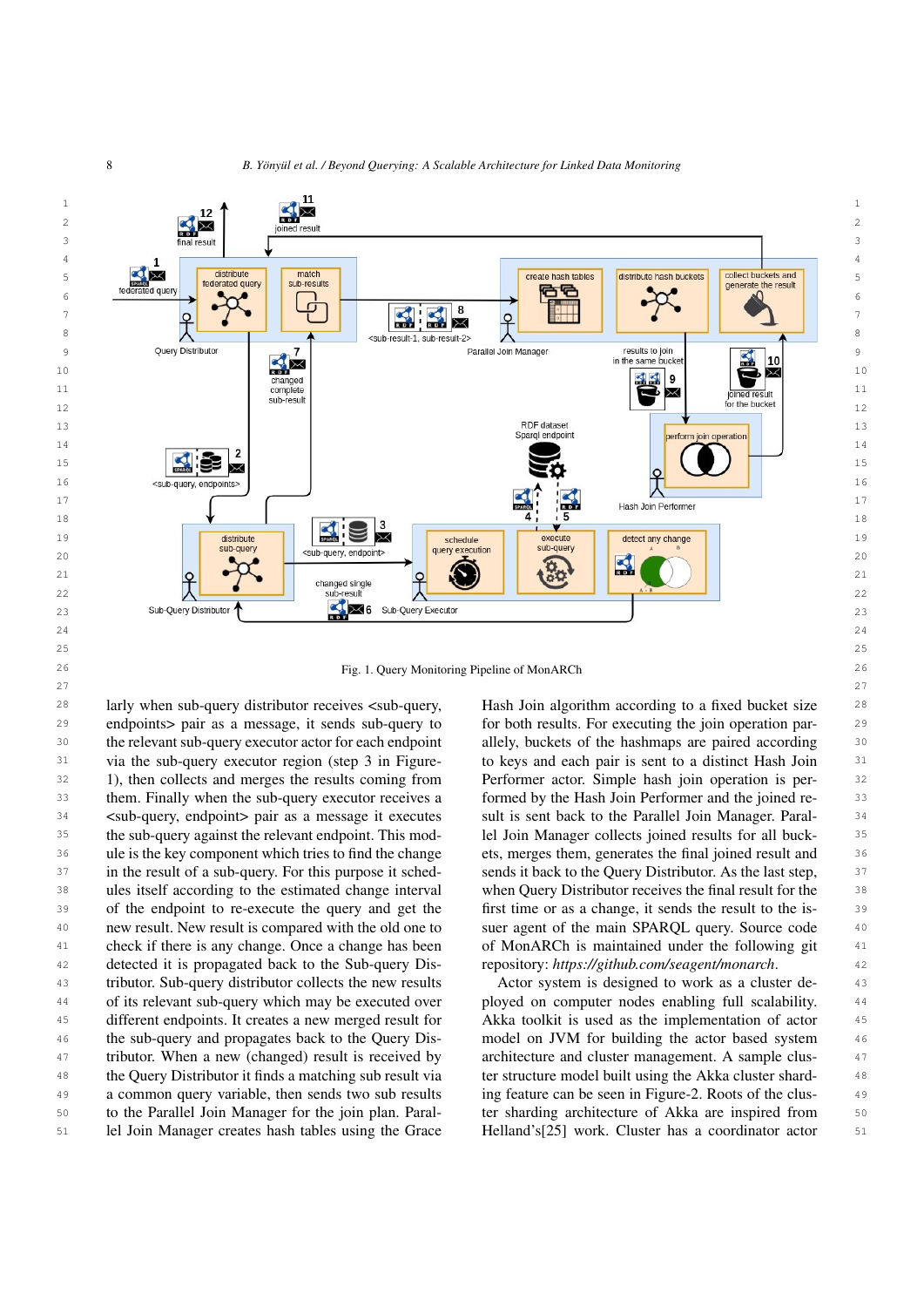

19 19 Fig. 2. Sample Cluster Structure Model for MonARCh

21 that directs an incoming message to the relevant node For example; B2 is in Node-1 and B1, B3 are in Node-<br>21 22 by communicating them via gossip protocol. Three 2. Similarly sub-queries with their relevant endpoints 22 23 critical modules of the system are Query Distributor, are coded with the same sub-query code, a dot and an <sup>23</sup> 24 Sub-Query Distributor and Sub-Query Executor actor and point number as R1 1 R1 2 R2 1 and R2 3 reside 24 25 25 regions which have parent-child relationships respec-26 tively and control the creation of entity actors & rout-<br> $\frac{1}{26}$  in the baby case of entity actors  $\frac{1}{26}$  $27$  ing of the messages. Shards are simply groups of ac-<br> $27$   $27$   $30\text{ m}$  Manager and Hash John Ferformer actors are not  $_{28}$  tor instances, named entities residing in regions, there- managed by cluster, so they exist in the same hode with  $_{28}$  $_{29}$  fore this structure facilitates moving these entities later their parent actors. Because both are join relevant ac-30 on if needed. The mentioned cluster architecture pro-<br>30 straight in operation with the same two results is 31 vides location transparency for actors, thus there is no executed only once and never used again, these actors <sup>31</sup> <sup>32</sup> need to know on which node an actor is running. Mes-<br>are destroyed after the join operation has been com-33 sages are just sent to a region in any node, then clus-<br>
pleted Parallel Join Manager is created by Query Discussions. <sup>34</sup> ter management takes care of the rest, including load the set of the Berkell and the Berkell of the Berkell and the Berkell of the Berkell and the Berkell and the Berkell of the Berkell and the Berkell and the Berkell 35 balancing of actor deployment and message delivery. 36 Entity actors are shown as letters (some letter with  $\frac{360 \text{ N}}{200 \text{ N}}$  Manager actors. 37 37 numbers) with colored circles grouped in shards coded 38 with a letter S and shard number. Each node of the 5.3 Treatment Validation 38 39 39 cluster has its own shard regions and shards are dis-40 40 tributed over the cluster according to the same logical <sup>41</sup> region. There are three shard regions named as; Query Treatment validation is the justification that a treat-42 Distributor, Sub-Query Distributor and Sub-Query Ex- ment developed would contribute to stakeholder goals 42 <sup>43</sup> ecutor owned by both nodes but managed as the clus- [\[54\]](#page-24-3). Justification requires predicting how the designed <sup>44</sup> ter shown in Figure[-2.](#page-8-0) For example; a federated query artifact will behave in a predefined context. Therefore. 45 coded with letter B and represented as a blue circle re-<br>45 coded with letter B and represented as a blue circle re-46 sides in the Query Distributor shard region of Node-<br>46 acres and the hadden of the next standard is a defined. The next standard is a hadden of the next standard 47 2. Its sub-queries with relevant endpoints are coded context are needed to be defined. The next step is to 48 with the same letter and a query number as B1, B2 and serving the interaction of the attract and environment  $\frac{48}{48}$ 49 B3 represented as green circles residing in Sub-Query models, thus an empirical study should be conducted. 50 **1** Distributor shard region. While entities are logically in And also discussion about treatment validation is left  $\frac{50}{20}$ 51 the same region they can be located in different nodes. to section 6 where the empirical cycle is examined. 51 by communicating them via gossip protocol. Three on if needed. The mentioned cluster architecture provides location transparency for actors, thus there is no need to know on which node an actor is running. Mes-Distributor, Sub-Query Distributor and Sub-Query Executor owned by both nodes but managed as the clus-

<span id="page-8-0"></span>For example; B2 is in Node-1 and B1, B3 are in Nodeare coded with the same sub-query code, a dot and an endpoint number as B1.1, B1.2, B2.1 and B2.3 residing in the Sub-Query Executor shard region. Parallel Join Manager and Hash Join Performer actors are not managed by cluster, so they exist in the same node with their parent actors. Because both are join relevant acpleted. Parallel Join Manager is created by Query Distributor and Hash Join Performer is created by Parallel Join Manager actors.

### *5.3. Treatment Validation*

<span id="page-8-1"></span>Treatment validation is the justification that a treatartifact will behave in a predefined context. Therefore, an analogical model of the artifact and a model of the context are needed to be defined. The next step is observing the interaction of the artifact and environment models, thus an empirical study should be conducted. And also discussion about treatment validation is left to section [6](#page-8-1) where the empirical cycle is examined.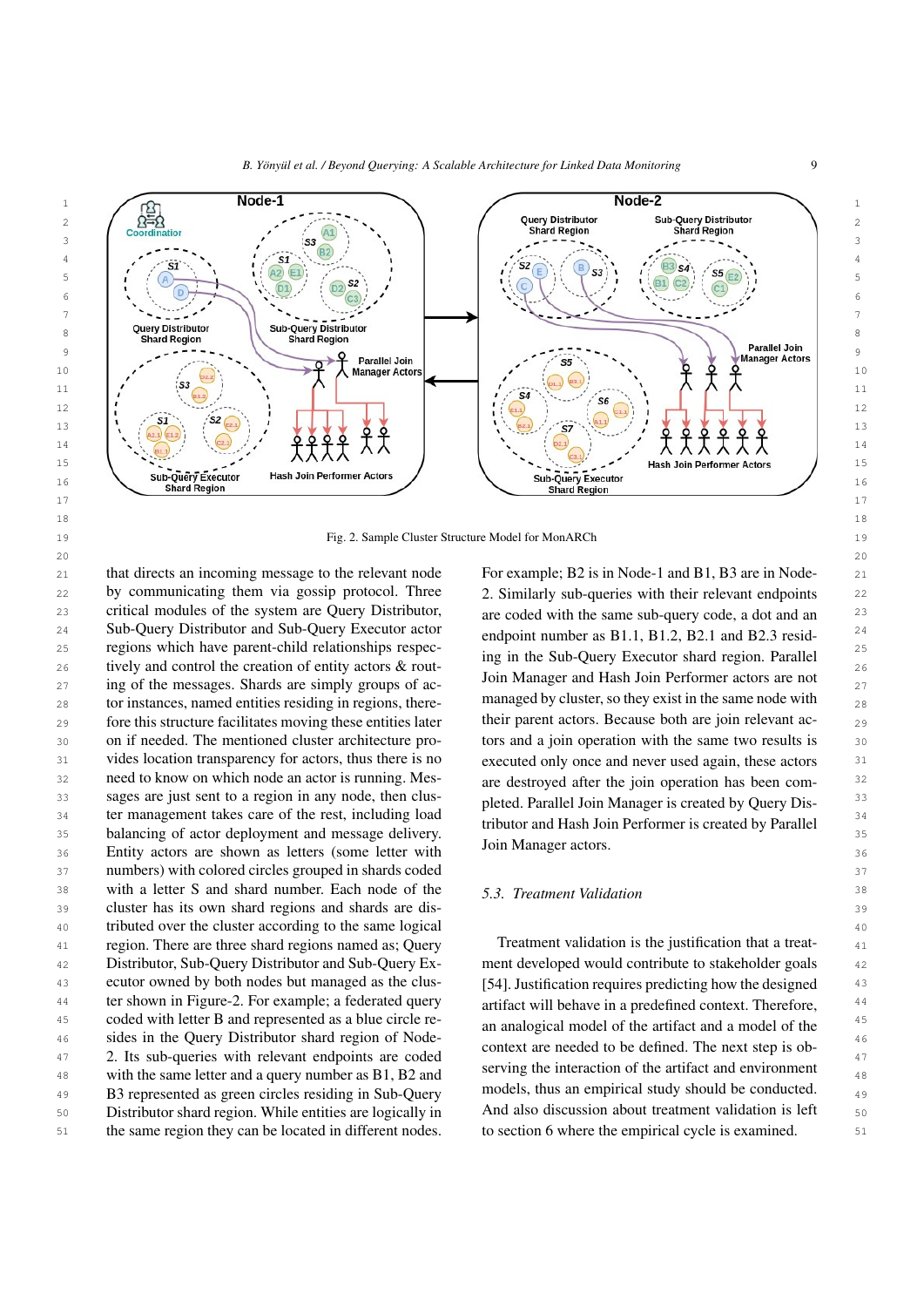### 6. Empirical Cycle

<sup>3</sup> 3 Evaluation of a research project is named as the view, the improvement goal for this SCME can be de-4 empirical cycle in design science methodology. While fined as "improving linked data change monitoring ca-5 validating a proposed architecture, the empirical cycle  $p$  *nability of annications*". <sup>6</sup> guides researchers by providing incremental and itera- Current knowledge of a problem context is defined <sup>7</sup> tive steps to form and consolidate the evaluation. Em-<br><sup>2</sup> as the related work in the literature relevant to the <sup>8</sup> birical cycle requires identification of the *"Research* study being conducted. The literature about the sys 9 9 *context"* first, and it consists of five steps which are; 10 10 *"Research problem analysis"*, *"Research and infer-*11 11 *ence design"*, *"Validation of research and inference* 12 12 *design"*, *"Research execution"* and *"Data analysis"* 13 respectively. 23 **13** 13 **13** 13 **13** 13 **13** 13 **13** 14 **14** 15 **15** 15 **15** 15 **15** 15 **15** 15 **15** 15 **15** 15 **15** Evaluation of a research project is named as the respectively.

14 14 There are two main approaches to empirical cy-<br>14 There are two main approaches to empirical cy-<br>14 There are two main approaches to empirical cy-<sup>15</sup> cle implementation namely experimental and observa-<br><sup>15</sup> Theodoromy System which notices then applications and the  $16$  tional studies. Researchers are expected to select the about changes in a linked data environment as fast as <sup>17</sup> approach they will follow according to the characteris- possible. 17 18 tics of their research. 18

19 The research conducted in this study is experimen- 6.2. Research Problem Analysis 19 20 20 tal. Experimental research is further classified into 21 case based and sample based research. Since the pro-<br>In validation research the object of study is the treat. 22 posed linked data monitoring architecture should be ment which includes the artifect being examined and <sup>22</sup> 23 constructed to be validated and there is not a sample the context. A research problem is applyzed by dain  $24$  present to be observed, this study can be further clas-<br> $24$  in the concentral femograph of this tractional study  $24$ 25 sified as case based research.

 26 Case based research can be done following one of the three techniques which are single-case experiment,  $\frac{1}{27}$  in this treatment, and the potential artifact population  $\frac{27}{27}$  28 comparative-cases experiment and technical action re-29 search. Single-case mechanism experiments are rec-<br>29 **10 Conceptual framework and knowledge ques-**30 30 ommended for validation research. Since the aim of the state of the linked data monitoring artifact have the empirical cycle of this research is validation of been given in sections 5.1 and 4 respectively. Hence,  $31$ 32 the model proposed for linked data monitoring, single-<br>32 33 case experiment technique (SCME) has been chosen.

34 In this section, steps of the validation study which that satisfy a population predicate. A population pred-<sup>35</sup> is done in accordance with single-case mechanism ex- icate is the generalization and abstraction of all pop-In this section, steps of the validation study which is done in accordance with single-case mechanism experiment technique will be discussed.

## *6.1. Research Context*

40 Research context is identified by defining the knowl-<br>an the actor model which use parallel ioin algorithms <sup>41</sup> edge goal, improvement goal and current knowledge and notify client applications on any change.<sup>7</sup> The el-42 about the research being conducted. And all the search being conducted.

43 The knowledge goal of single-case mechanism ex-<br>43 44 44 periments used in validation studies is validating a new <sup>45</sup> technology. In this case, the knowledge goal is "val-<br> $\overline{a}$  - Actor framework used in the system (Akka, Er-46 46 *idating abstract architecture of the query monitoring* <sup>47</sup> *system*".  $\blacksquare$  **- Parallel join algorithm used in the system (Hash**  $\blacksquare$ <sup>47</sup> technology. In this case, the knowledge goal is *"valsystem"*.

48 When specifying the improvement goals of single-<br>  $\frac{1}{2}$  ioin sort-merge ioin etc. 49 49 case mechanism experiments, credible application sce-50 50 narios for project results are searched for [\[54\]](#page-24-3). An-51 other point-of-view for specifying improvement goals  $4$ https://www.erlang.org 51

1 **6. Empirical Cycle is defining the goal of the engineering effort intended** 2 2 to solve a specific problem [\[54\]](#page-24-3). From both points of fined as *"improving linked data change monitoring capability of applications"*.

> Current knowledge of a problem context is defined as the related work in the literature relevant to the study being conducted. The literature about the systems based on *"publish/subscribe, pull-based, pushbased and pull/push-based architecture"* which was given in Section [7](#page-21-0) in detail constitutes the current body of knowledge. Conducted research contributes to the literature by introducing a federated SPARQL query monitoring system which notifies client applications about changes in a linked data environment as fast as possible.

### *6.2. Research Problem Analysis*

In validation research the object of study is the treatment which includes the artifact being examined and its context. A research problem is analyzed by defining the conceptual framework of this treatment, knowledge questions about the performance of the artifact in this treatment, and the potential artifact population represented by this particular artifact.

The conceptual framework and knowledge questions about the linked data monitoring artifact have been given in sections [5.1](#page-5-0) and [4](#page-3-0) respectively. Hence, they are not discussed here again.

<sup>36</sup> beriment technique will be discussed. The set of the ulation elements in some respect(s). More specifically 37 37 a population is all possible implementations of the 38 6.1. Research Context **38 artifact-context pairs. Thus, the population in this re-** <sup>38</sup> <sup>39</sup> 39 **39 search is "federated query monitoring systems based**<sup>39</sup> A population can be defined as a group of objects on the actor model which use parallel join algorithms and notify client applications on any change". The elements of this population can be similar and dissimilar to each other in following ways:

- $lang<sup>4</sup>$  $lang<sup>4</sup>$  $lang<sup>4</sup>$ , etc.)
- join, sort-merge join, etc.)

<span id="page-9-0"></span><sup>4</sup><https://www.erlang.org>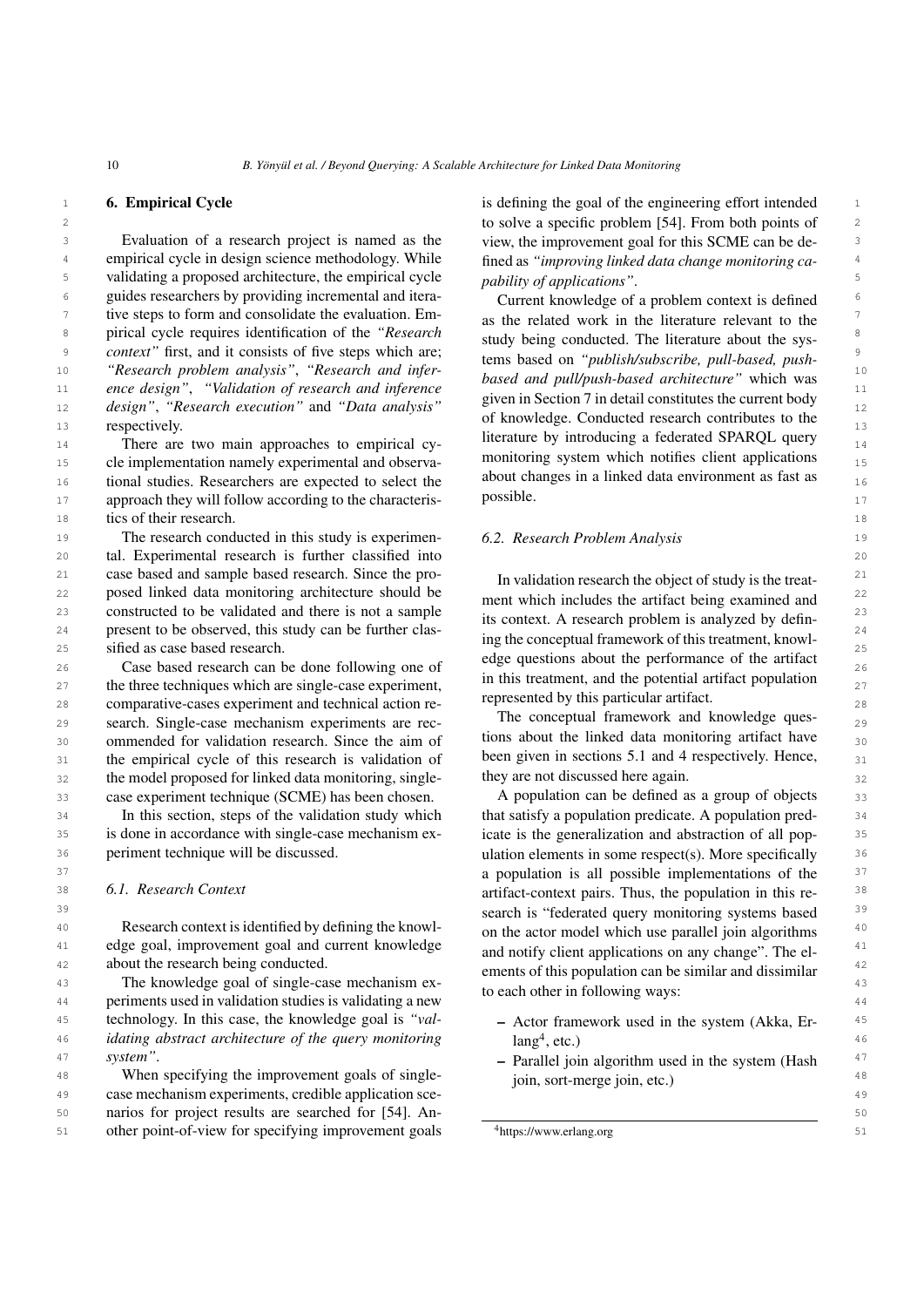### *6.3. Research Design and Validation*

3 3 can make use of multiple JVMs running on different 4 4 struction of a validation model which includes a rep-5 5 resentative sample of the proposed artifact model and <sup>6</sup> the foreseen context for it. After that these two com-<br>monitoring feature; grace hash join algorithm, which <sup>7</sup> ponents are observed while interacting with each other is an efficient parallel join implementation in the <sup>7</sup> 8 by thich is called the treatment phase. During the treat-<br>8 9 9 The artifact context has been sampled as a closed A Single-case mechanism experiment requires conthe foreseen context for it. After that these two comment phase measurements are taken, so that inferences can be made from the acquired data.

### *6.3.1. Constructing the Validation Model*

 $13$  specifical securities, and experience states of them that serve as the SPARQL endpoints for DB-  $13$ 14 14 Pedia, Nytimes and Stock datasets. Each cluster node In validation research, the object of study corresponds to a validation model which includes a prototype of the artifact and a model of the context.

 $16$  $16$  tion method chosen is a single-case mechanism experi-<br>Redis<sup>6</sup> key value store has been installed on the third  $17$  node for ensuring the actor system is working properly.  $17$  node for ensuring the actor system is working properly.  $17$ 18 18 Queries are issued to the system via a separate client  $19$  in Section 5. This artifact has two main workflows. actor system running on a distinct fourth node. <sup>20</sup> One of them is responsible for the execution of queries After the construction of the OoS, analytical induc-21 and observation of the changes, the other one is re-<br>and observation of the changes, the other one is re-<br>tion strategy has been used to prove that the designed 22 22 architecture is able to monitor linked data changes in  $23$  the join operations to produce the main result. To take a scalable manner by executing the planned treatment  $23$  $24$  advantage of the parallel, distributed and scalable arc (case). The treatment prepared for this study is dis- $25$  chitecture of the actor model, which the artifact is built cussed in the next section.  $\frac{26}{26}$  upon, a parallel hash join algorithm has been used. In order to apply analytical induction, a strategy  $27$ <br>The context in which the artifact is intended to oper-<br>should be chosen from the two options that designing <sup>28</sup> ate is composed of; SPARQL endpoints, clients who confirming cases and disconfirming cases. Confirming <sup>28</sup> <sup>29</sup> issue query monitoring requests, RDF triple stores in cases prove reproducibility of similar samplings under <sup>30</sup> which the datasets persist, linked data change dynam-<br>similar conditions and disconfirming cases show the  $\frac{31}{20}$  ics which issue updates to rdf triple stores of datasets limitations and conditions that such a sampling cannot  $\frac{32}{2}$  and a key-value store to keep statistics about the sys-<br>be produced anymore. For this study, designing con- $\frac{33}{24}$  firm a try strategy to the point of the main term is  $\frac{33}{24}$  firming cases strategy has been chosen, since the main  $\frac{34}{25}$  tion research, abductive and analogical inferences have aim is to prove that this scalable artifact design may  $\frac{35}{25}$  been used (as indicated in the single case mechanism be used when there is such a need to monitor periodic <sup>36</sup><br>experiment method) to show the validity of the OoS. Changes of linked data coming from multiple sources. <sup>37</sup><br>This work can be seen as a guide for studies that will On the other hand, during the experimental studies two This work can be seen as a guide for studies that will  $\frac{1}{38}$  On the other hand, during the experimental studies two  $\frac{1}{38}$ Object of this study is singular, since the validation method chosen is a single-case mechanism experiment. The object of study includes the actor based artifact and its context whose models have been examined in Section [5.](#page-5-1) This artifact has two main workflows. One of them is responsible for the execution of queries and observation of the changes, the other one is responsible for collecting the sub-results and performing the join operations to produce the main result. To take advantage of the parallel, distributed and scalable arupon, a parallel hash join algorithm has been used. The context in which the artifact is intended to operate is composed of; SPARQL endpoints, clients who issue query monitoring requests, RDF triple stores in which the datasets persist, linked data change dynamand a key-value store to keep statistics about the system. After gathering the necessary data for validause similar architectural design.

<sup>41</sup> The prototype, which is a member of the potential change notifications could not be made since the akka 42 artifact population it represents, has been implemented cluster, which the prototype was built upon stopped 43 using the Akka actor system and a parallel hash join al-<br>43 44 gorithm on a two node cluster. Each node on the clus-<br>44 and 2010 to support about the analogic distribution of the clus-<sup>45</sup> ter has Intel Xeon E5 2620 v4 (8 core - 16 thread) pro-<br><sup>45</sup> ter has Intel Xeon E5 2620 v4 (8 core - 16 thread) pro- $46$  cessor, 32 GB RDIMM RAM, 1.8 TB 15K SAS Disk experiments, the prototype is designed to log the data  $46$ 47 with RAID 5 configuration and Ubuntu 18.04 operat-<br> $\frac{1}{2}$  related to metrics like query processing time, change <sup>48</sup> ing system installed on. The motion of the motification time, CPU and memory usage into log file. ing system installed on.

49 49 Akka toolkit which is an actor model implementa-50 tion on JVM has a cluster sharding feature letting the  $\frac{5 \text{htos} \cdot N \text{ vituoso.openlinksw.com}}{5 \text{htos.}}$  50 51 51 51 system to work as a cluster on multiple nodes (comput-<br>51 51

1 **6.3.** Research Design and Validation **1 ers**) and provides location transparency for actors en-2 2 abling easy access to them. Therefore the actor system nodes.

> To enhance the scalability and support the query is an efficient parallel join implementation in the database literature has been implemented.

<sup>10</sup> can be made from the acquired data. World in the financial domain, which is not open to <sup>10</sup>  $\frac{11}{2}$  6.3.1 Constructing the Validation Model any outside influences. Two nodes in the cluster have  $\frac{11}{2}$  $\frac{12}{12}$  In validation research the object of study corre-<br>Virtuoso<sup>[5](#page-10-0)</sup>[\[18,](#page-24-12) [19\]](#page-24-13) RDF servers installed and running  $\frac{12}{12}$  $\frac{15}{15}$  Object of this study is singular since the valida-<br>has been configured to keep its statistics into log file.  $\frac{15}{15}$ 

cussed in the next section.

 $\frac{39}{39}$  use similar architectural design.  $\frac{39}{39}$  disconfirming cases have been encountered too. In this 40 40 *6.3.2. Constructing the Sample* limitations and conditions that such a sampling cannot aim is to prove that this scalable artifact design may be used when there is such a need to monitor periodic changes of linked data coming from multiple sources. case, queries could no longer be processed and result change notifications could not be made since the akka cluster, which the prototype was built upon stopped working properly.

> Finally, to be able to support abductive and analogic inferences on the data that can be gathered during the experiments, the prototype is designed to log the data related to metrics like query processing time, change

<span id="page-10-1"></span><span id="page-10-0"></span><sup>5</sup><https://virtuoso.openlinksw.com> <sup>6</sup><https://redis.io>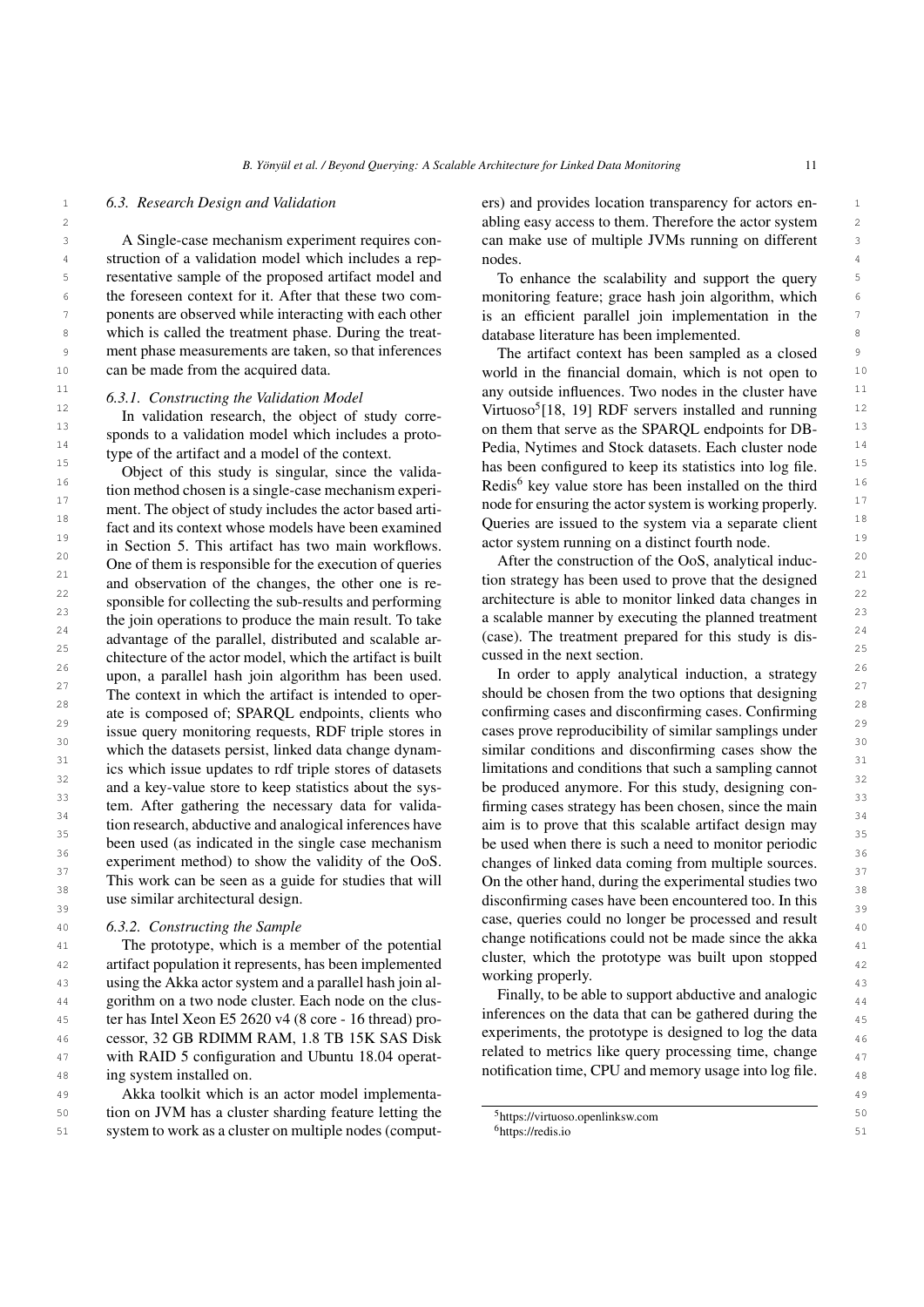### *6.3.3. Treatment Design*

2 2 boundaries of the system in terms of scalability for this 3 3 setting. Therefore, artificial data about companies will <sup>4</sup> date an artifact in a simulated context. For constructing incrementally be inserted into the datasets until reach-5 scenarios, treatment instruments (components) must ing to the limit of the system for experimental pur-6 be identified first. Validation models are tested against scenarios named treatments. In other words treatments are used to vali-

The scenario used in this study uses the SPARQL The scenario used in this study uses the SPARQL 8 a query template shown in Listing[-1](#page-11-0) to monitor the  $\frac{P_{\text{REFLX}}}{P_{\text{REFLX}}}\left|\frac{S}{S}\right|_{S}$  (1)  $\frac{S}{S}$  (1)  $\frac{S}{S}$  (1)  $\frac{S}{S}$  (1)  $\frac{S}{S}$  (1)  $\frac{S}{S}$  (1)  $\frac{S}{S}$  (1)  $\frac{S}{S}$  (1)  $\frac{S}{S}$  (1)  $\frac{S}{S}$  (1) 9 changes in the stock value and Nytimes article count FREEN stockmarket: <http://stockmarket.com/elements/> 10 data of different companies. While Dbpedia dataset SERVICE <dbpediaServiceEndointURI>{ 11 holds general information about the companies in-<br>11 12 **cluding link predicates to their Nytimes conjugate re-** The Company invesses examples associated article count 2 article Count, the set of the count of the count of the count of the count of the count of the count of t 13 sources, Nytimes dataset has article count, and Stock  $\frac{1}{2}$ 14 dataset keeps the stock value of these companies. To any reproduce the stock value ? stock value. The stock value of these companies. To any reproduce the stock value of these companies. To any reproduce the stock value <sup>15</sup> construct this scenario, local copies of Dbpedia, Ny-<sup>16</sup> times and Stock datasets are replicated and SPARQL  $\frac{16}{16}$  and  $\frac{16}{16}$  and  $\frac{16}{16}$  is the set of the set of the set of the set of the set of the set of the set of the set of the set of the set of the set o <sup>17</sup> endpoints are created separately. For creating the pe-<br><sup>17</sup> <sup>18</sup> riodic changes in these datasets, Nytimes and Stock by such Evanuation **18** 19 19 datasets should be updated periodically and continu-<sup>20</sup> ously by two programs with different periods. More- The SPARQL query given in Listing[-1](#page-11-0) is converted <sup>20</sup> <sup>21</sup> over, to keep statistical data about the actor and query into the federated query seen in Listing[-2](#page-11-1) by means <sup>21</sup> 22 counts, measurements of the Akka cluster should be of the SPARQL query federator engine present in the 22 23 recorded. Finally, to implement this treatment it is re-<br>prototype architecture. In the scenario, a high number 23 <sup>24</sup> quired to create users, which are represented by Akka of queries are planned to be registered to the system <sup>24</sup> <sup>25</sup> actors, that register their raw SPARQL queries into the which are all instances of the single scenario shown in <sup>25</sup> <sup>26</sup> prototype cluster and want to be notified about changes Listing[-2.](#page-11-1) For each query a separate actor is responsiously by two programs with different periods. Moreover, to keep statistical data about the actor and query recorded. Finally, to implement this treatment it is reprototype cluster and want to be notified about changes in the results of these queries.

<sup>29</sup> into consideration, the need for the following treatment considered to validate the artifact model. <sup>30</sup> instruments would become apparent: local datasets and **As for the schedule of registering new queries to the** <sup>31</sup> SPARQL endpoints for Dbpedia, Nytimes and Stock system, the set of all possible queries should not be <sup>31</sup> <sup>32</sup> data created on local Virtuoso instances that run on sent at once but fragmentally. Since actors in the ac-33 separate nodes, two updater programs for updating the tor system are threads and do some sort of work us-<sup>34</sup> Nytimes and Stock datasets periodically that run on a ing CPU and memory resources they need to release <sup>34</sup> <sup>35</sup> different node, Akka actors representing clients of the these resources after a timestamp passed, for allocating <sup>35</sup> <sup>36</sup> prototype, and finally Redis key value store for record-<br><sup>36</sup> prototype, and finally Redis key value store for record-<sup>37</sup> ing observational data. The second schedule should be specified by empirically as trying <sup>37</sup> When the requirements given above have been taken separate nodes, two updater programs for updating the Nytimes and Stock datasets periodically that run on a different node, Akka actors representing clients of the ing observational data.

```
39 PREFIX owl: <http://www.w3.org/2002/07/owl#> delay cost. 39 delay cost. 39
40 40
PREFIX n yti m e s : < h t t p : / / d a t a . n ytim e s . com / e l e m e nt s / >
PREFIX s t o c k m a r k e t : < h t t p : / / s t o c k m a r k e t . com / el e m e nt s / >
\frac{41}{41} \frac{42}{41} \frac{43}{41} \frac{44}{41} \frac{45}{41} \frac{47}{41} \frac{49}{41} \frac{41}{41} \frac{49}{41} \frac{41}{41} \frac{41}{41} \frac{41}{41} \frac{41}{41} \frac{41}{41} \frac{41}{41} \frac{41}{41} \frac{41}{41} \frac{41}{41} \frac{4<sup>42</sup> <sup>2</sup>nytCompany nytimes: associated_article_count ?articleCount.<br><sup>42</sup> <sup>2</sup>nytCompany stockmarket: stockValue ?stockValue.<br>8earch execution is required to be measured. In this
<sup>43</sup> <sup>43</sup> context, the following variables and constructs should
<sup>44</sup><br>Listing 1: Raw SPARQL Query Template for System be measured:
\mathbf{F} 1. \mathbf{F} 4. \mathbf{F} 4. \mathbf{F} 4. \mathbf{F} 4. \mathbf{F} 4. \mathbf{F} 4. \mathbf{F} 4. \mathbf{F} 4. \mathbf{F} 4. \mathbf{F} 4. \mathbf{F} 4. \mathbf{F} 4. \mathbf{F} 4. \mathbf{F} 4. \mathbf{F} 4. \mathbf{F} 4. \mathbf{F} 4. \mathbf{SELECT ∗ WHERE {
          }
         Evaluation
```
- 
- 

48 48 Datasets for this treatment have been taken from the 49 FedBench suite [\[47\]](#page-24-14), except for the Stock dataset - Max query count that can be registered at once 49 50 which has been created for this study. However, there  $-$  Max actor count system can have per unit of time 50

1 1 of the query in Listing[-1,](#page-11-0) it is not enough to test the incrementally be inserted into the datasets until reaching to the limit of the system for experimental purposes.

<span id="page-11-1"></span>

| <b>PREFIX</b> owl: <http: 07="" 2002="" owl\#="" www.w3.org=""></http:>   |
|---------------------------------------------------------------------------|
| <b>PREFIX</b> nytimes: <http: data.nytimes.com="" elements=""></http:>    |
| <b>PREFIX</b> stockmarket: <http: elements="" stockmarket.com=""></http:> |
| <b>SELECT * WHERE {</b>                                                   |
| SERVICE <dbpediaserviceendointuri> {</dbpediaserviceendointuri>           |
| <companyuri> owl:sameAs ?nytCompany.</companyuri>                         |
|                                                                           |
| SERVICE <nytimesserviceendointuri> {</nytimesserviceendointuri>           |
| ?nytCompany nytimes: associated article count ?articleCount.              |
|                                                                           |
| SERVICE <stockserviceendointuri> {</stockserviceendointuri>               |
| ?nytCompany stockmarket: stockValue ?stockValue.                          |
|                                                                           |
|                                                                           |
|                                                                           |

Listing 2: Federated SPARQL Query Template for System Evaluation

<sup>27</sup> in the results of these queries. ble to register it to the system. Scaling the system up <sup>27</sup> <sup>28</sup> When the requirements given above have been taken to handle a big number of queries for this treatment is <sup>28</sup> of the SPARQL query federator engine present in the of queries are planned to be registered to the system which are all instances of the single scenario shown in considered to validate the artifact model.

38 38 to split the query set into fragments with a processing As for the schedule of registering new queries to the system, the set of all possible queries should not be sent at once but fragmentally. Since actors in the acthem new actors to use. For the sake of the treatment a delay cost.

### *6.3.4. Measurement Design*

For validating the object of study, results of the research execution is required to be measured. In this be measured:

- 46 46 Total query count system can monitor
- <sup>47</sup> Total actor count system can have <sup>47</sup>
	- Relationship between query count and actor count
	- Max query count that can be registered at once
	- Max actor count system can have per unit of time
- 51 are only 500+ companies that satisfy the requirements  $-$  Max result size system can have per unit of time 51 – Max result size system can have per unit of time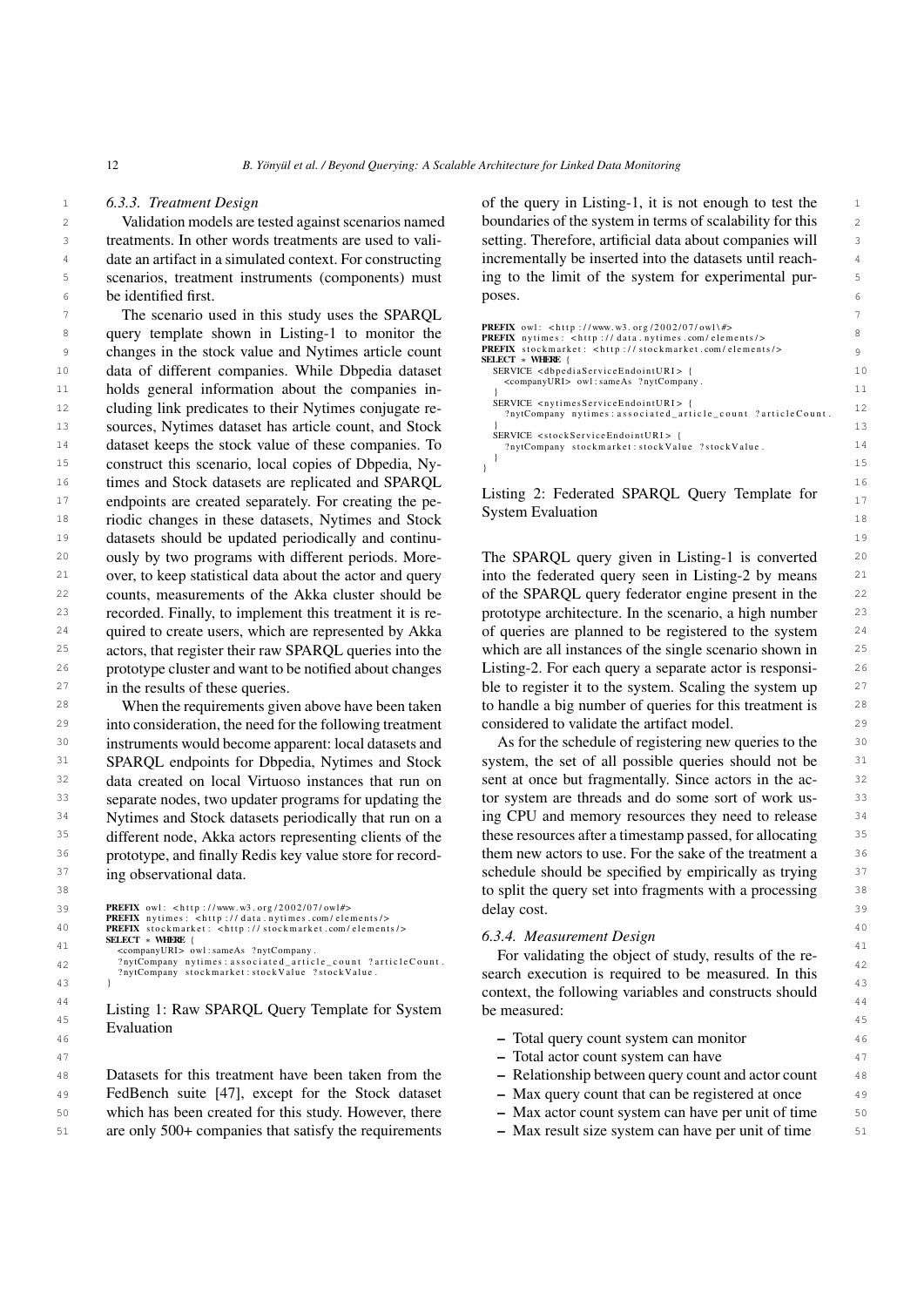- 1 1 *6.4.1. Descriptive Inference Design* – Total result size system can have
	- Max memory usage of the system
	- Average memory usage of the system
	- Maximum CPU usage of the system
	- Average CPU usage of the system
	- Max query processing time
	-
- $8 \rightarrow \text{Max change notification time}$   $5 \rightarrow \text{Max}$   $6 \rightarrow \text{Max}$   $6 \rightarrow \text{Max}$   $6 \rightarrow \text{Max}$   $6 \rightarrow \text{Max}$   $6 \rightarrow \text{Max}$   $6 \rightarrow \text{Max}$   $6 \rightarrow \text{Max}$   $6 \rightarrow \text{Max}$   $6 \rightarrow \text{Max}$   $6 \rightarrow \text{Max}$   $6 \rightarrow \text{Max}$   $6 \rightarrow \text{Max}$   $6 \rightarrow \text{Max}$   $6 \rightarrow \text{Max}$   $6 \rightarrow \text{Max}$   $6 \rightarrow \text{Max}$   $6 \rightarrow \text{Max}$   $6 \rightarrow \text{Max}$
- 9  $-$  Average change notification time  $\frac{1}{2}$ . Here  $\frac{1}{2}$  are the second in the second in the second in the second in the second in the second in the second in the second in the second in the second in the second i

 $11$  To be able to measure these variables and constructs, cause confusion are explained in Table-1. <sup>12</sup> and sources should be identified from which these *II. Validity of Data Acquisition, Summarization and In-* $\mu_{13}$  measurements can be taken. Following are the means  $\mu_{13}$  termetation <sup>14</sup> <sup>14</sup> <sup>14</sup> <sup>14</sup> <sup>24</sup> <sup>24</sup> <sup>24</sup> <sup>24</sup> <sup>24</sup> <sup>24</sup> <sup>24</sup> One of the main requirements for the validity of data data sources should be identified from which these by which the measurement data given above can be acquired:

- accessing to Redis store instance
	- analyzing Actor system logs
- mathematically calculating result size

20 20 To store and serve the acquired data the following com-

- A Redis instance that is deployed as a server for counts.
	- A middleware actor component that stores query and actor counts into Redis store.
- of kamon-io library.
- Logger components of the actor system.
- $\frac{32}{32}$  Federated and sub SPARQL query instances sult sizes can be calculated statically. which are used to calculate result size.

<sup>34</sup> The frequency of data probing is important. So, the second contract the second problems  $\frac{1}{24}$  and  $\frac{1}{24}$  and  $\frac{1}{24}$  and  $\frac{1}{24}$  and  $\frac{1}{24}$  and  $\frac{1}{24}$  and  $\frac{1}{24}$  and  $\frac{1}{24}$  and  $\frac{1}{24}$ 

- $\frac{37}{37}$   **A** query loan consists of a group of STAKQL 6.4.2. Abductive Inference Design  $\frac{38}{28}$  guestics that will be sent to the system within a  $\frac{38}{28}$  Abductive inference looks for architectural cause-– A query load consists of a group of SPARQL queries that will be sent to the system within a time interval.
	- System will handle a number of query loads until it reaches current maximum company count.
		- sort of time when query registration ends.

47 There are three steps for making valid inferences I. Checking the Validity of Causal Inference 47 48 from single case mechanism experiments which are **In** order to ensure the validity of causal inference 48 49 description, architectural explanation, and generaliza- there are four main points that need to pay attention to 50 tion by analogy [\[54\]](#page-24-3). In this section inference design [54]: OoS dynamics, treatment control, treatment in-51 51 of the experiment at each step will be discussed. description, architectural explanation, and generaliza-

2 - Max memory usage of the system There are three aspects to descriptive inference de-3 3 sign: defining the way words and images should be in-<sup>4</sup> - Maximum CPU usage of the system **terpreted**, planning the way data obtained during ex-5 5 periments can be summarized, and ensuring the valid- $\epsilon$  – Max query processing time  $\epsilon$  ity of descriptive expressions used [\[54\]](#page-24-3). Each will be  $7 \quad$  – Average query processing time  $\quad 7 \quad$  discussed in the subsections. discussed in the subsections.

### *I. Interpretations of The Terms Used*

 $\frac{10}{10}$  Some technical terms used in the paper that may  $\frac{10}{10}$ cause confusion are explained in Table[-1.](#page-13-0)

# *terpretation*

 $15$  quittled.  $15$  quittled. By  $15$  used in descriptive inference is the purity of data. By  $16$  - accessing to Redis store instance purity it is meant that the data should be free of infor-<sup>17</sup> - analyzing Actor system logs and that can be added by the researcher by means of  $18$  - mathematically calculating result size the observations or the previously gained knowledge  $18$  $\begin{bmatrix} 19 & 19 \end{bmatrix}$ [\[54\]](#page-24-3).

21 ponents have been added to the system: The contract of the system is painty, and contract data  $22$  - A Redis instance that is deployed as a server for [6.6.1.](#page-15-0) The number of monitored actors and queries  $22$ <sup>23</sup> storing and managing measured actor and query taken directly from the running Akka cluster instance  $\frac{24}{25}$  counts.  $\frac{24}{25}$  counts.  $\frac{24}{25}$  counts.  $25$  - A middleware actor component that stores query reaches monitoring its query and data set count limit, 26 and actor counts into Redis store. the experiment is concluded. Meantime, the memory  $27$  – A middleware actor component that retrieves and CPU processes used by the monitoring system, <sup>28</sup> 28 CPU and memory usage using sigar-loader utility amount of query processing time and change notifica-29 and the contract of the contract of the contract of the contract of the contract of the contract of the contract of the contract of the contract of the contract of the contract of the contract of the contract of the con  $\frac{30}{30}$  of kamon-io library.  $\frac{30}{30}$  tion time have been retrieved from the operating sys- $\frac{31}{31}$  - Logger components of the actor system. tem logs. While a single result size is known, total re-In order to ensure this purity, uncommented data coming directly from the system is given in section taken directly from the running Akka cluster instance and CPU processes used by the monitoring system, amount of query processing time and change notificasult sizes can be calculated statically.

which are used to calculate result size. As for the validity of tables and graphs, only the  $\frac{33}{2}$ <sup>35</sup> **following measurement steps have been defined:**  $\frac{1}{25}$  **100 100 100 100 100 100 100 100 100 100 100 100 100 100 100 100 100 100 100 100 100 100 100 100 100 100** <sup>36</sup> <sup>36</sup> <sup>36</sup> <sup>36</sup> <sup>36</sup> **10.10** *w*<sub>mg</sub> measurement steps nave seen assumed. The reproducibility of the results and interpretations. recorded data has been plotted and given without any further comments or calculations. This enhances the

<sup>39</sup><br><sup>39</sup> <sup>39</sup> <sup>39</sup> System will handle a number of quany loads until effect explorations for the observed phenomena. In or- $\frac{40}{40}$  - System will handle a humber of query loads until der to ensure the internal validity of the abductive in-<sup>41</sup> <sup>41</sup> Heaches current maximum company count.<br>Actor quotare log will be englyzed efter some ference, design science methodology defines a check- $_{42}$  - Actor system logs will be analyzed after some<br> $_{12}$   $_{13}$  istuarder the three main beadings causel inference or  $_{42}$ 43 43 chitectural inference and rational inference [\[54\]](#page-24-3). While <sup>44</sup>  $\epsilon$ <sup>4</sup>  $\epsilon$ <sup>44</sup>  $\epsilon$ <sup>44</sup>  $\epsilon$ <sup>44</sup>  $\epsilon$ <sup>44</sup>  $\epsilon$ <sup>44</sup>  $\epsilon$ <sup>44</sup> 45 45 *6.4. Inference Design and Validation*  $\frac{1}{46}$  46 list under the three main headings causal inference, arwill not be emphasized in this study.

### *I. Checking the Validity of Causal Inference*

In order to ensure the validity of causal inference [\[54\]](#page-24-3): OoS dynamics, treatment control, treatment instrument validity, and measurement influence.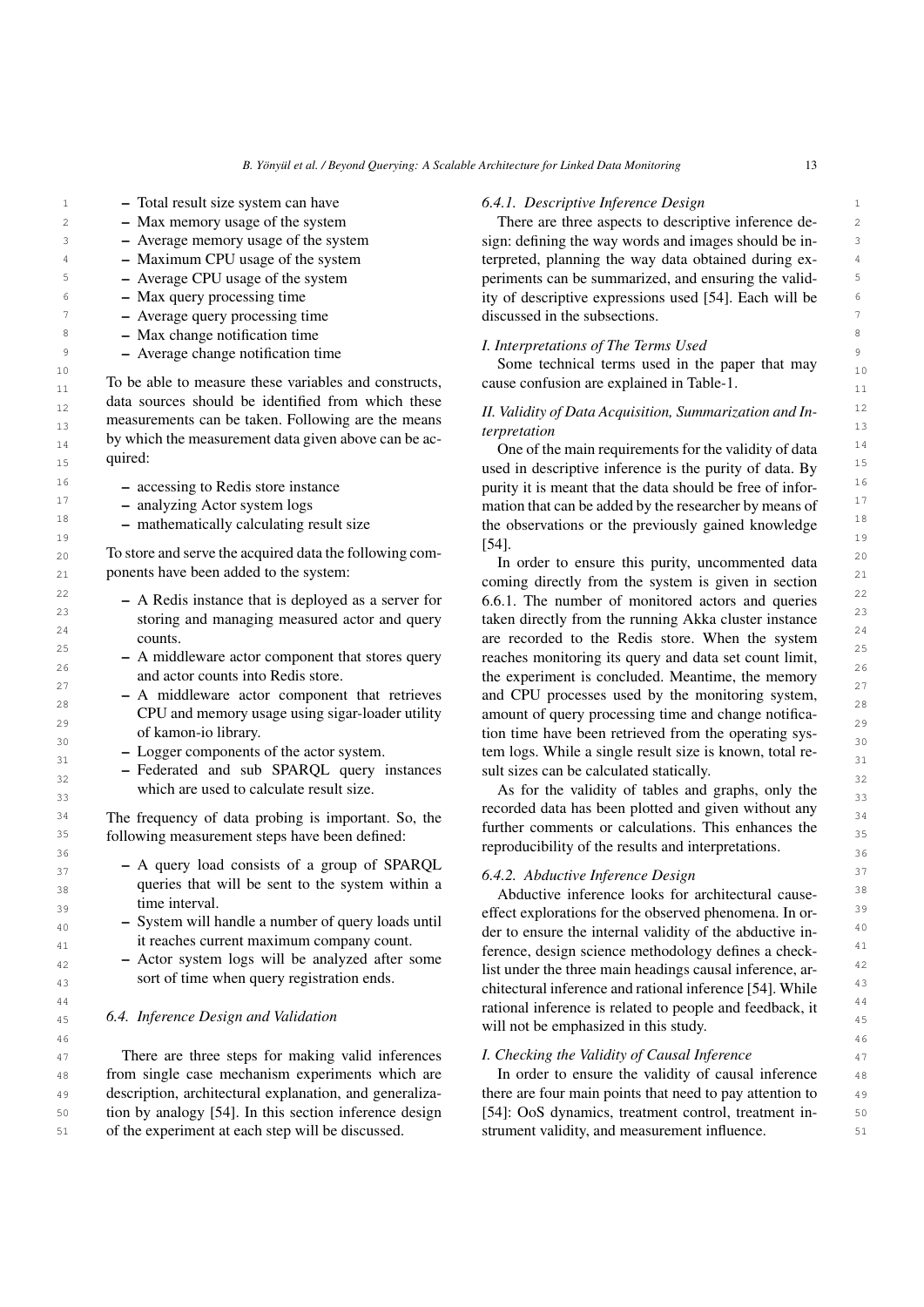### 14 *B. Yönyül et al. / Beyond Querying: A Scalable Architecture for Linked Data Monitoring*

### 1 1 Table 1

<span id="page-13-0"></span>

|  | Interpretations of The Terms Used |
|--|-----------------------------------|
|--|-----------------------------------|

| Term                           | Interpretation                                                                                                                                                                                                                                                                                                         |
|--------------------------------|------------------------------------------------------------------------------------------------------------------------------------------------------------------------------------------------------------------------------------------------------------------------------------------------------------------------|
| Query                          | In this paper, the term query is used to mean a federated SPARQL query. A federated SPARQL query<br>consists of more than one basic SPARQL query, each aimed at a different SPARQL endpoint. The result of<br>a federated SPARQL query is obtained by combining the results that come for each of these basic queries. |
| Sub-query                      | It is used to mean individual basic queries that retrieve data from a single SPARQL endpoint and constitute<br>a federated SPARQL query.                                                                                                                                                                               |
| Endpoint                       | This term may be used instead of SPARQL endpoint.                                                                                                                                                                                                                                                                      |
| Dataset                        | It is used to mean an RDF dataset which is stored on an RDF triple store and open to SPARQL queries sent<br>through the SPAROL endpoint it is connected to.                                                                                                                                                            |
| <b>RDFStore</b>                | This term is used to denote a graph database for storage and retrieval of RDF triples through semantic<br>search.                                                                                                                                                                                                      |
| <b>Ouery Federation Engine</b> | This is used to denote an RDF query federator that parses raw SPARQL queries, selects the data sources<br>related with each of the sub-queries, optimizes them and converts them into federated queries.                                                                                                               |
| Actor                          | In this study, the term actor represents Akka actors <sup>7</sup> which are defined as objects that encapsulate state and<br>behavior, communicate by exchanging messages which are put directly into the recipient's mailbox.                                                                                         |
| Cluster                        | It is used as a term to denote computers that are connected to each other under a common control mechanism<br>and perform the same task.                                                                                                                                                                               |

<sup>20</sup> In this study, since there is only one prototype of In the conducted experiment, the same federated <sup>20</sup> <sup>21</sup> the proposed artifact, OoS interaction which can also SPARQL query pattern for different companies has <sup>21</sup> <sup>22</sup> affect the inference is not possible. When it comes been used. Though the abstractions used in the experi-<sup>22</sup> <sup>23</sup> to treatment control, the experimental setup is closed ment match real world cases, the only exception is the <sup>23</sup>  $24$  to any interaction coming from outside. Additionally, usage of this query pattern. In real world cases many  $24$  $^{25}$  since the experiment runs on its own without any inter-<br>different kinds of query patterns can be monitored us-<br> $^{25}$ <sup>26</sup> vention once started, there is no other risk about treat-<br>ing the artifact architecture proposed. However, since  $^{26}$  $27$  ment control. The experiment is to test the performance of  $27$ to any interaction coming from outside. Additionally, since the experiment runs on its own without any intervention once started, there is no other risk about treatment control.

 $29$  on more powerful computers with higher memory and as a unit for measuring the performance of the proto-<sup>30</sup> processor capacities or on a cloud environment, bet-<br><sup>30</sup>  $31$  ter results may be obtained. Finally, measurement does  $\left(42, 4 \times 10^{-10} \text{ m} \cdot \text{m} \cdot \text{m} \cdot \text{m} \cdot \text{m} \cdot \text{m} \cdot \text{m} \cdot \text{m} \cdot \text{m} \cdot \text{m} \cdot \text{m} \cdot \text{m} \cdot \text{m} \cdot \text{m} \cdot \text{m} \cdot \text{m} \cdot \text{m} \cdot \text{m} \cdot \text{m} \cdot \text{m} \cdot \text{$ <sup>32</sup> not interfere with the inner mechanism of the artifact.  $\frac{0.4.3}{4}$  and determined to the second the second the second the second second the second second second second second second second second second second sec  $33$  However, since the processes that take and record mea-<br> $\frac{33}{2}$  However, since the processes that take and record mea-<br> $\frac{33}{2}$  $\frac{34}{2}$  survey that the same environment is the critical determination of the critical determination of the same environment is the critical determination of the same environment is the critical determination of the sa  $\frac{35}{2}$  foot itself it move derived the system performance to  $\frac{35}{2}$  logic inference. To decide if the analogic inference to  $\frac{35}{2}$ <sup>36</sup> <sup>1</sup> and the structure of the structure of the structure of the structure of the structure of the structure of the structure of the structure of the structure of the structure of the structure of the structure of the s As for the treatment instrument validity, when run surements run on the same environment as the artifact itself, it may degrade the system performance to a small degree.

39 39 To ensure the validity of architectural inference all 40 architectural elements and their interactions present in its components are suitable for use in a real life im-<sup>41</sup> the treatment design have been specified, including the plementation, it can be said that the OoS represents <sup>42</sup> ones in the architectural analysis. The population of the artifact design properly. Howones in the architectural analysis.

43 According to design science methodology, the real ever, there are three details that may not match real life 43 44 44 world case components should completely match the 45 45 architectural components. All architectural compo-46 46 ment. In a real case, many different query patterns that <sup>47</sup> a real life instance of the design. For instance, Akka require querying many different SPARQL endpoints <sup>47</sup> 48 48 matches with the actor system component, and Virtu-49 oso SPARQL endpoints match with the SPARQL end- case, the all tested queries share the same pattern and 49 50 point component of the context the artifact should op- are replied using the same SPARQL endpoints. How- 50 According to design science methodology, the real nents in the prototype can be used while developing oso SPARQL endpoints match with the SPARQL enderate in.

<sup>28</sup> As for the treatment instrument validity, when run the system, this basic query pattern which also serves <sup>28</sup> In the conducted experiment, the same federated SPARQL query pattern for different companies has been used. Though the abstractions used in the experiment match real world cases, the only exception is the as a unit for measuring the performance of the prototype has been preferred.

### *6.4.3. Analogic Inference Design*

 $\frac{37}{37}$  37  $\frac{37}{37}$  OoS is similar enough to the population it represents  $\frac{37}{37}$ 38 38 *II. Checking the Validity of Architectural Inference* A validation model can be generalized to the pop-[\[54\]](#page-24-3).

> In this case, since the implemented architecture and its components are suitable for use in a real life implementation, it can be said that the OoS represents cases.

51 erate in. **Exercise 2.** Exercise 2. 1 and 2.51 ever, as stated before this setting was chosen in order 51 First one is the query pattern used during the experirequire querying many different SPARQL endpoints are expected to be seen. In the designed experimental are replied using the same SPARQL endpoints. How-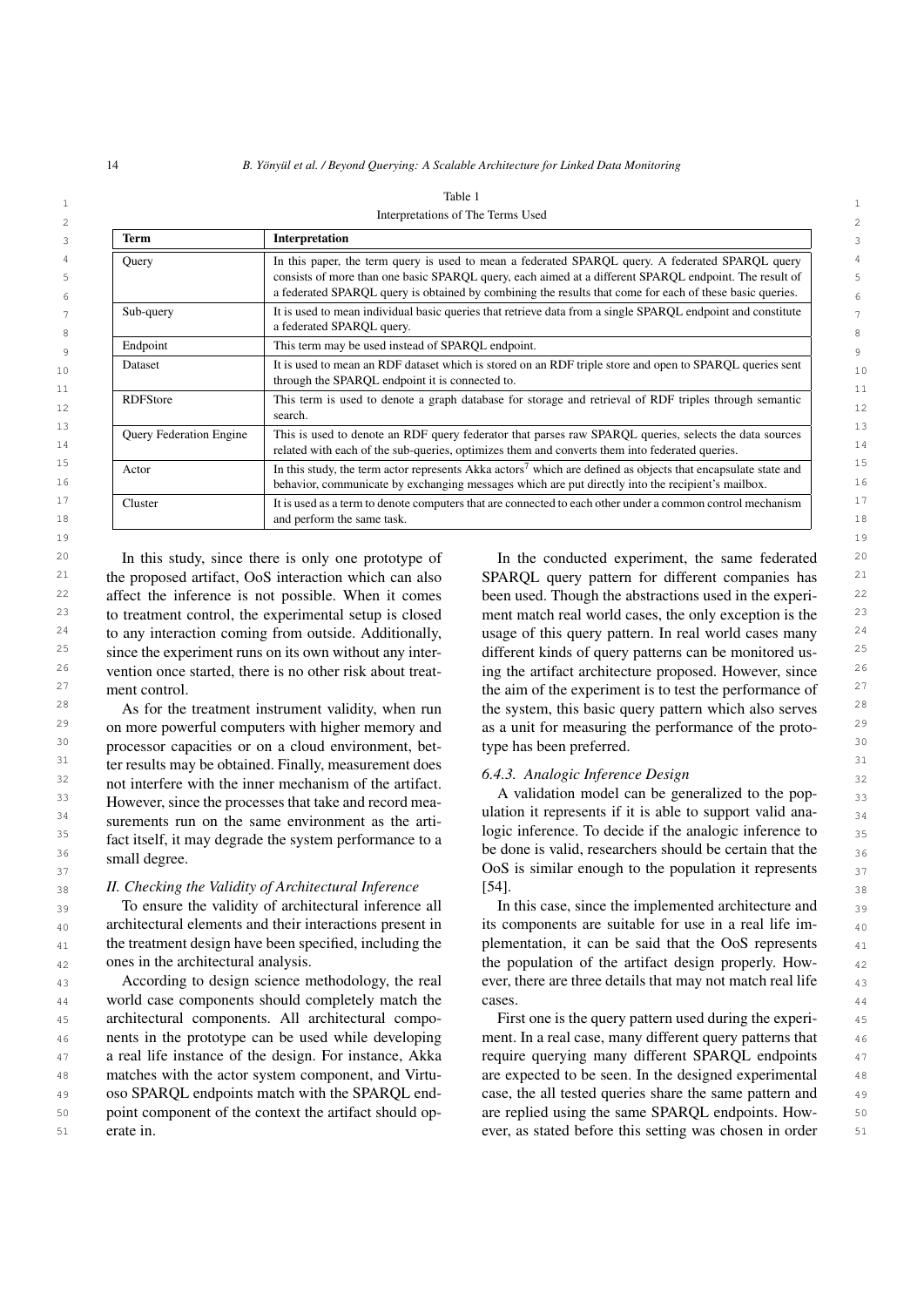to see the performance limits of the prototype better. If ing new actors on discrete nodes by using the remot-2 a heterogeneous set of query patterns have been used, ing feature of Akka and checks if a node has reached 2 3 3 it would be hard to visualize the limits of the OoS. This <sup>4</sup> experimental query pattern is used as a unit of perfor- ber and its purpose was that middleware to raise the experimental query pattern is used as a unit of performance.

Second detail of the OoS that may not match real cloud is expected to be used which will enhance the performance.

<sup>11</sup> The last detail is the change frequencies of the data aged through only a static actor count neither moni-<sup>12</sup> on the SPARQL endpoints. In the implemented treat-<br>toring resource usage of nodes nor using a distribu-13 ment, change frequencies of 2f changes per hour for tion algorithm restricts the full capability and flexibil-<sup>14</sup> Stock dataset and *f* changes per hour for Nytimes ity of the actor model. Therefore it is decided to use <sup>14</sup> <sup>15</sup> dataset have been used. In real cases, the frequency the cluster sharding feature of Akka which provides <sup>15</sup> <sup>16</sup> of change is much lower [\[24\]](#page-24-6). Therefore, in a real location transparency for actors, manages their distri-<sup>17</sup> life case higher numbers of queries are expected to be bution and deployment by own. While the aim is to <sup>17</sup> <sup>18</sup> monitored, since the system will have to monitor the monitor queries, query results are sent between actors The last detail is the change frequencies of the data SPARQL endpoints in longer time intervals.

### *6.5. Research Execution*

25 After the research has been designed, it is executed  $\frac{1}{2}$  iv A two-noded Akka cluster has been set up with 25 26 and the findings are recorded. Even if some unplanned  $\overline{CPI}$  arallelism and HDP messaging features. From 26 27 events or behaviours occur during research steps ev-<br>
the context point of view Virtuoso services have been 27 28 erything relevant with data analysis should be noted. deployed with Docker<sup>8</sup>1371 configuration on three sen-

30 30 SPARQL query monitoring architecture designed to 31 monitor SPARQL queries to be executed over ser-<br>nodes Stock and Nytimes services which are undated 32 32 vice endpoints of RDF datasets. In order to achieve 33 a distributed and parallel implementation there are the photography and the second parallel in the second parallel in the second parallel in the second parallel in the second parallel in the second parallel in the secon  $\frac{34}{2}$  some choices like Java threads, map reduce jobs,  $\frac{34}{2}$  on the same pode with the client application from  $\frac{34}{2}$  $\frac{35}{25}$  stream processors, and actors. In this study, the actor  $\frac{35}{25}$  which guary registration request comes from To make 36 model has been chosen among them to build a query<br>36 and banges on Stock and Nutimes detects two undeter 37 monitoring prototype for the object of study. Among the programs have been configured to run continuously as  $\frac{38}{1000}$  the data/service pairs like JSON/REST-Service and  $\frac{38}{1000}$  through  $\frac{38}{1000}$  through  $\frac{38}{1000}$ 39 39 Tuple/Database-Service etc., RDF/SPARQL-Endpoint quare the pair has been selected as context for the object of study. 41 Constructed object of study has the same architecture and the Linds and the property of study and allow the same architecture and the Linds and the same architecture and the Linds of the same architecture and the same a as the designed one.

43 Since the research method in this study is SCME,<br>43 <sup>44</sup> only one sample has been constructed by implement-<br><sup>44</sup> <sup>45</sup> ing proposed architecture with Akka toolkit and load-<br><sup>45</sup> 46 46 ing Dbpedia, Nytimes and Stock datasets over separate 47 Virtuoso service endpoints. During the early imple-<br>47 48 mentation of a scalable actor based query monitoring the constructed sample as planned. Therefore, a chem 49 architecture, scalability has been tried to be handled by actor system has been implemented for schuing queries 50 50 implementing a separate middleware other than cluster 51 sharding. The middleware was responsible for deploy-<br>51

5 mance. The same state of one node first then jump into another one when  $\frac{5}{100}$ <sup>6</sup> Second detail of the OoS that may not match real predecessors are overloaded. The middleware stores <sup>7</sup> life cases is the configurations of the computers used. actor counts of nodes and actor references into Re-<sup>8</sup> In a real life case much more powerful machines or a dis store, but this leads all the management load to be <sup>9</sup> cloud is expected to be used which will enhance the shifted to a single component which causes a bottle-<sup>10</sup> performance. The same section of the section of the section of the section of the section of the section of the section of the section of the section of the section of the section of the section of the section of the <sup>19</sup> SPARQL endpoints in longer time intervals. as messages. Size of some results may be too large, <sup>19</sup> 20 As a result, it can be said that the analogical infer-<br>thus it can be hard to serialize and send through ac-21 ences made at the end of the experiment are valid. tors running on different nodes with TCP communi-<sup>22</sup> cation. For this reason UDP messaging configuration <sup>22</sup> 23 6.5. Research Execution **1988** has been used which suits better for time-sensitive ap- $24$  plications and is able to transmit larger messages eas-  $24$ 29 29 Object of study is constructed as an actor based 42 as the designed one.<br>
<sup>42</sup><br>
tem have been set up and run on the same machine difing new actors on discrete nodes by using the remoting feature of Akka and checks if a node has reached its actor limit or not. Actor count was a static numactor counts of nodes and actor references into Redis store, but this leads all the management load to be toring resource usage of nodes nor using a distribution algorithm restricts the full capability and flexibility of the actor model. Therefore it is decided to use the cluster sharding feature of Akka which provides location transparency for actors, manages their distribution and deployment by own. While the aim is to monitor queries, query results are sent between actors thus it can be hard to serialize and send through actors running on different nodes with TCP communiily. A two-noded Akka cluster has been set up with CPU parallelism and UDP messaging features. From the context point of view, Virtuoso services have been deployed with Docker<sup>[8](#page-14-0)</sup>[\[37\]](#page-24-15) configuration on three separate nodes where the cluster has been built upon. Each dataset has been served through separate endpoints and nodes. Stock and Nytimes services which are updated periodically are running on two cluster nodes. While Dbpedia dataset is not updated, it has been deployed on the same node with the client application from which query registration request comes from. To make changes on Stock and Nytimes datasets, two updater programs have been configured to run continuously as Java threads on JVM. Queries issued by the clients are transmitted to the Akka cluster from a client actor system through cluster client receptionist property of Akka. Updater programs, Redis server and client sysferent from Akka cluster nodes. By this way the query load of the cluster is not affected by any other third party programs or services.

> The designed treatment has been executed against the constructed sample as planned. Therefore, a client actor system has been implemented for sending queries

<span id="page-14-0"></span><sup>8</sup><https://www.docker.com>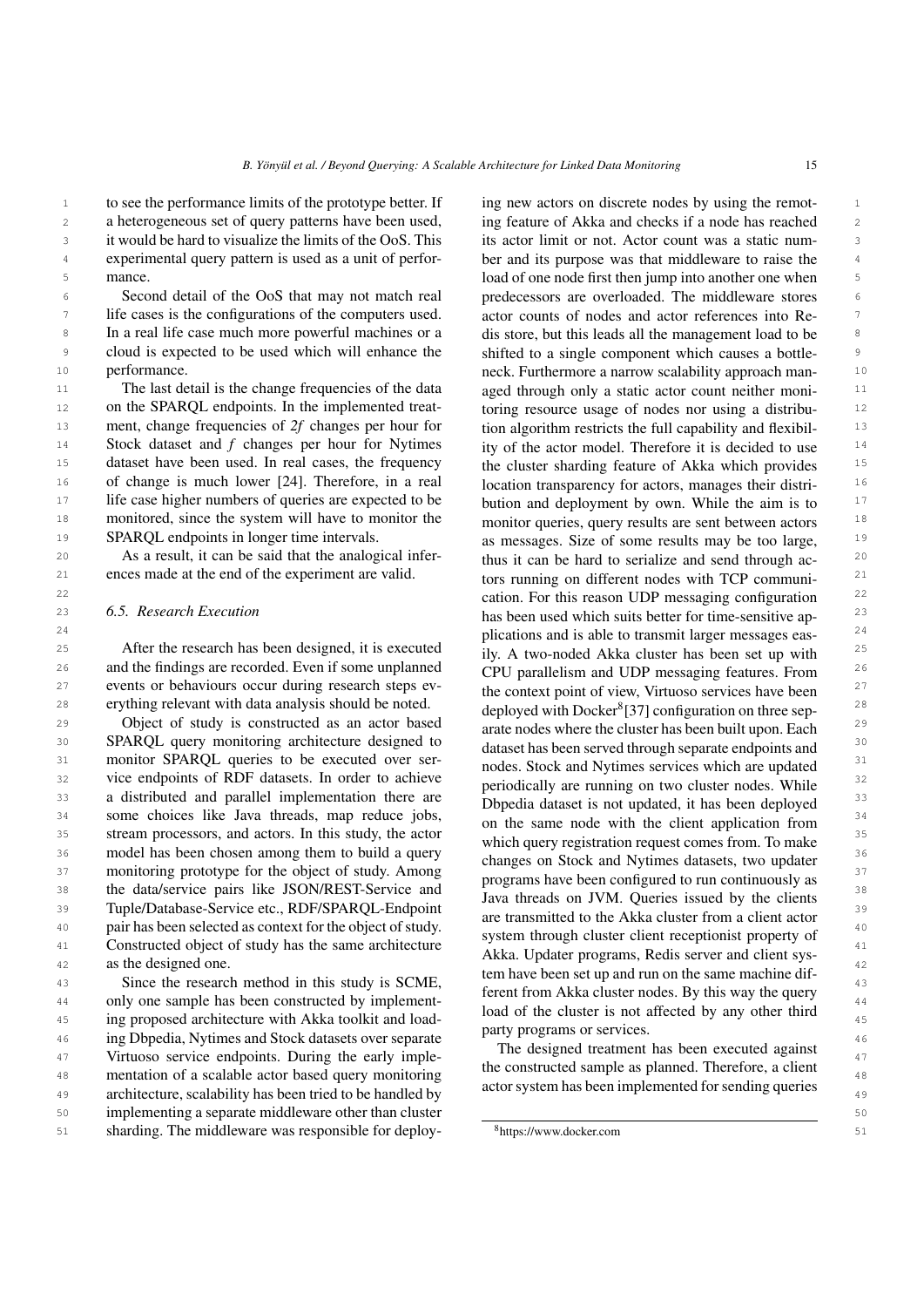1 to the actor cluster. Unique raw queries have been con-  $-$  Evaluation has been performed iterative and in-2 2 structed for each virtual company URI according to the crementally according to company count. 3 3 template in Listing[-1](#page-11-0) and they are converted into fed-<sup>4</sup> erated queries using WoDQA[\[4\]](#page-23-11) federated SPARQL company data and necessary links between the re-5 5 query engine. Each federated SPARQL query is sent <sup>6</sup> to the cluster by a distinct client actor via the cluster  $-$  When *company size*  $\leq 2500$  a query load of %10 <sup>7</sup> client receptionist feature of Akka. When too many humber of companies and when <sup>7</sup> <sup>8</sup> queries are sent at once, a bottleneck occurs because *company size*  $\geq$  3000 a query load of %5 num-<sup>9</sup> there will be too many big sized messages trying to ber of companies have been sent to the system <sup>9</sup> <sup>10</sup> be sent through network and trying to be processed every minute until system reaches the number of  $10$ <sup>11</sup> at once. If an actor tries to send a message, it waits queries same with the company size.<sup>11</sup> <sup>12</sup> for UDP driver to be available and to complete trans-<br>- System metrics such as query execution and no-<sup>13</sup> mitting all packages of this message. Therefore when tification times, CPU and Memory usages have <sup>13</sup> <sup>14</sup> UDP driver is not available for a long time while wait-<br>been collected from actor system logs for each <sup>15</sup> ing to process remaining messages because of the cur-<br><sup>15</sup> node. <sup>16</sup> 16<sup>16</sup> 16<sup>16</sup>  $17$  down. Thus queries need to be sent in subsets with a 6.6. Data Analysis <sup>18</sup> delay by providing sufficient time for messages to be <sup>18</sup> <sup>19</sup> transmitted through network to the destination actors and the section firstly unprocessed data will be given ransmitted through network to the destination actors<br> $\frac{20}{20}$  and by latting actors to de their inha and ralesse agency. and by letting actors to do their jobs and release oper-<br> $\frac{21}{2}$  in the section [6.6.1.](#page-15-0) After that, the behavior of the sysand by letting actors to do their jobs and release operating system resources.

23 **Except and Section [6.6.2.](#page-16-0)** In section [6.6.3](#page-18-0) the findings will be general-<br>23  $^{24}$  24 and the target system population using analogic rea-<br> $^{24}$  $^{25}$  bein generated and inserted into the datasets by a number soning. Finally, knowledge questions which are used  $^{25}$ 26 bet of 500 via the *artificial data generator* inodule of as a guidance during the study will be answered in sec- $27 \t\t 1000 \t 0.04.$  27 eratively after each data insertion for new number of  $\frac{28}{28}$  $\frac{29}{28}$  ary. A unique federated query has been generated for There are 3 sub-queries in each federated query reg- $\frac{30}{30}$  ary. A unique federated query has been generated for There are 3 sub-queries in each federated query regeach company in the stock dataset of current state. istered to the system which can be shown at Listing-3,  $\frac{32}{32}$  For this reason throughout each phase of evaluation, Listing-4, Listing-5.  $\frac{33}{23}$  same number of federated queries have been sent with 34 the current company size. Until the company number<br> $\frac{\text{PREFIX}}{\text{SELECT * WHERE}}$  (<br> $\frac{\text{PREFIX}}{\text{SELECT * WHERE}}$ ) reaches 2500, queries have been sent with 20 percent  $\frac{\text{1}}{35}$  companyURI> owl:sameAs ?nytCompany.  $36$  groups of total query count with 1 minute delay between each query group. That makes Stock dataset up-<br> $37 \text{ Listing } 3$ : Sub-Query of Dbpedia Endpoint 38 dater to run every 5 minutes and Nytimes dataset up- $39$  dater to run every 10 minutes. After 3000 company 40 WHICH FOLCES the upper boundary of the system, queries prefix nytimes: <http://data.nytimes.com/elements/><br>40 are needed to be sent with 10 percent groups of to-<br> $\frac{1}{41}$ 41 are needed to be sent with 10 percent groups of to-<br>41 42 tal query count with the same 1 minute delay. Conse-43 quently Stock dataset updater runs every 10 minutes<br>
43 quently Stock dataset updater runs every 10 minutes<br>  $\frac{1}{2}$  and  $\frac{1}{2}$  and  $\frac{1}{2}$  and  $\frac{1}{2}$  and  $\frac{1}{2}$  and  $\frac{1}{2}$  and  $\frac{1}{2}$  and  $\frac{1}{2}$  an <sup>44</sup> and Nytimes dataset updater runs every 20 minutes. Ensuing 4. Sub-Query of Nythines Enapolitic 44 45 45 Source code of the *dataset updater* can be accessed via resource data and linksets of virtual companies have been generated and inserted into the datasets by a number of 500 via the *artificial data generator* module of the *dataset updater*. Evaluation has been performed itcompanies, until system reaches its monitoring boundwhich forces the upper boundary of the system, queries

*<https://github.com/seagent/datasetupdater>*.

**18** Data sources and measurement instruments are the **18 SELLET + WHERE** TO PRICOMPANY STOCK Value ? Stock Value . 48 **Same as ones in measurement design. After some**  50 heuristically executed tests, measurement dynamics 51 have finally been defined as follows:

- Evaluation has been performed iterative and incrementally according to company count.
- Before each iteration, 500 new artificially created company data and necessary links between the related datasets have been inserted.
- When *company size*  $\leq 2500$  a query load of %10 number of companies and when *company size*  $\geq$  3000 a query load of %5 number of companies have been sent to the system every minute until system reaches the number of queries same with the company size.
- System metrics such as query execution and notification times, CPU and Memory usages have been collected from actor system logs for each node.

### *6.6. Data Analysis*

22<br>In order to test the upper limits of MonARCh, RDF  $\frac{1}{22}$  tion 6.6.2. In section 6.6.3 the findings will be general. tem will be analyzed in the light of this raw data in section [6.6.4.](#page-19-0)

### <span id="page-15-0"></span>*6.6.1. Descriptions*

<span id="page-15-3"></span><span id="page-15-2"></span>}

<span id="page-15-1"></span>istered to the system which can be shown at Listing[-3,](#page-15-1) Listing[-4,](#page-15-2) Listing[-5.](#page-15-3)

46 the following URL:  $46$ 47 https://github.com/seagent/datasetupdater. PREFIX stockmarket: <http://stockmarket.com/elements/><br>21 SELECT \* WHERE { PREFIX owl: <http://www.w3.org/2002/07/owl#> SELECT ∗ WHERE { <companyURI > owl : sameAs ? nytCompany . } Listing 3: Sub-Query of Dbpedia Endpoint 2nytCompany nytimes: associated\_article\_count ?articleCount. Listing 4: Sub-Query of NyTimes Endpoint ? nytCompany stockmarket : stockValue ? stockValue. } Listing 5: Sub-Query of Stock Endpoint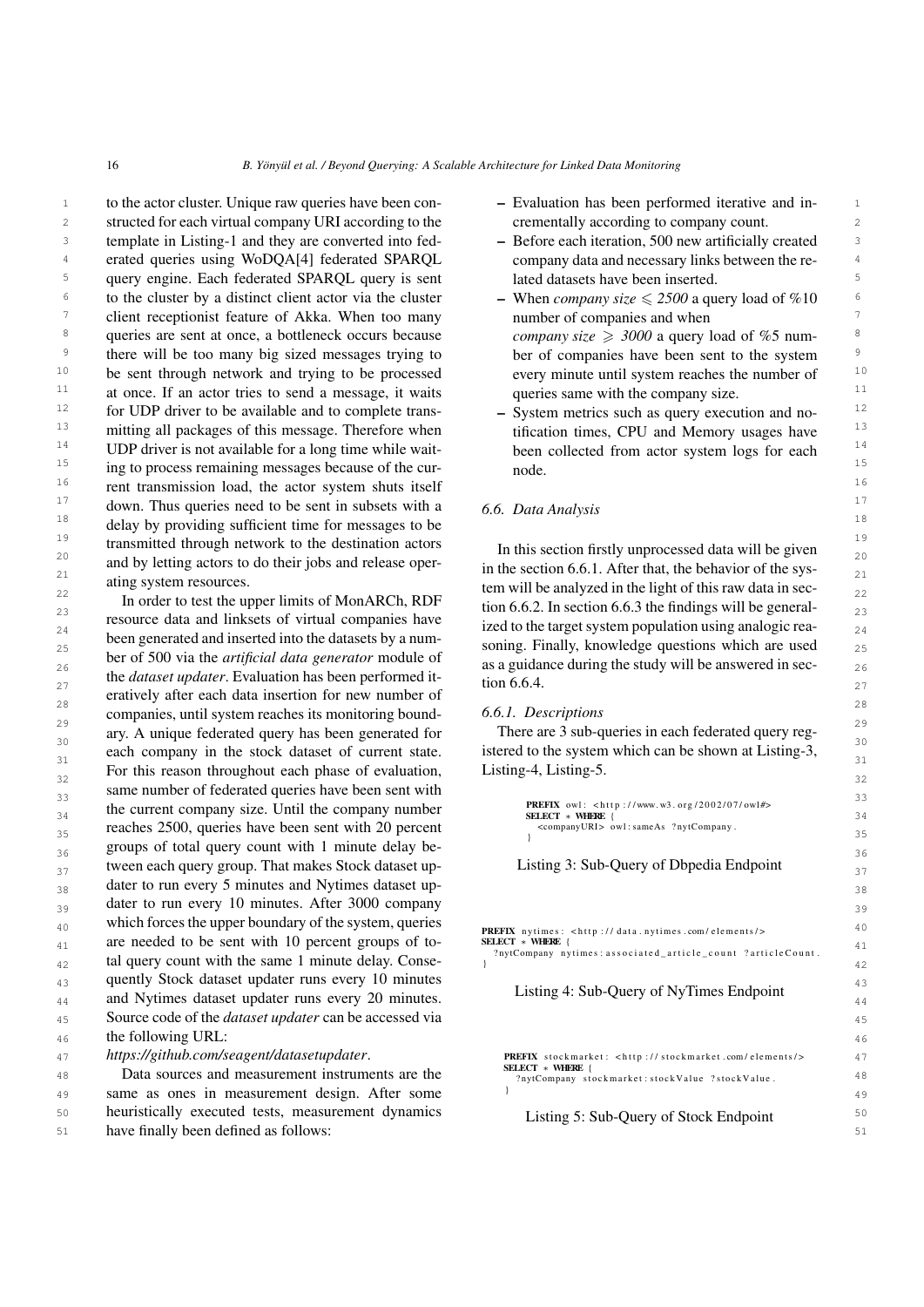1 1 According to designed measurement, treatment has maximum values of results calculated by the log ana-2 been executed and results have been collected. Values lyzer have been hosted under: 3 of variables and constructs for actor system are listed resources/MonARCh-Evaluation-Results folder in the 3 According to designed measurement, treatment has

5 (10000+2×*company\_size*) tuples per federated query DaDy change frequency metadata of the local end-<sup>6</sup> are received as result. System can monitor up to 3000 points used in the conducted experiment is defined in <sup>7</sup> queries and has failed when company and query size Table-4. 8 is 3500. Per federated query there are at least 3 query  $662$  Fundamentions 9 actors permanently executing query, monitoring result  $\frac{6.625 \text{ E} \times \text{E} \times \text{E}}{4.66 \text{ E}}$ 10 change and creating temporary actors for performing that a securitor in the measurements issue in 10 11 join operation to produce final result. While the split above 2 Montened from the to 5000 queles with 11 12 count is 100 for producing a bucket map, the tempo-<br>12 13 **13 rary actor count responsible for one join operation will <b>13 14 14 14 14 14 15 14 15 14 15 14 15 14 15 14 15 14 15 14 15 14 15 14 15 14 15 11 11 11 11** <sup>14</sup> be 100 at most. On the other hand if the sub-query the maximum result size can be processed property while 15 count is n,  $(n-1)$  join operations are required to be  $\frac{15}{2}$  counterparticle and the setting with 3500 com-<sup>16</sup> done at most. Thus for the applied treatment, there will hands when result size of a redetated ducty becomes  $17$  be  $(3-1) \times 100 = 2 \times 100 = 200$  temporary actors at  $17000$  typies, transmission time of a single-result-<sup>18</sup> most. There are 3 permanent and 200 temporary totally containing incessage gets longer. Thus actors have to 19 19 wait for message packages to be completed which are 203 actors created.

20 On the other hand CPU and Memory system re-<br>20 On the other hand CPU and Memory system re-21 sources used by MonARCh have been monitored and used by AKKa. When too many actors uy to send big 21  $22$  logged by a middleware actor component named Met-<br> $22$  logged by a middleware actor component named Met-23 ricsListener. Kamon<sup>[9](#page-16-1)</sup> is a comprehensive monitoring and this can lead artery driver to time out and the rel- $24$  library that works fully integrated with Akka. More-<br> $24$  library that works fully integrated with Akka. More-25 over it can work with monitoring systems and time se-<br>25 over it can work with monitoring systems and time se-<br>25 <sup>26</sup> ries databases such as Prometheus<sup>[10](#page-16-2)</sup> and InfluxDB<sup>[11](#page-16-3)</sup>, <sup>On the other hand because memory capacity of clus-</sup> 27 thus enabling any actor and even non-actor system to the modes is  $\frac{32}{27}$  the existence the critical even non-actor system to 28 be monitored live in detail. In this study since only can work will up to 50 GB of heap memory. Therefore  $\frac{28}{2}$ <sup>29</sup> metrics that CPU and Memory usage ratios are needed when was result size is taken mo account, system can  $30$  to be monitored for now, sigar-loader<sup>[12](#page-16-4)</sup> extension of reach its maximum result capacity as 48 million tu-31 Kamon library satisfies this requirement. But in fu-<br>  $\frac{1}{2}$  pies in 5000 dataset company size setting. Monitoring 31 <sup>32</sup> ture work system can be extended to use all features to more queries for more quasely yields also to pring more 33 of Kamon library enabling actor system level monitor-<br>33 of Kamon library enabling actor system level monitor-<br>33 <sup>34</sup> ing. Metrics monitored by MetricsListener are listed Node-2 is working under its maximum neap memory 34  $35$  in Table[-3](#page-17-1) for each iteration of evaluation according  $\frac{1080 \text{ as } 23.78 \text{ GB (with avg 19.28 GB) and maximum}}{25}$ <sup>36</sup> to company count per cluster node. Moreover average TPU 10ad as 14.18 threads (with average 2.39 threads). <sup>37</sup> query execution times for the first notification and re-<br><sup>37</sup> query execution times for the first notification and re-38 sult notification times after the detection of changes 3500, system reaches to a result size of 59.5 million <sup>39</sup> have been calculated and listed in Table[-3.](#page-17-1) Results tuples and Node-2 starts to be overloaded under max-<br>39 <sup>40</sup> shown in Table-2 and Table-3 have been calculated imum heap memory load as 24.81 GB(with avg 19.22 <sup>40</sup> <sup>41</sup> by analyzing log files for each iteration of evaluation. GB) and maximum CPU load as 15.9 threads (with av-<sup>42</sup> Source code of the *log analyzer* which performs ana-<br><sup>42</sup> erage 5.71 threads). After some time the overloaded <sup>43</sup> lyzing the log files can be accessed via the following node (Node-2 here) does not fulfill its responsibilities <sup>43</sup> <sup>44</sup> **as being a part of the cluster and causes the cluster to** shown in Table[-2](#page-17-0) and Table[-3](#page-17-1) have been calculated lyzing the log files can be accessed via the following repository:

45 45 *<https://github.com/seagent/loganalyzer>*. All log files <sup>46</sup> which belong to each evaluation step and average  $\&$  In Figure[-3](#page-17-3) and Figure[-4](#page-18-1) average memory usage 46 which belong to each evaluation step and average &

<span id="page-16-2"></span><span id="page-16-1"></span><sup>9</sup><https://kamon.io>

<span id="page-16-3"></span><sup>10</sup><https://prometheus.io>

<span id="page-16-4"></span>

<sup>11</sup><https://www.influxdata.com/products/influxdb-overview>

<sup>12</sup><https://github.com/kamon-io/sigar-loader>

lyzer have been hosted under:

4 in Table[-2.](#page-17-0) For each company; log analyzer source code. *resources/MonARCh-Evaluation-Results* folder in the log analyzer source code.

> DaDy change frequency metadata of the local endpoints used in the conducted experiment is defined in Table[-4.](#page-17-2)

### <span id="page-16-0"></span>*6.6.2. Explanations*

As can be seen from the measurements listed in Table[-2](#page-17-0) MonARCh can handle up to 3000 queries with 3000 companies at most. In this setting while result size per federated query is 16000 tuples, this is the maximum result size can be processed properly without system breakdown. For the setting with 3500 companies when result size of a federated query becomes 17000 tuples, transmission time of a single-resultcontaining message gets longer. Thus actors have to transmitted via Aeron artery UDP messaging driver used by Akka. When too many actors try to send big messages to each other, waiting time also gets longer and this can lead artery driver to time out and the relevant cluster node to shut down. Increasing the driver time out may temporarily solve this problem.

On the other hand because memory capacity of cluster nodes is 32 GB, each actor system in the cluster can work with up to 30 GB of heap memory. Therefore when total result size is taken into account, system can reach its maximum result capacity as 48 million tuples in 3000 dataset company size setting. Monitoring more queries for more dataset yields also to bring more load into one of the cluster nodes. As listed in Table[-3,](#page-17-1) Node-2 is working under its maximum heap memory load as 23.78 GB (with avg 19.28 GB) and maximum CPU load as 14.18 threads (with average 2.39 threads). When the number of companies in datasets becomes 3500, system reaches to a result size of 59.5 million tuples and Node-2 starts to be overloaded under max-GB) and maximum CPU load as 15.9 threads (with average 5.71 threads). After some time the overloaded break down.

<sup>47</sup> and maximum memory usage trends are shown respec-<sup>48</sup> <sup>48</sup> <sup>18</sup> 49 Hutbourned that the system is consuming big amount of 49 <sup>50</sup> <sup>11</sup>https://www.influxdata.com/products/influxdb-overview memory in general. After doing too much memory in-51 <sup>12</sup>https://github.com/kamon-io/sigar-loader **51** tensive tasks, cluster nodes reach the limits and unable 51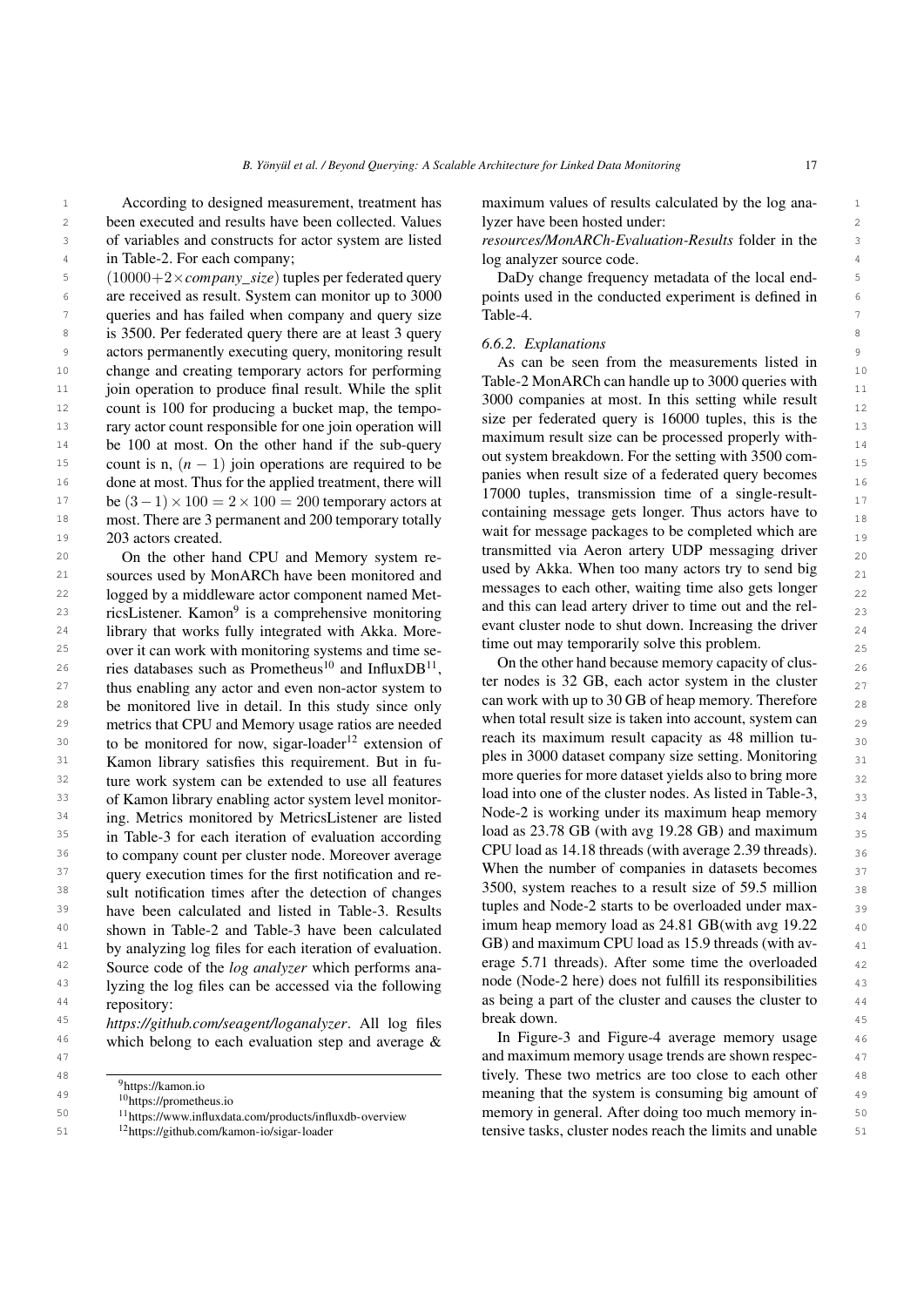| Table 2 |  |
|---------|--|
|         |  |

| <b>Total Company and</b><br><b>Ouery Count</b> | <b>Result Size per</b><br><b>Federated Ouery</b> | <b>Actor Count per</b><br><b>Federated Ouerv</b> | <b>Max Query Count</b><br>per min | <b>Max Actor Count</b><br>per min | <b>Max Result Size</b><br>per min | <b>Total Result Size</b> |
|------------------------------------------------|--------------------------------------------------|--------------------------------------------------|-----------------------------------|-----------------------------------|-----------------------------------|--------------------------|
| 500                                            | 11000                                            | 203                                              | 100                               | 20300                             | 1.1M                              | 5.5M                     |
| 1000                                           | 12000                                            | 203                                              | 200                               | 40600                             | 2.4M                              | 12M                      |
| 1500                                           | 13000                                            | 203                                              | 300                               | 60900                             | 3.9M                              | 19.5M                    |
| 2000                                           | 14000                                            | 203                                              | 400                               | 81200                             | 5.6M                              | 28M                      |
| 2500                                           | 15000                                            | 203                                              | 500                               | 101500                            | 7.5M                              | 37.5M                    |
| 3000                                           | 16000                                            | 203                                              | 300                               | 60900                             | 4.8M                              | 48M                      |
| 3500                                           | 17000                                            | 203                                              | 350                               | 71050                             | 5.95M                             | 59.5M                    |

<span id="page-17-0"></span>Table 3

500 | 1 | 8.45 | 5.26 | 6.49 | 4.45 | 5.01 | 1.37 500 | 2 | 5.25 | 3.14 | 2.84 | 2.15 | 7.92 | 1.59 1000 1 22.83 12.2 9.89 7.30 7.62 2.25 1000 | 2 | 12.36 | 7.02 | 5.41 | 3.66 | 10.75 | 2.52 1500 | 1 | 27.27 | 12.87 | 7.33 | 4.76 | 12.18 | 2.44 1500 | 2 | 29.95 | 21.54 | 12.52 | 10.19 | 9.08 | 2.52 2000 | 1 | 62.74 | 31.41 | 18.57 | 12.92 | 15.18 | 3.77 2000 | 2 | 69.28 | 20.88 | 9.55 | 7.05 | 14.49 | 2.83 2500 | 1 | 92.12 | 36.75 | 22.22 | 16.37 | 14.27 | 4.87

3000 2 44.37 24.49 23.78 19.28 14.18 2.39 3500 | 1 | 56.97 | 58.22 | 16.06 | 11.27 | 11.13 | 2.49

Max Memory Usage (GB)

Avg Memory Usage (GB)

Max CPU Usage (threads)

Avg CPU Usage (threads)

Avg Change Notification Time (secs)

| $\sim$ $-$           | 2500                                          | ∸                        | 69.88                  | 25.09                    | 10.01<br>1 J.J I | 9.49                 | 20.49                      | $\epsilon$<br>4.JU    | $\sim$<br><u>.</u> |
|----------------------|-----------------------------------------------|--------------------------|------------------------|--------------------------|------------------|----------------------|----------------------------|-----------------------|--------------------|
| $\cap$ $\cap$<br>ے ت | 3000                                          |                          | 10.26<br>42.30         | $\sim$ $\sim$            | 14.94            | 8.63                 | .17C                       |                       | $\cap$<br>20       |
| $\sim$ $\sim$        | $\mathbf{a} \mathbf{a} \mathbf{a} \mathbf{a}$ | $\overline{\phantom{0}}$ | $\cdot$ $\cdot$ $\sim$ | 1 J . J<br>$\sim$ $\sim$ | $\sim$ $\sim$    | $\sim$ $\sim$ $\sim$ | , , , <u>,</u><br>$\cdots$ | 2.10<br>$\sim$ $\sim$ | 2c<br>. .          |

| $\sim$ $\sim$        | $- - - -$<br>JJUU-<br>. | - | $\sim$<br>01.22 | 150.50 | ີ 1<br><br>27.VJ | $\sim$ 0.0 $\sim$ | <b>C</b> ററ | - - | - -                  |
|----------------------|-------------------------|---|-----------------|--------|------------------|-------------------|-------------|-----|----------------------|
| ے ب<br>$\sim$ $\sim$ |                         |   |                 |        |                  |                   |             |     | ے ب<br>$\sim$ $\sim$ |

<span id="page-17-2"></span>Table 4

<span id="page-17-1"></span>Avg Query Processing Time (secs)

| <b>Dataset Endpoint</b> | Frequency           | <b>Explanation</b>                                       |
|-------------------------|---------------------|----------------------------------------------------------|
| <b>D</b> bpedia         | NoUpdate            | Data never changes                                       |
| <b>NyTimes</b>          | MidFrequentUpdates  | Data changes from one<br>a week to a couple of<br>months |
| Stock                   | HighFrequentUpdates | Data changes once a<br>day or more frequent              |

 $_{42}$  to fulfill their duties. Average CPU usage and maxi-<br> $_{42}$   $_{500}$   $_{1000}$   $_{1500}$   $_{2000}$   $_{2500}$   $_{3000}$   $_{3500}$ 43 mum CPU usage trends are also shown in figure[-5](#page-18-2) and the company count of the company count of the 43 44 44 figure[-6](#page-18-3) respectively. According to that, average CPU 45 45 usage is low when compared to maximum CPU us-46 age which means system has temporary CPU intensive Theorem and Theorem and Manuscriptus and the 46 47 47 tasks and mostly work under meaningful CPU loads. <sup>48</sup> That shows the lacking and mostly consumed system including distribution & execution times of all sub-49 resource is the memory. The same state of sub-resource is the memory. resource is the memory.

50 Figure-7 shows average query processing times of notification times for all queries are also shown in 50 Figure[-7](#page-18-4) shows average query processing times of



<span id="page-17-3"></span>Fig. 3. Average Memory Usage of Cluster Nodes

51 51 all queries for the registration and first query execution including distribution & execution times of all sub-Figure[-8](#page-18-5) which spans only join operation times of sub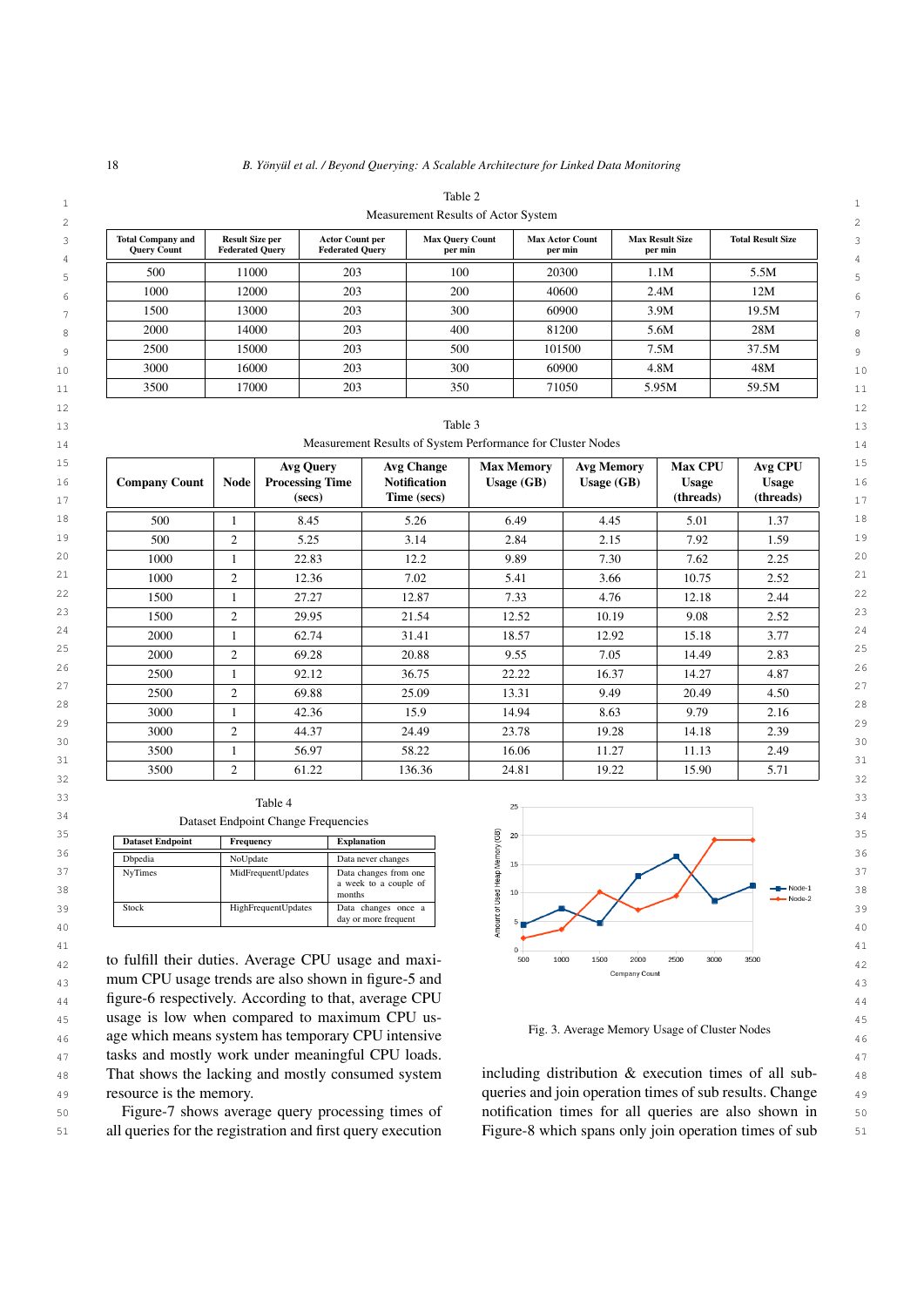



<span id="page-18-1"></span>Fig. 4. Max Memory Usage of Cluster Nodes

<span id="page-18-2"></span>Fig. 5. Average CPU Usage of Cluster Nodes



<span id="page-18-3"></span>Fig. 6. Max CPU Usage of Cluster Nodes

<span id="page-18-0"></span>43 results. Query processing operation takes longer than frequency is expected to change a few times a day ac-<sup>44</sup> the notification of change and consumes more system cording to the DaDy specification [24]. Therefore the <sup>44</sup> 45 resources, thus it can be deduced that the system has system is expected to be in a moderate query monitor-<sup>46</sup> its maximum resource usages during the query regis- ing load enabling Artery driver be requested by mes- <sup>46</sup> 47 tration process for the first time. According to Figure[-8](#page-18-5) 48 on the dataset size of 3500, average change notification <sup>49</sup> time of cluster especially for Node-2 has been drasti- tain its functionalities properly. 50 cally increased, which means system has no longer to Second, it can be easily foreseen that a real life im- 51 plementation of the artifact will have many differentnotify changes in meaningful periods.







27 Fig. 8. Average Change Notification Times of Cluster Nodes

<span id="page-18-5"></span><span id="page-18-4"></span>

 39 tem is pressured under a heavy bursty query load in 40 order to fit into the high change frequency. But the 41 Fig. 6. Max CPU Usage of Cluster Nodes expected change frequency of real world datasets are 41 And the much lower. Even the dataset with the highest change  $\frac{42}{3}$ frequency is expected to change a few times a day according to the DaDy specification [\[24\]](#page-24-6). Therefore the system is expected to be in a moderate query monitoring load enabling Artery driver be requested by messaging actors much lower which disables waiting time caused by big messages and enables cluster to maintain its functionalities properly.

Second, it can be easily foreseen that a real life im-

*B. Yönyül et al. / Beyond Querying: A Scalable Architecture for Linked Data Monitoring* 19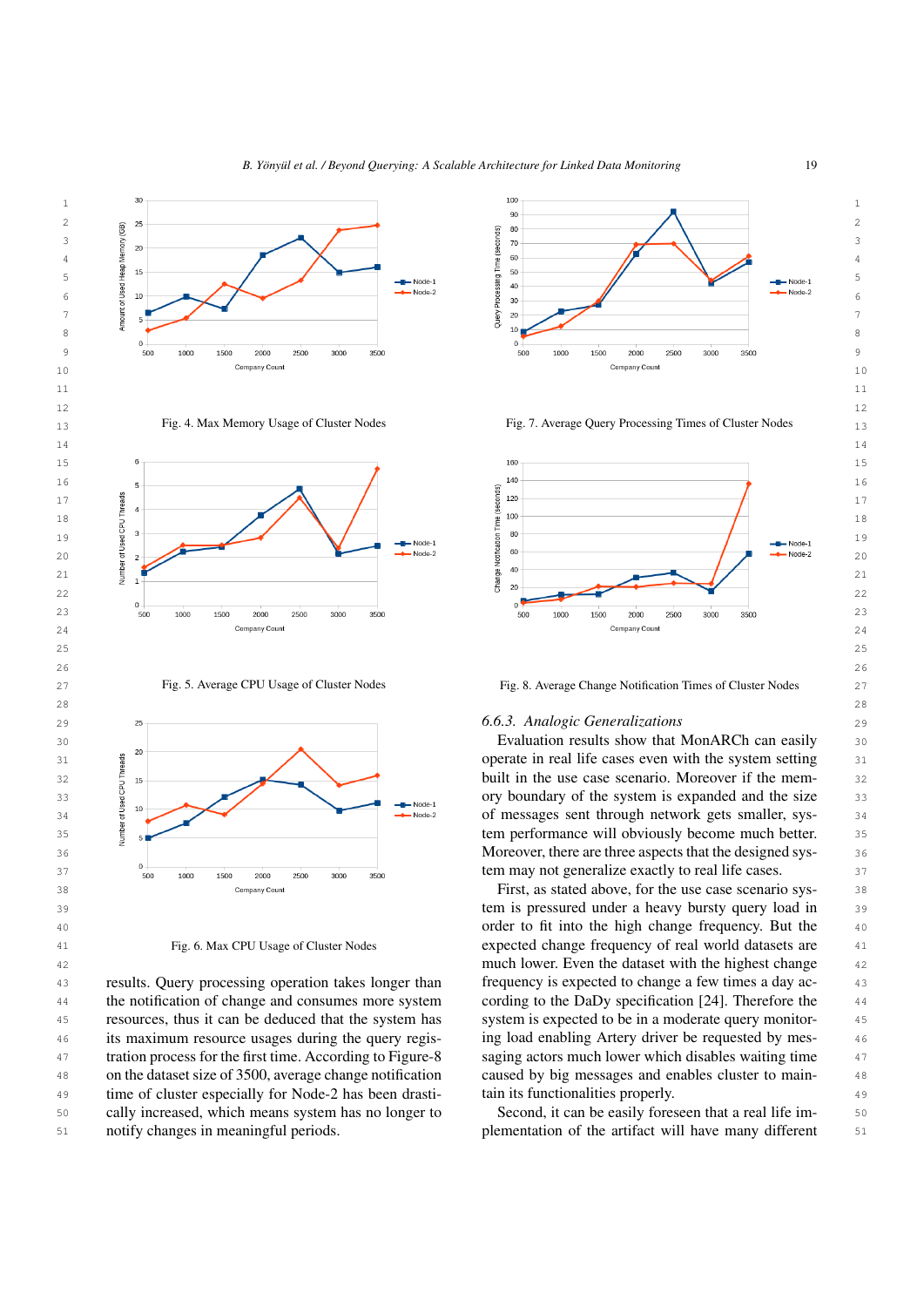1 queries with different complexities that require a di- a join algorithm. After all sub results have been joined 2 verse set of SPARQL endpoints to be queried. In the the main result is generated. If a federated query 2 3 designed treatment a single query pattern with only has more sub-queries, that means more join operation 3 <sup>4</sup> three SPARQL endpoints is used to evaluate the sys- per federated query is needed to be performed. In order <sup>5</sup> tem properly. Since SPARQL endpoints are part of to make use of concurrency, MonARCh uses a parallel <sup>5</sup> <sup>6</sup> the context the artifact operates in, this will not bring hash join algorithm to join sub results each other at <sup>7</sup> additional load on the system. Only if the queries to the same time which yields quick generation of main <sup>8</sup> be monitored gets too complex including more than result. Even if using a parallel join algorithm if there is <sup>9</sup> two constantly changing sub-queries, the number of an increase in the sub-query count in a federated query, <sup>10</sup> queries that can be monitored may get lower. How-<br><sup>10</sup> then more CPU computation is needed to be performed <sup>11</sup> ever, even if the number of queries that are to be moni- and more memory is needed to be occupied. This may <sup>12</sup> tored gets lower, it is expected that the number of sub-<br><sup>12</sup> degrade the total query count and max query count per <sup>13</sup> queries to stay approximately the same. minute metrics in Table-2. designed treatment a single query pattern with only three SPARQL endpoints is used to evaluate the sysqueries that can be monitored may get lower. Howtored gets lower, it is expected that the number of sub-

<sup>14</sup> Lastly, the designed architecture assumes the pres-<br><sup>14</sup> 15 ence of DaDy metadata to be present for each of the  $\frac{15}{41}$  methods to be present to be not been been been to be  $\frac{15}{41}$ 16 datasets queried. If that data is not present, it may be  $\frac{16}{16}$  and  $\frac{1}{16}$  and  $\frac{1}{16}$  and  $\frac{1}{16}$  and  $\frac{1}{16}$  and  $\frac{1}{16}$  and  $\frac{1}{16}$  and  $\frac{1}{16}$  and  $\frac{1}{16}$  and  $\frac{1}{16}$  and  $\frac{1}{16}$ 17 necessary to query the datasets at the highest frequency<br>
Constitute in the highest frequency<br>
Constitute in the highest frequency<br>
Constitute in the highest frequency<br>
Constitute in the highest frequency<br>
Constitute in  $18$  defined in the DaDy specification. This may, in turn,  $\frac{18}{18}$  and  $\frac{18}{18}$  and  $\frac{18}{18}$  and  $\frac{18}{18}$  and  $\frac{18}{18}$  and  $\frac{18}{18}$  and  $\frac{18}{18}$  and  $\frac{18}{18}$  and  $\frac{18}{18}$ <sup>19</sup> degrade the system performance.

### <span id="page-19-0"></span>*6.6.4. Answers to Knowledge Questions*

*I. Answers to Descriptive Questions*

In section [6.6.1](#page-15-0) all descriptive questions have been answered except two questions.

25 The first one asks the pros and cons of the join al-<br>therefore less computation would be needed to per-<br> $25$  $_{26}$  gorithm used in the system. In the implemented sys-<br>form the join operation for that query. On the other  $_{27}$  tem, a hash join algorithm called grace join has been hand if a sub-query is less selective, its result may have  $_{27}$  $_{28}$  used to produce the main result by using intermedi- many tuples and the computation cost of the join op-<sub>29</sub> ate results. Grace hash join splits intermediate results eration to be performed will be high. Thus the selec- $_{30}$  into much smaller buckets according to a mathemati-<br> $_{30}$  is tivity of sub-queries will affect the total query count,  $_{31}$  cal function to produce a hash map and makes use of max query count per minute, result size per federated  $_{31}$  $_{32}$  concurrency to join buckets sharing the same key si-query, max result size per minute and total result size  $_{32}$  $_{33}$  multaneously. Thus dividing a big join operation into metrics in Table-2 directly.  $34$  smaller jobs and using all cores and processing power  $\frac{III}{III}$  Anguars to Effect Questions 35 of the CPU reduce the join time in many cases. This  $\frac{1}{2}$  and  $\frac{1}{2}$  and  $\frac{1}{2}$  and  $\frac{1}{2}$  and  $\frac{1}{2}$  and  $\frac{1}{2}$  and  $\frac{1}{2}$  and  $\frac{1}{2}$  and  $\frac{1}{2}$  and  $\frac{1}{2}$  and  $\frac{1}{2}$  and  $\frac{1}{2}$  an  $36$  method fits well to the system architecture based on  $\frac{1}{26}$  and the system architecture in the system of the system of the system.  $37$  the actor model. On the other hand when intermediate  $\frac{37}{2}$  are actions 6.6.1 for the  $\frac{37}{2}$  $38$  results are too big to fit into the memory and skewed, discussed here exists the social contract  $\frac{1}{38}$ 39 hash join performance starts to drop because of the join also assess the example.  $_{40}$  operation cost. For this scenario bind join makes much *IV. Answers to Trade-off Questions* <sup>41</sup> 41 more sense because it binds one intermediate result of How would the artifact be affected if a different ac-42 42 a sub-query into another one for narrowing intermedi-<sup>43</sup> at a teresult space. All the several actor model languages and frame-The first one asks the pros and cons of the join alinto much smaller buckets according to a mathematiconcurrency to join buckets sharing the same key siate result space.

<sup>44</sup> The other question seeks for answer to how do the works which can be available to use as an actor model <sup>44</sup> 45 number of sub-queries in a federated query affects the implementation. Key point is that the actor framework 45 <sup>46</sup> erformance of the system? The system of the system? The system of the system? The system of the system? The system of the system? The system of the system? The system of the system? The system of the system? The syste The other question seeks for answer to how do the performance of the system?

47 Federated queries are composed of sub-queries each and resource(computer) friendly. For example; Erlang 47 48 related to one or more SPARQL endpoints. Sub- and Elixir programming languages depend upon the 48 49 queries mostly share some query variables to tie with Erlang virtual machine whose threads are much more 49 50 each other. Results of two queries which have a com-<br>lightweight compared to Java threads. But on the other 50 51 mon query variable are joined each other by applying hand Erlang and Elixir are both fully functional pro-Federated queries are composed of sub-queries each related to one or more SPARQL endpoints. Subeach other. Results of two queries which have a com-

a join algorithm. After all sub results have been joined then the main result is generated. If a federated query to make use of concurrency, MonARCh uses a parallel hash join algorithm to join sub results each other at the same time which yields quick generation of main result. Even if using a parallel join algorithm if there is an increase in the sub-query count in a federated query, and more memory is needed to be occupied. This may minute metrics in Table[-2.](#page-17-0)

### *II. Answers to Explanatory Questions*

All explanatory questions except one have been answered both in the previous section and section [6.6.2.](#page-16-0)

20 20 performance of the system? Question which is left here for the discussion is how would a change in the query characteristics affect the

21 6.6.4. Answers to Knowledge Questions Triple patterns in the query has the feature named  $_{21}$ 22 *I. Answers to Descriptive Questions* selectivity which affects the result size to be retrieved. 23 In section 6.6.1 all descriptive questions have been A higher selective sub-query in a federated query proanswered except two questions.  $\frac{1}{24}$  duces less result compared to a less selective one,  $\frac{1}{24}$ form the join operation for that query. On the other hand if a sub-query is less selective, its result may have many tuples and the computation cost of the join operation to be performed will be high. Thus the selecmax query count per minute, result size per federated metrics in Table[-2](#page-17-0) directly.

### *III. Answers to Effect Questions*

Because all effect questions are included by both descriptive and explanatory questions and they have been answered in sections [6.6.1](#page-15-0) & [6.6.2,](#page-16-0) they will not be discussed here again.

### *IV. Answers to Trade-off Questions*

How would the artifact be affected if a different actor model implementation was used?

implementation. Key point is that the actor framework Erlang virtual machine whose threads are much more hand Erlang and Elixir are both fully functional pro-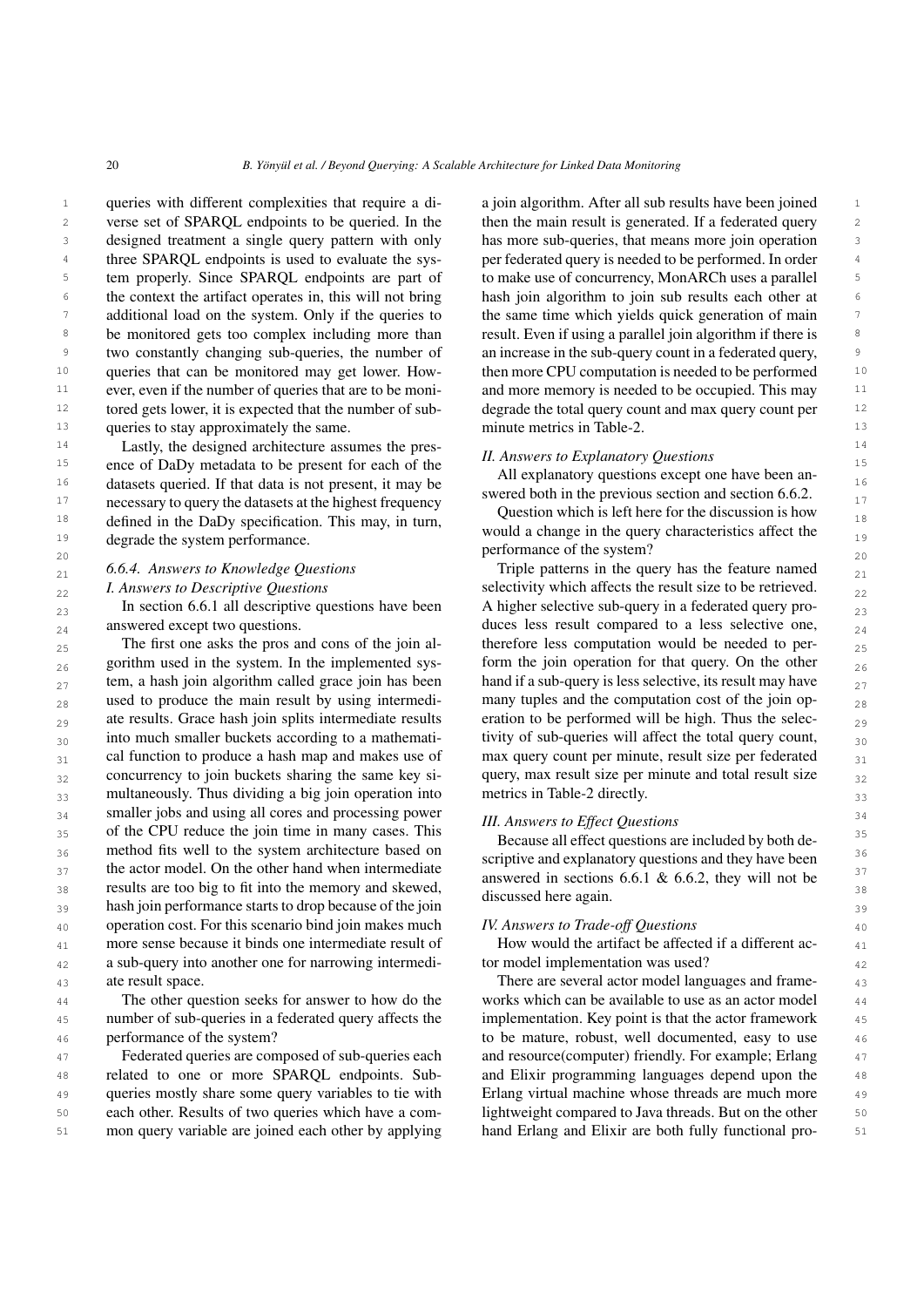19 19

1 1 gramming languages which most developers are not 2 familiar with, therefore this may affect the develop-<br>2 ions of datasets are used because WoDQA makes use 3 ment process in a bad way. When the implementa-of these metadata for fast query analysis and federated 3 <sup>4</sup> tion difficulty has been put aside, from the system per- query generation. Since SPARQL endpoints do not <sup>5</sup> formance point of view Elixir or Erlang can be seen are to have a VoID description, an alternative query <sup>5</sup> <sup>6</sup> as a replacement to Akka toolkit. On the other hand federation engine which does not based on VoID de-<sup>7</sup> there are emerging alternative actor frameworks such scriptions like FedX[48], ANAPSID[3], FEDRA[38] 8 as Riker<sup>[13](#page-20-0)</sup> written in Rust programming language, or HiBISCUS[46] can be used instead of WoDQA. But 9 CAF<sup>[14](#page-20-1)</sup> written in C++, Comedy<sup>[15](#page-20-2)</sup> built for Node.js, this may affect the generation time of the federated  $10$  Orleans<sup>[16](#page-20-3)</sup> built for .net framework. But they all have query. There are some other works about SPARQL  $10$ <sup>11</sup> either a less mature multi-thread mechanism or have query federation which are not mentioned here be-<sup>11</sup> <sup>12</sup> a narrow development community compared to Akka, cause they do not have any downloadable source code <sup>12</sup> <sup>13</sup> 13 Erlang and Elixir. The same of the same of the same of binary release in order to be used by any newly familiar with, therefore this may affect the development process in a bad way. When the implementation difficulty has been put aside, from the system pera narrow development community compared to Akka, Erlang and Elixir.

<sup>14</sup> Another trade-off question which is asked at the be-<br>developed system. On the other hand VoID descrip-<br><sup>14</sup> <sup>15</sup> ginning of the study is how the artifact would be af-<br><sup>15</sup> units about SPARQL endpoints are used to store DaDy Another trade-off question which is asked at the beginning of the study is how the artifact would be affected if the actor model has not been used.

There are three main reasons for choosing the actor model for concurrency:

- $_{20}$  i Actor model enforces immutability. When multi- *VI. Answers to Requirements Satisfaction Questions* 21 threaded applications become mutable this causes First requirement satisfaction question is that does 21  $_{22}$  many bugs and errors on runtime and also requires the artifact isolate developers from the details of linked  $_{22}$ threaded applications become mutable this causes a locking mechanism.
- 25 the designed system. The contract of the designed system.

 $_{26}$  iii Synchronization is a big problem in concurrent System simulation and empirical results show that  $_{26}$ 27 systems. Actors fully encapsulate their behav- developers can easily monitor their desired subset of  $27$  $_{28}$  ior and state since they communicate with each linked data by developing agent applications which isother via sending messages. This allows avoiding sue and register SPARQL queries to MonARCh. In this  $_{29}$ 30 synchronization and resource allocation problems way the monitoring process is handled by MonARCh 30 synchronization and resource allocation problems common in concurrent systems.

 $\frac{33}{3}$  in these advantages of actor systems over other concur-<br>should be aware of the linked data environment con- $^{34}$   $^{34}$   $^{12}$   $^{12}$   $^{12}$   $^{12}$   $^{12}$   $^{12}$   $^{12}$   $^{12}$   $^{12}$   $^{12}$   $^{12}$   $^{12}$   $^{12}$   $^{12}$   $^{12}$   $^{12}$   $^{12}$   $^{12}$   $^{12}$   $^{12}$   $^{12}$   $^{12}$   $^{12}$   $^{12}$   $^{12}$   $^{12}$   $^{12}$   $^{12}$   $^{12}$   $^{12$ 35 35 of actor based applications compatible with the one  $\frac{36}{27}$  nization problems, resource allocation errors and scal-<br> $\frac{36}{27}$  Another requirement satisfaction question asks how  $37 \frac{\text{m}}{\text{m}}$  237  $\frac{\text{m}}{\text{m}}$  237  $\frac{\text{m}}{\text{m}}$  257  $\frac{\text{m}}{\text{m}}$  258  $\frac{\text{m}}{\text{m}}$  258  $\frac{\text{m}}{\text{m}}$  258  $\frac{\text{m}}{\text{m}}$  258  $\frac{\text{m}}{\text{m}}$  258  $\frac{\text{m}}{\text{m}}$  258  $\frac{\text{m}}{\text{m}}$  258  $\frac{\text{m}}{\text{m}}$  258  $\frac{\text{m}}{\text$ These advantages of actor systems over other concurrency models makes them the superior choice for the implemented artifact. If another concurrency model has been chosen, it would be hard to avoid synchroability issues.

### *V. Answers to Sensitivity Questions*

40 Questions related with sensitivity except one have whether it satisfies functional requirements? endpoint that has no VoID description.

<sup>16</sup> fected if the actor model has not been used. change frequencies. Also if a dataset has no VoID de-<sup>17</sup> There are three main reasons for choosing the actor scription then a default change frequency can be set to <sup>17</sup> <sup>18</sup> model for concurrency: the monometric maintain the monitoring job. <sup>18</sup> federated SPARQL query. In this study VoID descripneed to have a VoID description, an alternative query federation engine which does not based on VoID descriptions like FedX[\[48\]](#page-24-17), ANAPSID[\[3\]](#page-23-12), FEDRA[\[38\]](#page-24-18) or HiBISCUS[\[46\]](#page-24-19) can be used instead of WoDQA. But this may affect the generation time of the federated query. There are some other works about SPARQL query federation which are not mentioned here be-

### *VI. Answers to Requirements Satisfaction Questions*

23 a locking mechanism. A contract the data monitoring? (What assumptions does the artifact  $\frac{23}{23}$  $_{24}$  ii Actor systems are easily scalable, which is vital for make about the linked data monitoring effort required  $_{24}$ the artifact isolate developers from the details of linked make about the linked data monitoring effort required by developer)

31 31 also developers do not need to know about details such  $\frac{32}{2}$  as detection and notification of changes. Developers  $\frac{32}{2}$ System simulation and empirical results show that developers can easily monitor their desired subset of linked data by developing agent applications which issue and register SPARQL queries to MonARCh. In this (Akka) MonARCh based on.

 $38<sup>38</sup>$  about states. 39 V. Answers to Sensitivity Ouestions Sult change and notification of the registered apps and 39 whether it satisfies functional requirements?

<sup>41</sup> been explained in the previous sections. The question Average change notification times according to <sup>41</sup> <sup>42</sup> that is left for discussion here asks what would happen company count has been given in Table-3 and Figure-<sup>43</sup> if a sub-query should be answered using a SPARQL 8. In relation with max query count per minute listed in <sup>44</sup> endpoint that has no VoID description. Table[-2](#page-17-0) change notification time of a query increases <sup>44</sup> <sup>45</sup> Some federated query engines like SPLENDID[\[22\]](#page-24-16) when more queries are sent at the same time. While <sup>45</sup> <sup>46</sup> and WoDQA use VoID descriptions for constructing average change notification time is 5.26 seconds for 46 47 47 Node-1 and 3.14 seconds for Node-2 in 500 company 48  $\frac{1}{131}$   $\frac{1}{131}$   $\frac{1}{131}$   $\frac{1}{131}$   $\frac{1}{131}$   $\frac{1}{131}$   $\frac{1}{131}$   $\frac{1}{131}$   $\frac{1}{131}$   $\frac{1}{131}$   $\frac{1}{131}$   $\frac{1}{131}$   $\frac{1}{131}$   $\frac{1}{131}$   $\frac{1}{131}$   $\frac{1}{131}$   $\frac{1}{131}$   $\frac{1}{131}$   $\frac$ <sup>49</sup> <sup>th</sup> <sup>14</sup>http://actor.framework.org **14http://actor.framework.org <b>14http://actor.framework.org 14http://actor.framework.org 14http://actor.framework.org** <sup>50</sup> <sup>15</sup>https://github.com/untu/comedy **50 500 500 500 500 500 500 500 500 500 500 500 500 500 500 500 500 500 500 500 500 500 500 500 500 500 500 500 500 500 50** <sup>16</sup>https://dotnet.github.io/orleans **berasonable example 2016** 151 berasonable even if in the state of the state of the state of the state of the state of the state of the state of the state of the state of the state of t Average change notification times according to company count has been given in Table[-3](#page-17-1) and Figure-[8.](#page-18-5) In relation with max query count per minute listed in when more queries are sent at the same time. While average change notification time is 5.26 seconds for

<span id="page-20-1"></span><span id="page-20-0"></span><sup>13</sup><https://riker.rs>

<span id="page-20-3"></span><span id="page-20-2"></span><sup>14</sup><http://actor-framework.org>

<sup>15</sup><https://github.com/untu/comedy>

<sup>16</sup><https://dotnet.github.io/orleans>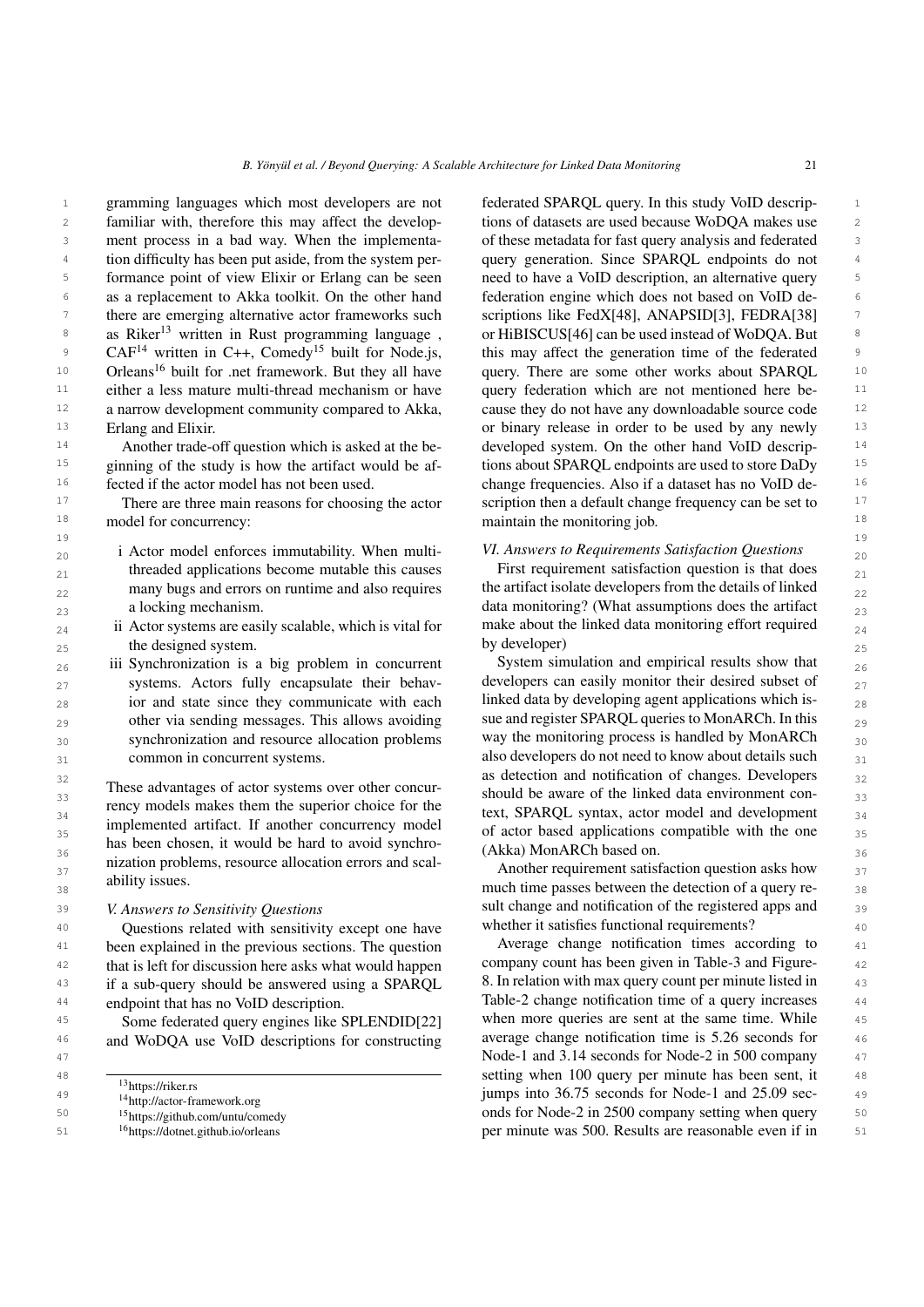1 a simulated environment and scenario. In real world clients whenever there is a change in the data they are 2 cases much less queries are expected to be sent at the monitoring. SparqlPuSH [40] is a partial implemen-3 same time which also lead to decrease change notifi-<br>tation of the PubSubHubbub protocol for RDF data 3 same time which also lead to decrease change notification times drastically.

Last question in this section seeks for how much detection, and whether it satisfies functional requirements?

<sup>9</sup> Por the use case scenario two dataset updater pro-<br><sup>9</sup> registered SPARQL queries and registers the feed to 10 grams have been set to update 2f per hour for stock a hub. Whenever a change occurs on the RDF triple  $10$ <sup>11</sup> and *f* per hour for nytimes. Client actor program which store, the registered SPARQL queries are executed on <sup>11</sup> <sup>12</sup> registers query monitoring requests to the cluster has the data store, feeds related with the SPAROL queries <sup>12</sup> <sup>13</sup> been configured to run right after the updater programs whose results have changed are updated and the hub is <sup>14</sup> have been completed the first update, which makes notified. Finally, the hub notifies all subscribers of that 15 MonARCh to be synchronous and to detect changes query about the change. For the use case scenario two dataset updater programs have been set to update *2f* per hour for stock after they occurred without missing any update.

### <span id="page-21-0"></span>7. Related Work

21 The intended context of the system discussed in the system. According to the preferences of the 21 22 this paper is the Semantic Web. Since there is no re-<br>
1922 users the changes are either sent to the subscribers in a 23 striction over data changes in the Linked Data cloud, have been manner or the users can query the changes 23 24 and data sources are not obliged to inform their users in a put a http requests in a pull based manner Like Sparol-25 about the changes, data consumers do not have exact  $P<sub>u</sub>SH<sub>u</sub>DSN<sub>0</sub>$  to the consumers on a single RDF  $^{25}$ 26 knowledge about updates of data sources. In the lit-<br>26 knowledge about updates of data sources. In the lit-<br>26 27 erature there exists systems such as SPARQLES [\[53\]](#page-24-20)  $\frac{SPARQLES}{SPBA}$  [43] which is a publish/subscribe system as  $^{27}$ <sup>28</sup> which monitor SPARQL endpoints periodically. How-<br><sup>28</sup> 29 29 ever, main aim of these systems is to evaluate the avail-30 30 ability, discoverability, performance and interoperabil-<sup>31</sup> ity of the endpoints they monitor, they do not serve **in a set of the study proposes** the <sup>31</sup> 32 the purpose of notifying users of those endpoints in SPAROL 1.1 Secure Event Protocol and SPAROL 1.1 32  $\frac{33}{21}$  case of a data change. That's the point where the pro-<br>Subscribe I anguage that are supported by the publish 34 posed system contributes; it monitors for data changes are and subscribers in the system <sup>35</sup> 35 and informs its clients about these changes. Although This the systems discussed above state of the art <sup>35</sup> <sup>36</sup> the requirements, purpose and structure of this system **bublich/cuberibe** systems are sealely and baye ax <sup>37</sup> are very similar to those of publish/subscribe (pub/-<br><sup>237</sup> allott features and techniques for delivering relevant 38 sub) systems, it differs from pub/sub systems in its content to the consumer. In the literature, there are two 38 39 change detection mechanism to detect the aforemen-<br>39 separate and consider the according which are the separate which are  $\frac{1}{2}$ 40 tioned changes in the Linked Data served by SPARQL the linked changes which are the discussion of the linked Data served by SPARQL the discussion of the second served by  $\frac{40}{40}$ endpoints.

42 PubSubHubbub [\[21\]](#page-24-21), is a web based publish/sub-<br><sup>142</sup> Pubs uptains that follows this aggregate publishing the subsequent of the subsequent of the subsequent of the subsequent of the subsequent of the subsequent of the su <sup>43</sup> scribe protocol that supports both pull and push based with systems und forth has approach are both pulled approaches. The protocol can be applied with or with-<br>a process of the first separate is a primary service in the service of the process of the service of the service of the service of the service of the service of the ser <sup>45</sup> out the cooperation of the data provider. Data providers and the data providers in a dentity of the continuous statements of the statements of the statements of the statements of the statements of the statements of th 46 that cooperate with a hub notify it about data changes. The cloud companing changes and the second 46  $47$  When the hub gets a change notification, it delivers  $\frac{175221}{12522}$  when the hub gets a change notification, it delivers 48 this notification to the clients subscribed for moni-<br> $\frac{u}{d}$  this notification to the clients subscribed for moni-49 toring those changes. On the other hand, if the data seal of the clastery. For nanumig seal of the 49 50 50 provider does not cooperate with the hub, the hub 51 queries the data provider periodically and notifies the <sup>17</sup>https://cassandra.apache.org 51

<sup>4</sup> cation times drastically. The stores. It implements the push side of the PubSub-<sup>5</sup> Last question in this section seeks for how much Hubbub protocol that utilizes data provider support. <sup>5</sup> <sup>6</sup> time passes between a query result change and change Through the interface it provides, the users register <sup>7</sup> detection, and whether it satisfies functional require-<br><sup>7</sup> SPARQL queries which they want to monitor on a sin-8 8 gle RDF data store. System creates a feed about the clients whenever there is a change in the data they are monitoring. SparqlPuSH [\[40\]](#page-24-22) is a partial implemen-Through the interface it provides, the users register store, the registered SPARQL queries are executed on the data store, feeds related with the SPARQL queries whose results have changed are updated and the hub is notified. Finally, the hub notifies all subscribers of that query about the change.

<sup>16</sup> after they occurred without missing any update. DSNotify [\[41\]](#page-24-23) is another publish/subscribe system <sup>16</sup> <sup>17</sup> 17 which can be used in either a pull based or a push based <sup>17</sup> 18 18 18 18 manner, not in a combined style. Users can define a 18 19 19 special monitoring area which corresponds to an RDF <sup>20</sup> 20 **20** 20 **20 graph.** Whenever a change occurs, the change is regis-<sup>20</sup> tered to the system. According to the preferences of the users, the changes are either sent to the subscribers in a push based manner, or the users can query the changes via http requests in a pull based manner. Like Sparql-PuSH, DSNotify can monitor queries on a single RDF endpoint, and does not support federated queries.

> SEPA [\[43\]](#page-24-24) ,which is a publish/subscribe system as well, is based on recent research about smart space applications. It detects data changes by means of its publishers that fully support the SPARQL 1.1 Update language. In addition to that, the study proposes the SPARQL 1.1 Secure Event Protocol and SPARQL 1.1 Subscribe Language that are supported by the publishers and subscribers in the system.

> Unlike the systems discussed above, state of the art publish/subscribe systems are scalable and have excellent features and techniques for delivering relevant content to the consumer. In the literature, there are two main approaches available for these systems which are attribute (topic) based and content based.

41 endpoints.<br><sup>41</sup> approach narrows search space, that's<br>Approach narrows search space, that's why systems that follow this approach are both scalable and fast. Among topic based approaches Blue-Dove [\[34\]](#page-24-25) is the first one which is designed to work in a cloud computing environment. System has been implemented by extending the source code of Cassan- $dra<sup>17</sup>[32]$  $dra<sup>17</sup>[32]$  $dra<sup>17</sup>[32]$  $dra<sup>17</sup>[32]$  excluding the storage parts which facilitates scalability and elasticity. For handling scalability, the

<span id="page-21-1"></span><sup>17</sup><https://cassandra.apache.org>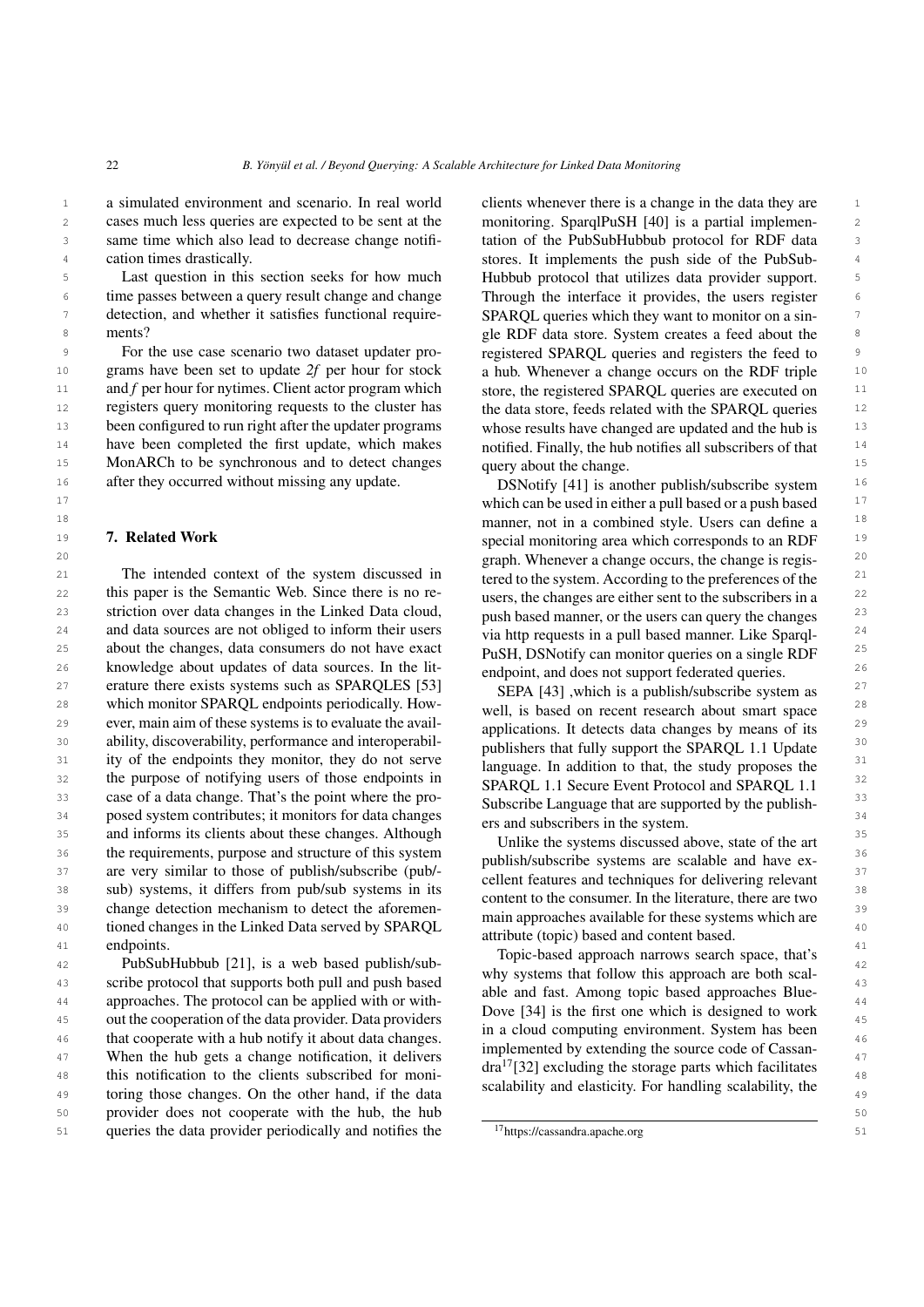<sup>1</sup> system uses gossip based network at hardware level, a content is to a published message, which can be a <sup>1</sup> 2 and at software level it uses multidimensional parti-<br>
scalability trade off and lead to system slow down. <sup>3</sup> ioning technique to match messages with the related STREAMHUB [7] is one of the content based ap-<sup>4</sup> server. System also checks the data skew and adapts it-<br>proaches aiming high throughput and runs on a public 5 self to changing workloads. SEMAS [36] which is in-<br>cloud environment. In this work the publish/subscribe 5 <sup>6</sup> spired from BlueDove is also an attribute based event engine is split into many logical and operational pieces <sup>7</sup> matching service designed to work on cloud environ- to support parallel execution on cloud environments. <sup>8</sup> ments. In this work, authors point out to the skewed Evaluation was performed on a cluster with 384 cores. <sup>9</sup> real time data dissemination especially in emergency According to the results, they achieved a balance be-<sup>10</sup> applications. Adapting to change of the burst of event tween publications and subscriptions with a ratio of <sup>10</sup> <sup>11</sup> workloads is the main purpose of the system which 1/100 and scale of 1000. Previous STREAMHUB has <sup>11</sup> <sup>12</sup> contains scalable and novel event matching  $\&$  routbeen enhanced to become elastic and scalable both in <sup>12</sup> <sup>13</sup> ing algorithms in its core. Evaluations were performed and out as E-STREAMHUB [\[8\]](#page-23-14). The system evalu-<sup>13</sup> <sup>14</sup> upon their OpenStack-based testbed by taking into ac- ation results showed that it can react and adapt dy- $15$  count several viewpoints such as scalability, load bal- namically to changing workloads. Another cloud and  $15$  $16$  ancing, reliability, elasticity and overhead. The topic content-based pub/sub system is SREM [\[35\]](#page-24-33) aiming  $16$  $17$  based systems discussed so far run in cloud environ- to maximize matching throughput under a big load of  $17$ <sup>18</sup> ments. In contrast, POLDERCAST [49] runs over a subscription requests. They build a distributed overlay <sup>18</sup> <sup>19</sup> scalable computer network overlay. It is a scalable SkipCloud using a prefix routing algorithm to achieve  $19$ <sup>20</sup> topic-based publish subscribe service aiming fast dis-<br>low latency. For checking the scalability, reliability,  $^{20}$ <sup>21</sup> semination of topics. Novelty of this work is to prop-<br>workload balance and memory overhead abilities of <sup>21</sup> <sup>22</sup> agate messages over the network using ring, vicin-<br>the system, a testbed called CloudStack<sup>[20](#page-22-2)</sup> was config-<sup>23</sup> ity and cyclon modules in a scalable manner. Evalu-<br><sup>23</sup> ured and incorporated into the system evaluation. Un-<sup>24</sup> ation of the system was performed using open Face-<br>like these cloud & content based pub/sub architectures<sup>24</sup>  $^{25}$  book and Twitter datasets by comparing themselves [\[44\]](#page-24-34) presents a semantic pub/sub architecture named  $^{25}$ <sup>26</sup> with Scribe [45] system. Kafka [31], which was first SPS to support smart space applications in IoT. Pub- $^{27}$  designed as a distributed messaging system for log lishers use SPARQL update queries to make changes  $^{27}$  $28$  processing, is capable of much more as a distributed to the endpoint. The aggregator component of the sys- $29$  streaming platform and can be accepted as a publish/-<br>tem uses SPARQL queries to retrieve and store the re-<sup>30</sup> subscribe system. The collection of a particular stream sults of the update query. All query results are stored <sup>30</sup> <sup>31</sup> of records is defined as a high level abstraction named in an in-memory RDF triple store. It is checked from <sup>31</sup>  $32$  as a "topic". These published messages and/or streams a key-value lookup table if the updated triples will  $32$ <sup>33</sup> are then stored in "brokers" each of which is actually change the result of a query. Events are detected by a <sup>34</sup> a Kafka cluster formed by a set of server nodes. Con-<br>a Kafka cluster formed by a set of server nodes. Con- $\frac{35}{35}$  surfamily cluster formed by a set of server notation. Sum tion (SUB) engine. Evaluation of the system was per-<br>sumers can subscribe to one or more topics and pull a tion (SUB) engine. Evaluation of the system 36 36 formed against a benchmark of city lighting use case.  $\frac{37}{28}$  fault tolerant that according to the evaluation results Results are shown in terms of processing power of sub-38 38 scriptions per second (subs/sec) metric for both simple its performance far exceeds ActiveMQ<sup>[18](#page-22-0)</sup>[\[50\]](#page-24-31) and Rab-<br><sup>39</sup><br>39<br>and segmalse undetermined the conditional of the conditional of the conditional of the conditional of the condition of the condition of the condition of the co  $\frac{35}{40}$  bitMQ<sup>[19](#page-22-1)</sup>[\[17\]](#page-24-32). It was first developed by Linkedin com-<br>40  $_{41}$  pany and today is used by thousands of companies in  $_{41}$ <sup>42</sup> production. POLDERCAST and Kafka are not catego-<br><sup>42</sup>  $_{43}$  rized as cloud-based approaches in their work but both **8. Conclusion and Future Work** can easily be adapted to work in a cloud environment. and at software level it uses multidimensional partiserver. System also checks the data skew and adapts itself to changing workloads. SEMAS [\[36\]](#page-24-27) which is inmatching service designed to work on cloud environapplications. Adapting to change of the burst of event contains scalable and novel event matching & routing algorithms in its core. Evaluations were performed upon their OpenStack-based testbed by taking into account several viewpoints such as scalability, load balancing, reliability, elasticity and overhead. The topic based systems discussed so far run in cloud environments. In contrast, POLDERCAST [\[49\]](#page-24-28) runs over a scalable computer network overlay. It is a scalable topic-based publish subscribe service aiming fast dissemination of topics. Novelty of this work is to propagate messages over the network using ring, vicinity and cyclon modules in a scalable manner. Evaluation of the system was performed using open Facebook and Twitter datasets by comparing themselves with Scribe [\[45\]](#page-24-29) system. Kafka [\[31\]](#page-24-30), which was first designed as a distributed messaging system for log processing, is capable of much more as a distributed streaming platform and can be accepted as a publish/ subscribe system. The collection of a particular stream of records is defined as a high level abstraction named as a "topic". These published messages and/or streams are then stored in "brokers" each of which is actually a Kafka cluster formed by a set of server nodes. Consumers can subscribe to one or more topics and pull a stream of data from brokers. Kafka is so scalable and

 $\mu_{45}$  On the other hand content based approach focuses In this paper, MonARCh which is a scalable moni- $_{46}$  on expressiveness and extends the term scope. Sim-<br> $_{46}$  toring tool for SPARQL queries in the linked data envi- $_{47}$  ilarity metrics and techniques are incorporated into ronment has been presented. Users subscribe SPARQL  $_{47}$  $_{48}$  the event matching algorithms to find out how close queries to MonARCh and get notified when a result  $_{48}$ 

a content is to a published message, which can be a STREAMHUB [\[7\]](#page-23-13) is one of the content based apengine is split into many logical and operational pieces Evaluation was performed on a cluster with 384 cores. According to the results, they achieved a balance be-1/100 and scale of 1000. Previous STREAMHUB has Results are shown in terms of processing power of suband complex updates.

### <span id="page-22-2"></span>8. Conclusion and Future Work

<sup>49</sup> thange occurs related to any subscribed query. It is de-In this paper, MonARCh which is a scalable monitoring tool for SPARQL queries in the linked data environment has been presented. Users subscribe SPARQL queries to MonARCh and get notified when a result

<sup>50</sup> 50 <sup>18</sup><http://activemq.apache.org>

<span id="page-22-1"></span><span id="page-22-0"></span><sup>19</sup><https://www.rabbitmq.com>

<sup>51</sup> 51 <sup>20</sup><http://cloudstack.apache.org>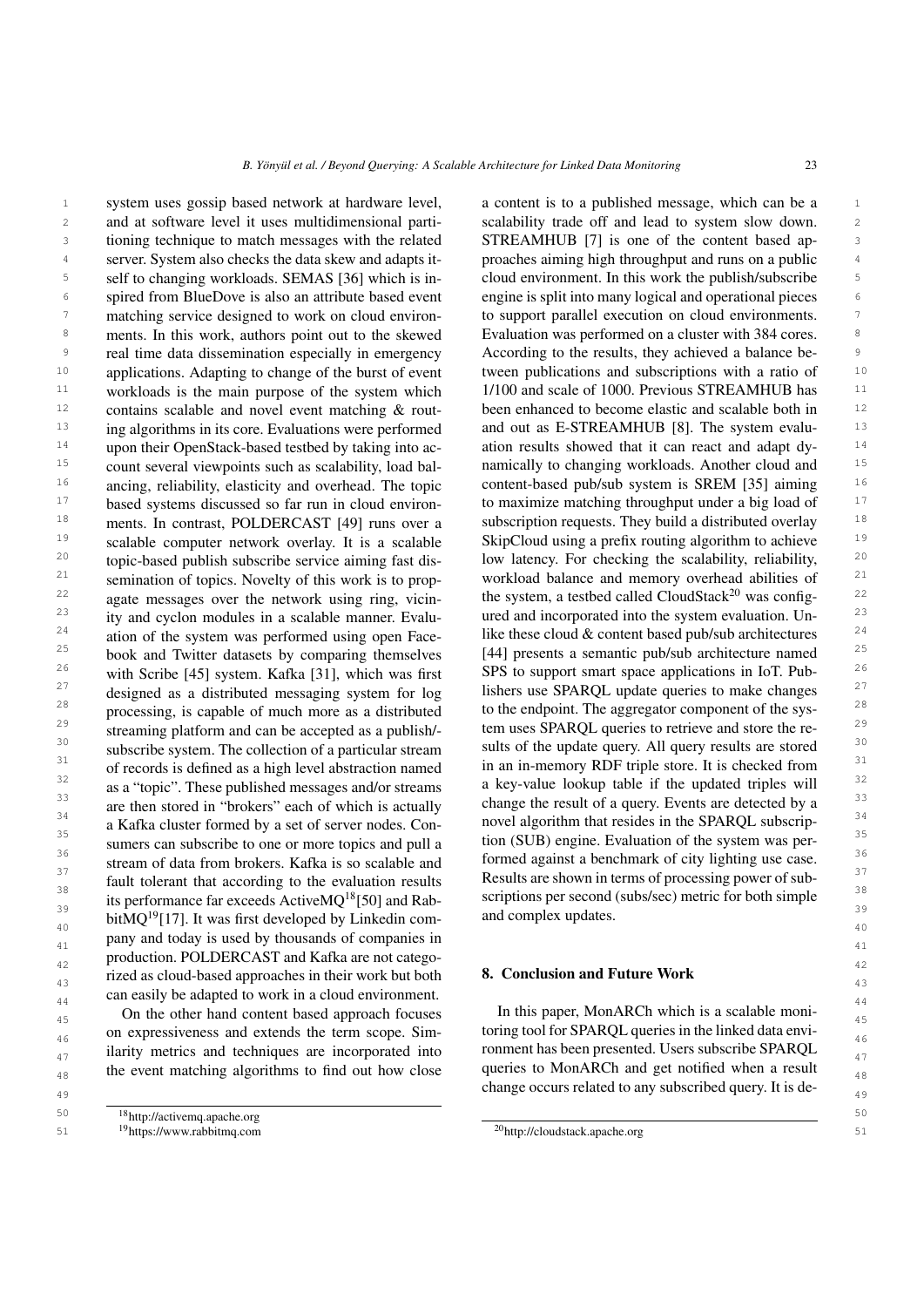<sup>1</sup> signed as a pull/push approach proactively executing within the context of a work supported by The Sci-2 sub-queries over endpoints according to DaDy change entific and Technological Research Council of Turkey 2 3 frequencies (pull) and constructing the new result and (TÜBITAK) under grant no 111E027. 4 4 notifying related clients when a change has been de-5 5 tected (push). System has been implemented according 6 6 to design science methodology by using Akka toolkit 7 which is an actor model implementation and its cluster **Exercífical** services of the state of the state of the state of the state of the state of the state of the state of the state of the state of the state of the state 8 8 8 sharding feature for taking advantage of scalability and<br>8 8 8 9 9 9 9 16 9 9 concurrency. MonARCh is novel in terms of being the 10 10 first work that enables scalable SPARQL query mon-11 11 [3] M. Acosta, M.-E. Vidal, T. Lampo, J. Castillo, and E. Ruck-12 hand when both working as a cluster and reaching a haus. Anapsid: an adaptive query processing engine for sparql 12 13 high number of query  $\&$  actor counts are considered, endpoints. In International Semantic Web Conference, pages  $\frac{13}{2}$ 14 the empirical results showed that MonARCh is scal-<br>14<br>14 itoring in the linked data environment. On the other able.

16 16 In future direction it is planned to extend the archi-17 tecture enabling to monitor RESTful and multi/poly 151 K Alexander R Cyganiak M Hausenblas and I Zhao De-18 18 store services such as graph, relational, document, key-19 value, columnar etc. The persistence feature of Akka [6] S. Auer, C. Bizer, G. Kobilarov, J. Lehmann, R. Cyganiak, and 19 20 is planned to be included into MonARCh which lets  $Z$ . Ives. Dbpedia: A nucleus for a web of open data. In The  $Z_{20}$ 21 the actor system to self heal when a node or cluster *semantic web*, pages  $722-735$ . Springer, 2007. has been shut down. Moreover developing an efficient  $\begin{bmatrix} 1 \end{bmatrix}$  K. Baiazzului, E. February C. February Street in the stress of  $S$ . February Street in the streether and  $S$ . When  $S$  is the streether than  $\begin{bmatrix} 22$ 23 cluster sharding algorithm will provide more balanced and the soul and the context was seen the context was alleged when the context was alleged when the context was alleged when the context was alleged when the context 24 24 lish/subscribe. In *Proceedings of the 7th ACM international* 25 25 *conference on Distributed event-based systems*, pages 63–74, system loads in nodes and will enhance the system performance, scalability and robustness.

 $_{26}$  The detailed linked data consumption survey by 2013. 27 Klimek et. al [\[30\]](#page-24-1) states that learning linked data tech- [8] R. Barazzutti, T. Heinze, A. Martin, E. Onica, P. Felber, C. Fet-28 **nologies is a problem for users. Though MonARCH** 28, 2. Jerzak, M. Pasin, and E. Rivière. Elastic scaling of 28 29 **2014** IELE 24th Integrating Content-based publish/subscribe eighter. In 29<br>29 **2014** IELE 24th Integrational Conference on Distributed Com  $_{30}$  still requires the developers to write SPARQL queries  $_{\text{putino Systems\,nages\,567-576\,IEEE\,2014}}$  $31$  WHICH HIRY POSE a problem for the developers hot 1a- [9] T. Berners-Lee. Linked data, 2006. [http://www.w3.org/](http://www.w3.org/DesignIssues/LinkedData.html)  $31$ 32 miliar with SPARQL language or linked data tools. DesignIssues/LinkedData.html. 33 There are some machine learning based studies for this [10] T. Berners-Lee, J. Hendler, and O. Lassila. The semantic web. 33  $_{34}$  problem [\[39,](#page-24-35) [42,](#page-24-36) [51,](#page-24-37) [52\]](#page-24-38), however none of them are *Scientific american*, 284(5):34–43, 2001. <sup>35</sup> integrated with a tool like MonARCH. Therefore, an-<br><sup>35</sup> integrated with a tool like MonARCH. Therefore, an-<br><sup>35</sup> <sup>36</sup><br><sup>36</sup> <sup>1</sup> <sup>1</sup> <sup>1</sup> <sup>1</sup> <sup>1</sup> <sup>36</sup> <sup>36</sup> <sup>1</sup> <sup>1</sup> <sup>1</sup> <sup>36</sup> <sup>36</sup> <sup>1</sup> <sup>1</sup> <sup>1</sup> <sup>1</sup> <sup>1</sup> <sup>1</sup> <sup>1</sup> <sup>1</sup> <sup>36</sup>  $\frac{37}{668}$   $\frac{2002}{2002}$  tized translation of queries given in natural language to which may pose a problem for the developers not faother direction for further research may be automa-SPARQL.

<span id="page-23-4"></span><sup>39</sup> **1998** One last future direction for research is defining the so far. In *Semantic services, interoperability and web applica-*<sub>40</sub> change frequencies of data sources whose DaDy defi-<br><sub>40</sub> tions: emerging concepts, pages 205–227. IGI Global, 2011. nitions are not given. There are some studies that aim [13] C. Bizer, J. Lehmann, G. Kobilarov, S. Auer, C. Becker, R. Cy-<br>
41 analyzing and defining the dynamics of linked data sets<br>  $\frac{1}{42}$  analyzing and defining the dynamics of linked data sets<br>  $\frac{1}{42}$  and  $\frac{1}{42}$  and  $\frac{1}{42}$  and  $\frac{1}{42}$  and  $\frac{1}{42}$  and  $\frac{1}{42}$  and  $\frac{1}{$  $_{43}$  [\[16\]](#page-24-39). These studies may be combined with MonARCH  $_{2000}$  and  $_{2000}$ <sup>44</sup> a comme Darry included for data sources with no dy<sup>-</sup> [14] P. Deolasee, A. Katkar, A. Panchbudhe, K. Ramamritham, and <sup>44</sup> 45 45 P. Shenoy. Adaptive push-pull: disseminating dynamic web One last future direction for research is defining the change frequencies of data sources whose DaDy defito define DaDy metadata for data sources with no dynamics information in order to allow MonARCH to monitor them too.

50 The initial version of the linked data monitoring ar-<br>50 SIGMOD international conference on Management of data, 51 51 chitecture presented in this article has been developed

within the context of a work supported by The Scientific and Technological Research Council of Turkey (TÜB˙ITAK) under grant no 111E027.

### References

- <span id="page-23-2"></span>[1] Dbpedia. [https://wiki.dbpedia.org.](https://wiki.dbpedia.org) Accessed: 2020-06-16.
- <span id="page-23-5"></span>[2] Linked Open Data Cloud. [https://lod-cloud.net.](https://lod-cloud.net) Accessed: 2020-06-16.
- <span id="page-23-14"></span><span id="page-23-13"></span><span id="page-23-12"></span><span id="page-23-11"></span><span id="page-23-9"></span><span id="page-23-8"></span><span id="page-23-6"></span><span id="page-23-3"></span><span id="page-23-0"></span>haus. Anapsid: an adaptive query processing engine for sparql endpoints. In *International Semantic Web Conference*, pages 18–34. Springer, 2011.
- 15 **able.**<br>15 **15 15 16. The first parties it is always of the article of the article of interlinked datasets using void descriptions.** *LDOW***,** [4] Z. Akar, T. G. Halaç, E. E. Ekinci, and O. Dikenelli. Querying 937, 2012.
	- [5] K. Alexander, R. Cyganiak, M. Hausenblas, and J. Zhao. Describing linked datasets. 2009.
	- [6] S. Auer, C. Bizer, G. Kobilarov, J. Lehmann, R. Cyganiak, and Z. Ives. Dbpedia: A nucleus for a web of open data. In *The semantic web*, pages 722–735. Springer, 2007.
	- [7] R. Barazzutti, P. Felber, C. Fetzer, E. Onica, J.-F. Pineau, M. Pasin, E. Rivière, and S. Weigert. Streamhub: a massively parallel architecture for high-performance content-based pub-2013.
	- [8] R. Barazzutti, T. Heinze, A. Martin, E. Onica, P. Felber, C. Fetzer, Z. Jerzak, M. Pasin, and E. Rivière. Elastic scaling of a high-throughput content-based publish/subscribe engine. In *2014 IEEE 34th International Conference on Distributed Computing Systems*, pages 567–576. IEEE, 2014.
	- [DesignIssues/LinkedData.html.](http://www.w3.org/DesignIssues/LinkedData.html)
	- [10] T. Berners-Lee, J. Hendler, and O. Lassila. The semantic web. *Scientific american*, 284(5):34–43, 2001.
	- [11] M. Bhide, P. Deolasee, A. Katkar, A. Panchbudhe, K. Ramamritham, and P. Shenoy. Adaptive push-pull: Disseminating dy-668, 2002.
- <span id="page-23-1"></span>38 38 [12] C. Bizer, T. Heath, and T. Berners-Lee. Linked data: The story
	- [13] C. Bizer, J. Lehmann, G. Kobilarov, S. Auer, C. Becker, R. Cyganiak, and S. Hellmann. Dbpedia-a crystallization point for the web of data. *Journal of web semantics*, 7(3):154–165, 2009.
- <span id="page-23-7"></span>4<sub>6</sub> **16 monitor them too.** The same of the 10th international conference on the 14th international conference on the 14th international conference on the 14th international conference on the 14th international conferenc 47 47 *World Wide Web*, pages 265–274, 2001.
- <span id="page-23-10"></span>48<br>**Acknowledgements and D. A. Wood.** Implementation techniques for main 49 49 memory database systems. In *Proceedings of the 1984 ACM* [15] D. J. DeWitt, R. H. Katz, F. Olken, L. D. Shapiro, M. R. Stonebraker, and D. A. Wood. Implementation techniques for main *SIGMOD international conference on Management of data*, pages 1–8, 1984.